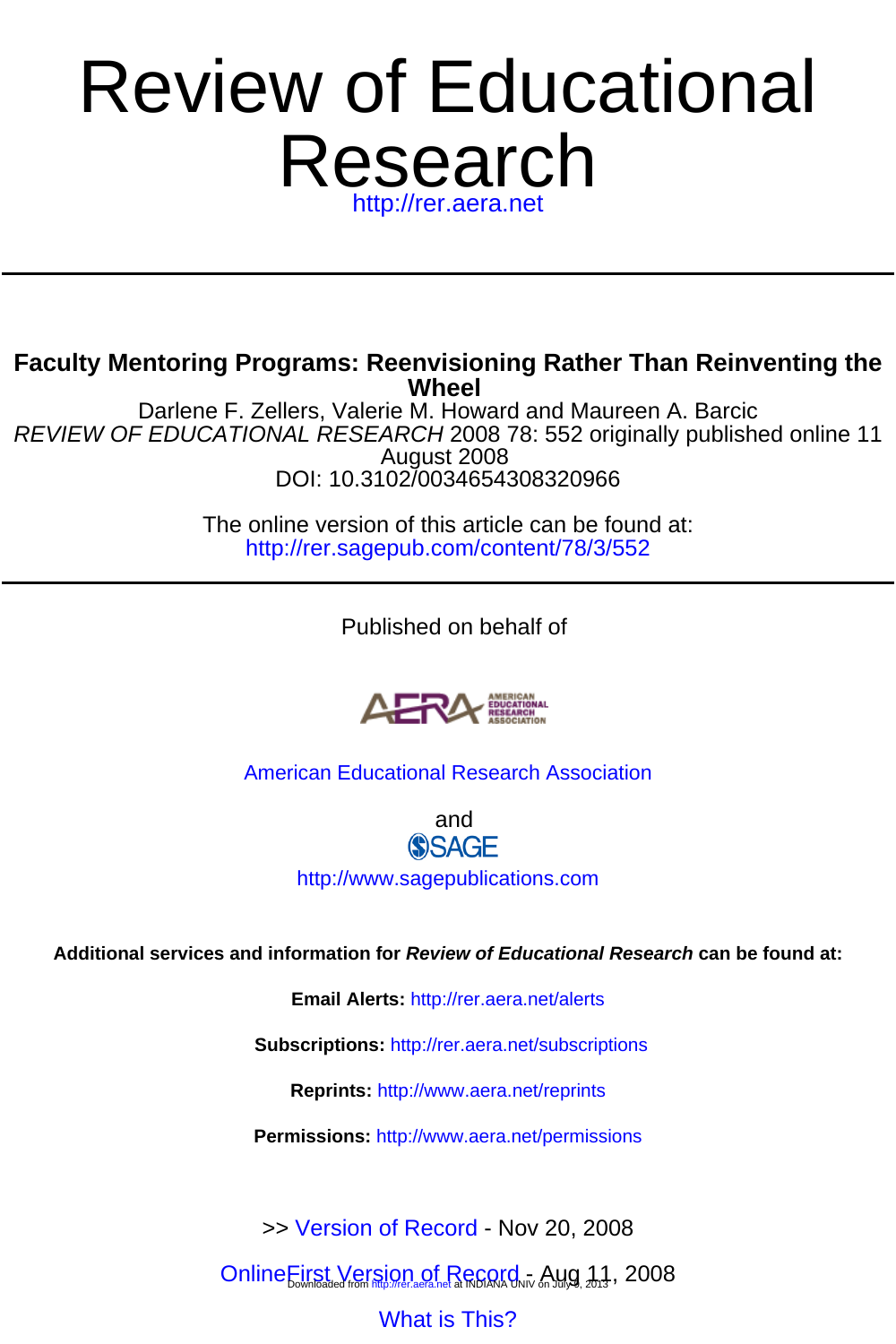*Review of Educational Research September 2008, Vol. 78, No. 3, pp. 552–588 DOI: 10.3102/0034654308320966 © 2008 AERA. http://rer.aera.net*

## **Faculty Mentoring Programs: Reenvisioning Rather Than Reinventing the Wheel**

**Darlene F. Zellers** *University of Pittsburgh* **Valerie M. Howard** *Robert Morris University* **Maureen A. Barcic** *University of Pittsburgh*

*In this review, the authors trace the evolution of mentoring programs in the United States in business and academe, provide insight on the challenges associated with the study of mentoring, and identify the limited researchbased studies of faculty mentoring programs that currently inform our understanding of this professional development practice in American higher education. The findings indicate that the sophistication of research has not advanced over the past decade. However, evidence does suggest that academe should be cautious in overgeneralizing the findings of studies conducted in corporate cultures. Although mentoring is recognized to be contextual, only recently have investigators considered the impact of organizational culture on the effectiveness of corporate mentoring programs. More rigorous investigation of this practice in higher education is warranted. As more studies point to the need to foster an employment culture that supports mentoring, understanding faculty mentoring programs within the context of their academic cultures is critical.*

**KEYWORDS:** faculty, mentoring, mentoring programs, professional development, career development, higher education.

In the past decade, many American businesses have formalized their employee mentoring practices in recognition of how organizational context has changed in the three decades since Kanter (1977) identified the benefits of informal mentoring among managers and professionals. Within the business sector, the concept of mentoring has evolved as a tool of professional development in tandem with the diverse human resource needs of contemporary organizations (Hegstad, 1999; Jossi, 1997; Murray, 2001).

The business sector is not alone in its concern for the development and retention of its human assets and sustaining a competitive advantage; academe faces similar challenges. Universities invest significant resources in new faculty members and, particularly in the sciences, compete with industry to persuade their most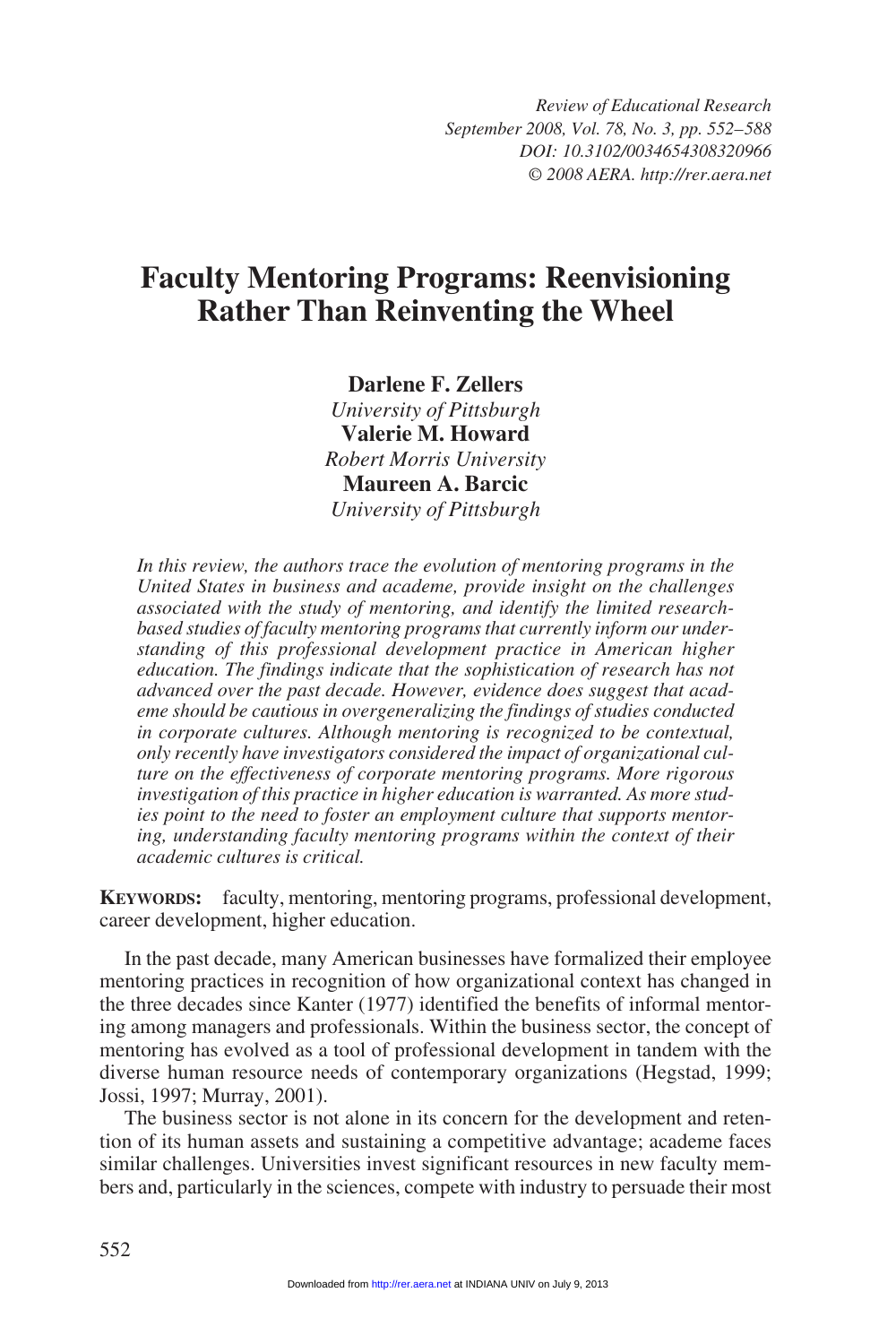stellar prospects to pursue academic careers. Faculties represent intellectual capital (Luecke, 2004; Murray, 2001), and their ranks distinguish an institution's uniqueness more so than any other resource. In contrast to business, which began fostering employee mentoring relationships only within the past 30 years (Gunn, 1995; Jossi, 1997), the academy has historically depended on the incumbent generation of the professoriate to cultivate the development of the next (Bergquist, 1991; Carr, Bickel, & Inui, 2003; Sorcinelli, 2000).

Academe, however, has been slower to formalize its faculty mentoring practices in response to the changing organizational dynamics and demographics of higher education (Carr et al., 2003; Luna & Cullen, 1995). Previous literature reviews of mentoring among university faculty members (Merriam, Thomas, & Zeph, 1987; Perna, Lerner, & Yura, 1995) have focused on informal or naturally occurring mentoring relationships because of the paucity of empirical studies of formal or institutionally facilitated faculty mentoring relationships. On the basis of studies of mentoring relationships in the business sector, Ragins and Cotten (1999) found that although informal mentoring has been associated with more positive career outcomes than formal mentoring, marginalized groups experience significant barriers to developing informal workplace mentoring relationships. Ragins and Cotten recommended that organizations use "formal mentoring relationships as a springboard for the development of informal relationships" (p. 546). Boyle and Boice (1998) considered academe's historically "laissez-faire approach to mentoring" (p. 159) to be an obsolete and unrealistic approach to supporting a diverse cadre of faculty members, because "the newcomers least likely to find spontaneous support like mentoring are women and minorities" (p. 159).

Thus, the goals of this critical review are (a) to frame formal mentoring programs within the context of how mentoring has evolved in philosophy and practice in the United States in both business and academe, (b) to provide insight on the challenges associated with the study of mentoring, and (c) to identify effective faculty mentoring program models for institutions of higher education seeking to foster academic cultures responsive to the diverse professional development needs of both current and future faculty members. In the mid-1990s, Wunsch (1994) found research on faculty mentoring programs to be "rare and fraught with methodological pitfalls" (p. 32), with the literature dominated by testimonials and evaluative studies rather than research-based studies. An additional intent of this review is to determine the degree to which scholarly discourse on formal faculty mentoring programs in higher education has matured since Wunsch shared her observations over a decade ago.

This review is limited to studies of formal faculty mentoring programs published after 1994 and identified through the following databases: Business Source Premier, the Education Resources Information Center, Medline, and PsycInfo. The search included the following key words or their combinations: *mentor*, *mentoring*, *relationships*, *programs*, *faculty*, *higher education*, *socialization*, *productivity*, *retention*, *career development*, and *professional development*. This article is not intended as a thorough review of the faculty mentoring literature but rather as a critical examination of studies addressing formal faculty mentoring programs conducted over the past 10 years in the United States that used research designs and included descriptions of the mentoring program models. General mentoring literature from business and higher education published prior to 1994 was selectively included in this review to provide an overview of the field of mentoring.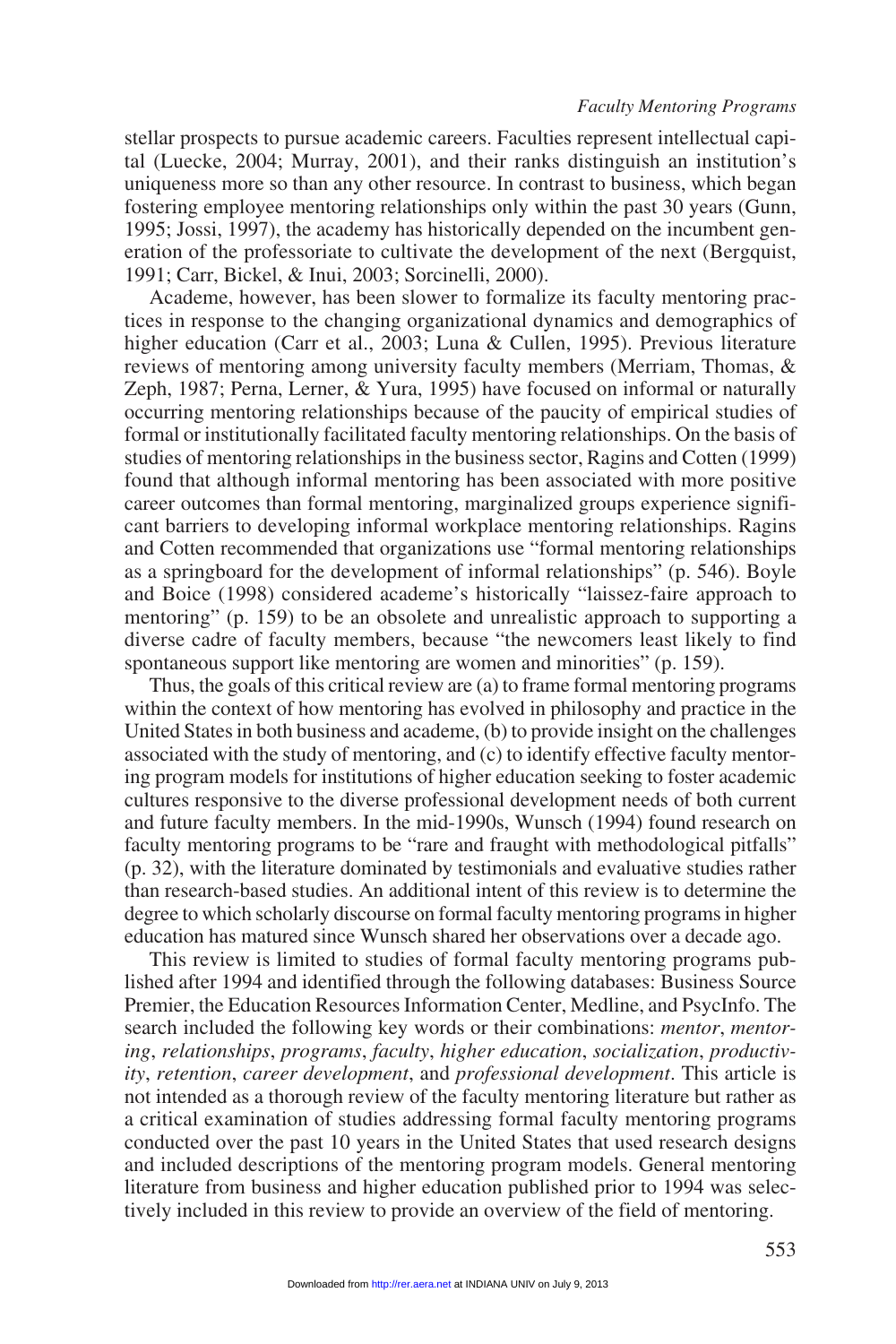#### **Classical Origins**

The character Mentor in Homer's epic poem *The Odyssey* is widely accepted as the namesake of the term *mentor*. Before leaving for the Trojan War, Odysseus entrusted guardianship of his household and his son, Telemachus, to his faithful friend, Mentor. According to Roberts (1999), Homer's Mentor did not naturally exhibit the wise and nurturing behavior historically attributed to him; in fact, he was inept. Rather, it was the goddess Athena, known in Greek mythology for her wisdom and compassion, who took Mentor's form to guide and protect both Odysseus and Telemachus.

Although Homer is credited with creating the original character, Roberts (1999) and others (Murray, 2001; Tenner, 2004) have attributed the proverbial archetype of Mentor as a benevolent sage to François Fénelon in his 15th-century account of Homer's classic tale *Les Adventures de Télémaque*. The addition of *mentor* to the *Oxford English Dictionary* as a common noun, cited as first used in 1750, is assumed to be the result of the popularity of Fénelon's rather than Homer's literary work (Murray, 2001).

## **Evolution of Studies**

In the business sector, Kanter (1977) provided one of the earliest accounts of the importance of a "sponsor" to one's career. On the basis of interviews and observations of organizational behavior, Kanter described sponsors as "mentors and advocates upward in the organization" (p. 181). Sponsors not only trained young people, they provided advocacy, helped circumvent bureaucracy, and empowered those they favored by association. Roche (1979) later quantified the prevalence of mentoring among corporate executives and found that these informal relationships added measurably to their success and satisfaction. In 1978, Levinson, Darrow, Klein, Levinson, and McKee identified the importance of mentors from the perspective of adult developmental theory. Using longitudinal data, Levinson et al. (1978) found that mentors were most influential during one's early adulthood and were typically half a generation older and that mentoring relationships ended when the young adults successfully advanced to middle adulthood.

A major limitation of early studies of mentoring in both business and the social sciences was that data were based primarily on male study participants and therefore were found to have overemphasized career-based competencies and overlooked the acquisition of psychosocial competencies (Kram, 1985). More recent multidisciplinary studies have found that women define themselves differently than men, placing more emphasis on connectedness with others and less on separateness (Babcock  $\&$ Laschever, 2003; Chesler & Chesler, 2002; Daloz, 1999; Luna & Cullen, 1995). However, subsequent studies have upheld the findings of Levinson et al. (1978) that mentoring is most influential early in one's career or during significant transitions, regardless of gender (Carr et al., 2003; Christman, 2003; Daloz, 1999).

Kram (1985) expanded on earlier organizational studies and was the first to articulate the dual dimensions of mentoring: the career or technical functions and the psychosocial personal functions. According to Kram, career functions involve sponsorship, coaching, protection, challenge, exposure, and visibility. Psychosocial functions include role modeling, counseling, acceptance, confirmation, and friendship. One's external performance is influenced by the career or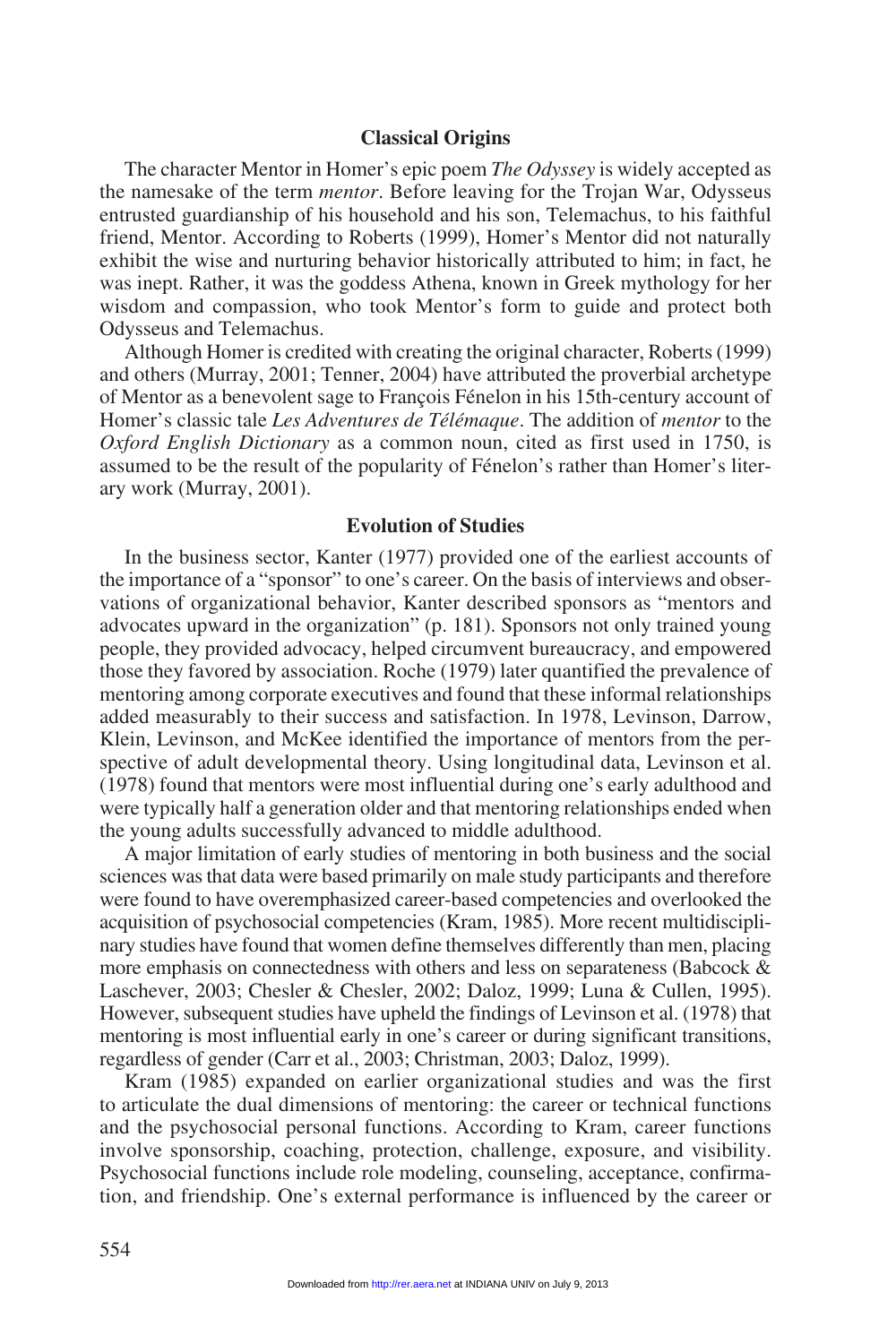technical dimensions of mentoring, whereas the psychosocial dimensions address one's internal values and attitudes, clarify one's identity, and enhance one's feeling of competence.

Kram (1985) further identified four distinct phases of mentoring relationships: initiation, cultivation, separation, and redefinition. Subsequent studies have supported Kram's findings with regard to the career and psychosocial functions of mentoring (Chao, Walz, & Gardner, 1992; Noe, 1988), whereas her four stages of mentoring have been found to be more complex and less predictable (Ragins, 1999; Tillman, 2001).

In 1991, Sands, Parsons, and Duane conducted one of the few studies in academe that addressed the nature and extent of faculty members mentoring other faculty members. Using data from a survey of faculty members at a public research-oriented university in the Midwest, Sands et al. (1991) determined "that mentorship is a complex, multidimensional activity" (p. 189) occurring informally among faculty members. In a factor analysis of the functions of an ideal mentor, four types of mentors were identified: The *friend* socializes, provides advice, and helps with personal problems; the *career guide* promotes the mentee's research and his or her professional visibility; the *information source* provides practical information about promotion and tenure, publication outlets, and committee work; and the *intellectual guide* promotes an equal relationship, collaborates, and provides constructive criticism and feedback.

Over half of the respondents in Sands et al.'s (1991) study reported having mentors when they were graduate students, whereas only a third reported receiving mentoring from colleagues at the university at which the study was conducted. The most significant outcome of this study was that faculty members' gender, college affiliations, tenure status, and past mentoring experiences were found to predict preferences with regard to an ideal mentor. Tenured faculty members preferred the friend model, female faculty members at professional schools favored the career guide, female faculty members at nonprofessional schools chose the information source, and faculty members who reported having mentors in graduate school selected the intellectual guide as their ideal mentor.

## *Contemporary Definition*

Recent literature in business and academe builds on the findings of earlier studies, but rather than assigning a classification to mentoring, as in Sands et al.'s (1991) study, many authors divide the role of mentor into four subsidiary roles sponsor, coach, role model, and counselor—and attribute the collective functions of these roles to mentoring (Clutterbuck & Lane, 2004; Daloz, 1999; Luecke, 2004; Murray, 2001). Daloz (1999) defined a mentor's role as "engendering trust, issuing a challenge, providing encouragement, and offering a vision for the journey" (p. 31). Reciprocal respect (Alpert, Gardner, & Tiukinhoy, 2003; Carr et al., 2003; Luecke, 2004), predictability, commitment (Alpert et al., 2003; Luna & Cullens, 1995; Luecke, 2004), understanding, and empathy (National Academy of Sciences, 1997) further shape the relationship. From this perspective, mentoring is a reciprocal learning relationship characterized by trust, respect, and commitment, in which a mentor supports the professional and personal development of another by sharing his or her life experiences, influence, and expertise. Figure 1 depicts the complementary and interrelated dimensions, roles, functions, and overlapping assumptions found to be frequently associated with mentoring.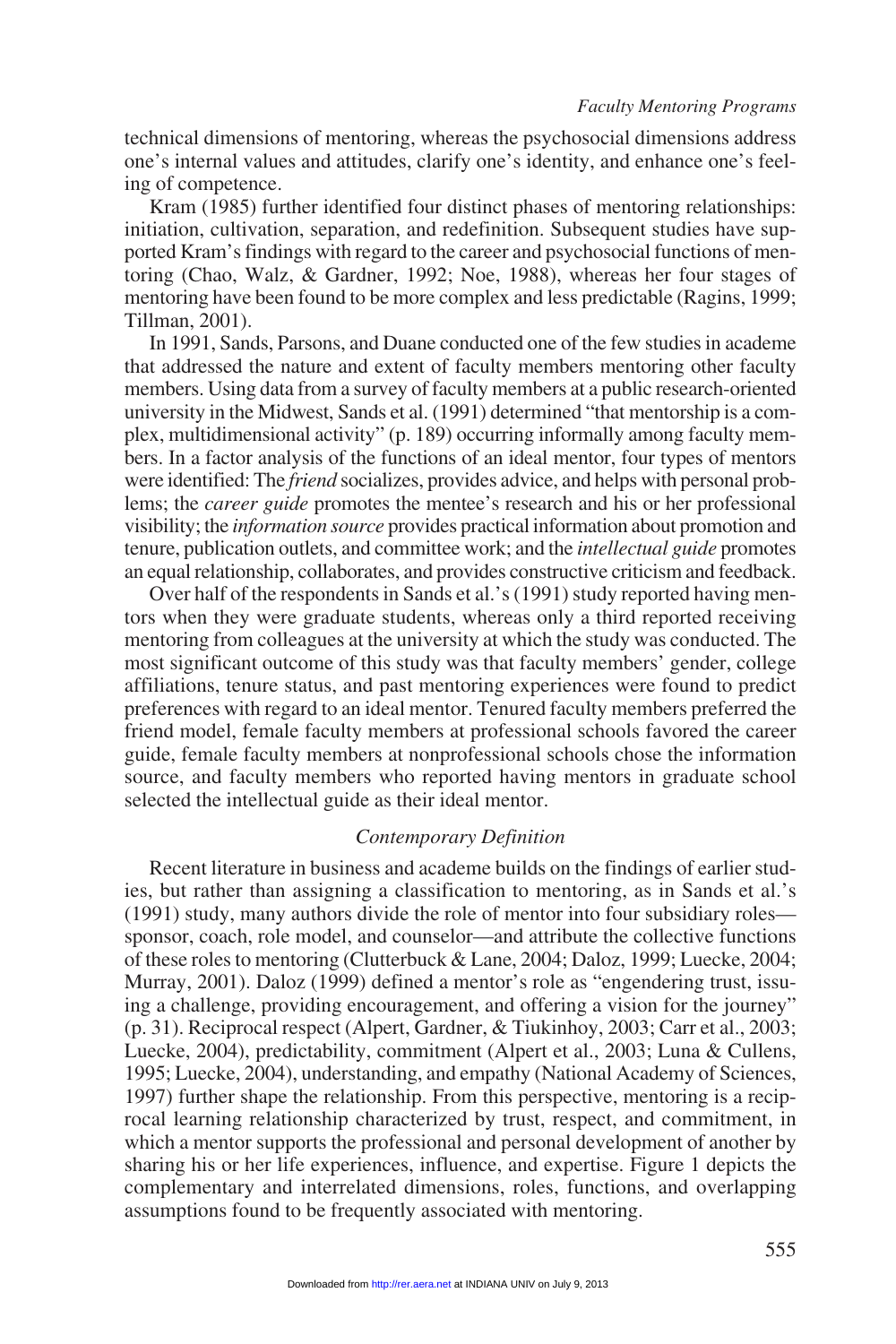| <b>Dimensions</b>       | Roles          | <b>Functions</b>                                             | Assumptions                                        |
|-------------------------|----------------|--------------------------------------------------------------|----------------------------------------------------|
| Career<br><sub>or</sub> | <b>Sponsor</b> | Guides, protects, opens<br>doors, and makes<br>introductions | <b>Engenders Trust</b>                             |
| Technical               | Coach          | Teaches, challenges, and<br>provides feedback                | Reciprocates Respect<br>Demonstrates<br>Commitment |
| Psychosocial            | Role Model     | Demonstrates behaviors,<br>attitudes, and values             | Issues Challenges                                  |
| or                      |                | Provides support, advice,                                    | Provides Support                                   |
| Personal                | Counselor      | and coping strategies                                        | Offers Vision                                      |

FIGURE 1. *Interrelated attributes of mentoring relationships.*

This is not to imply that a consensus exists with regard to the definition of mentoring. In Kram's (1985) interviews with managers in a corporate setting, she recognized that *mentor* had a wide variety of connotations and therefore framed her inquiry in terms of workplace "developmental relationships" (p. 4) rather than using the more subjective terminology of mentoring. In fact, the lack of consistency in mentoring vernacular among industries, across academic disciplines, and in the popular press continues to be one of the major challenges underlying the study of mentoring. How does one systematically study that which is not consistently defined? One dramatic example of such inconsistency is the use of *mentor* as a verb. Luecke (2004) unabashedly admitted, "The business world has no shame in changing perfectly good nouns into verbs" (p. 76). Nevertheless, most literature emphasizes that *mentor* describes a role one assumes, not something one does (Daloz, 1999; Murray, 2001). The frequent misuse of *mentor* as a verb confuses the term with the interventions or activities involved in the mentoring process.

Sands et al. (1991), in their study of mentoring practices among faculty members, noted the difficulty in generalizing the results from one mentoring study to another: "The term 'mentor' has been subject to so many interpretations that it is not known how university faculty members view the concept" (p. 175). Clutterbuck and Lane (2004) noted that much of mentoring literature is invalidated because it is not clear what kinds of relationships are being measured or whether the expectations of the individuals participating in the relationships are similar.

Studies of multiple developmental relationships have situated mentoring experiences on a continuum (Cawyer, Simonds, & Davis, 2002; Angelique, Kyle, & Taylor, 2002). Relationships described as casual, convenient, social, technical, supervisory, and developmental span this spectrum and differ in context and intensity. Other authors consider developmental roles such as coach and role model to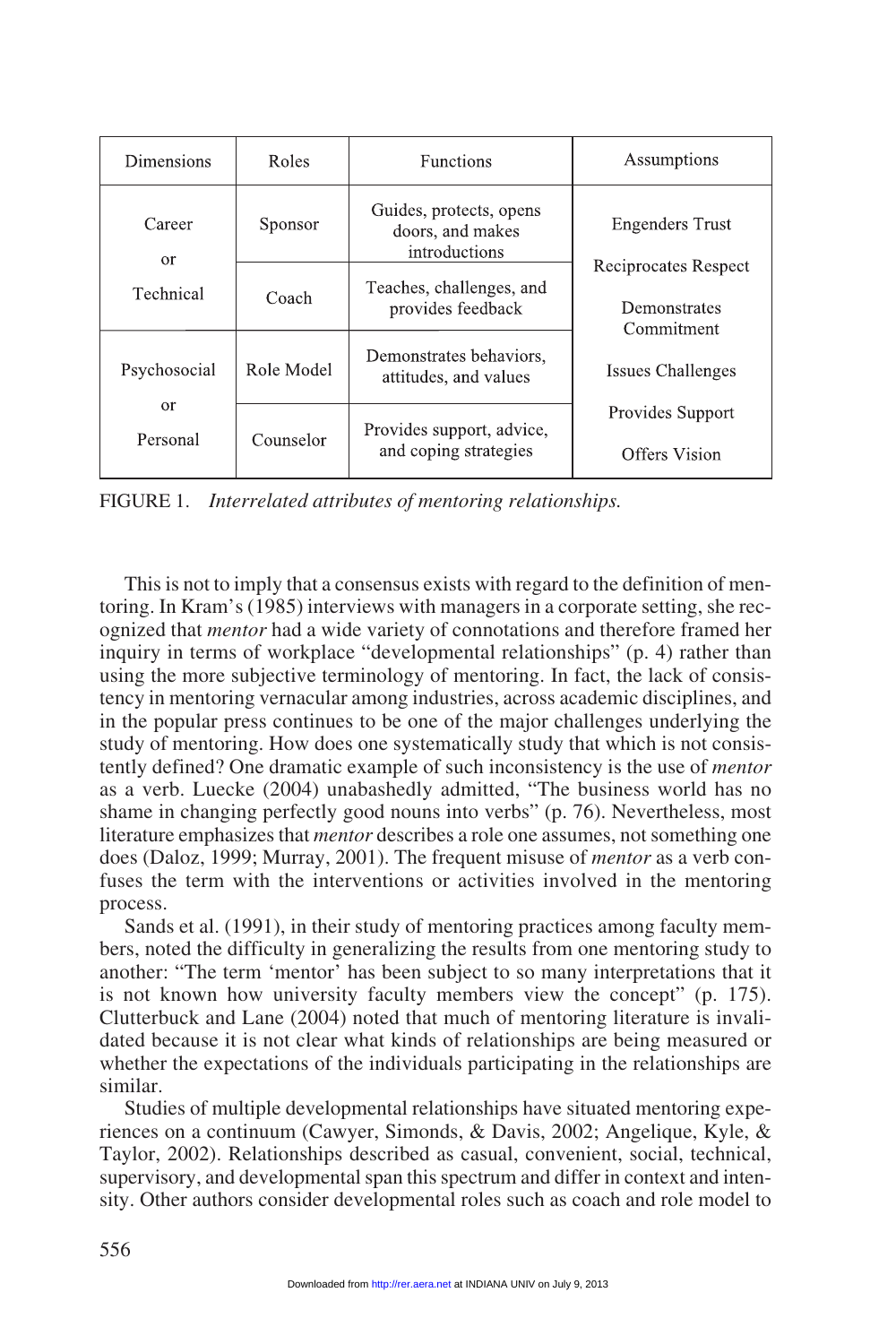be constructs distinct from that of a mentor (Luecke, 2004; McCauley & Van Velsor, 2004). According to Clutterbuck and Lane (2004),

to some extent, definitions do not matter greatly, if those in the role of mentor and mentee have a clear and mutual understanding of what is expected of them and what they should in turn expect of their mentoring partner. (p. xvi)

To the contrary, the definition of mentoring is of the utmost concern to investigators attempting to examine the phenomenon. Yet, Clutterbuck and Lane (2004) cautioned against trying to reduce our understanding of mentoring to "the mechanical or lowest common denominator" (p. xx), because these relationships are situational. To understand mentoring, one must view these relationships within the organizational or cultural contexts in which they occur. According to Daloz (1999), the concept of mentoring is the most "slippery" in education. In the business world,

occasionally the mentor helps the protégé develop the skills necessary to navigate an especially difficult turn in the road, but by and large the mentor concentrates on providing a map and fixing the road rather than on developing the traveler.  $(p, x_i)$ 

Modern organizations in the business sector define themselves as learning organizations (Kreitner & Kinicki, 2004), but higher education is a community of learners (Daloz, 1999), and as such, the development of the organization is secondary to the intellectual and personal growth of community members. Thus, the goals of mentoring in academe will differ from those in business accordingly. Borrowing from Clutterbuck and Lane's analogy, Figure 1 is designed to provide a schema of the largest common denominators of mentoring to illustrate the broadest parameters cited in professional and academic literature.

### *Benefits*

Early and present-day mentoring literature indicates that protégés, mentors, and organizations benefit from these learning relationships. In both business and academe, organizational benefits include increased productivity and organizational stability (Carr et al., 2003; Murray, 2001), increased socialization and communication (Kreitner & Kinicki, 2004; Murray, 2001), the retention of valued employees (Carr et al., 2003; Kreitner & Kinicki, 2004; Luecke, 2004; Murray, 2001), the preservation of intellectual capital and institutional memory (Luecke, 2004; Murray, 2001), the support of cultural diversity (Carr et al., 2003; Gunn, 1995; Jossi, 1997; Murray, 2001), improved leadership capacity and succession planning (Carr et al., 2003; Jossi, 1997; Murray, 2001), and cost-effectiveness (Jossi, 1997; Luecke, 2004; Murray, 2001). Studies on the organizational benefits of mentoring stress that optimal effectiveness is achieved when mentoring practices are integrated within an institution's larger human resource management strategy and are linked to other personnel practices, such as professional development training programs, performance appraisals, and systems of rewards and recognition (Hegstad, 1999; McCauley & Van Velsor, 2004; Tillman, 2001).

Promulgating responsible conduct in research is an organizational benefit that is not limited to academe, but this issue garners much attention within education because of the public investment in science and research institutions. For example, before misconduct allegations in stem cell research headlined in the popular press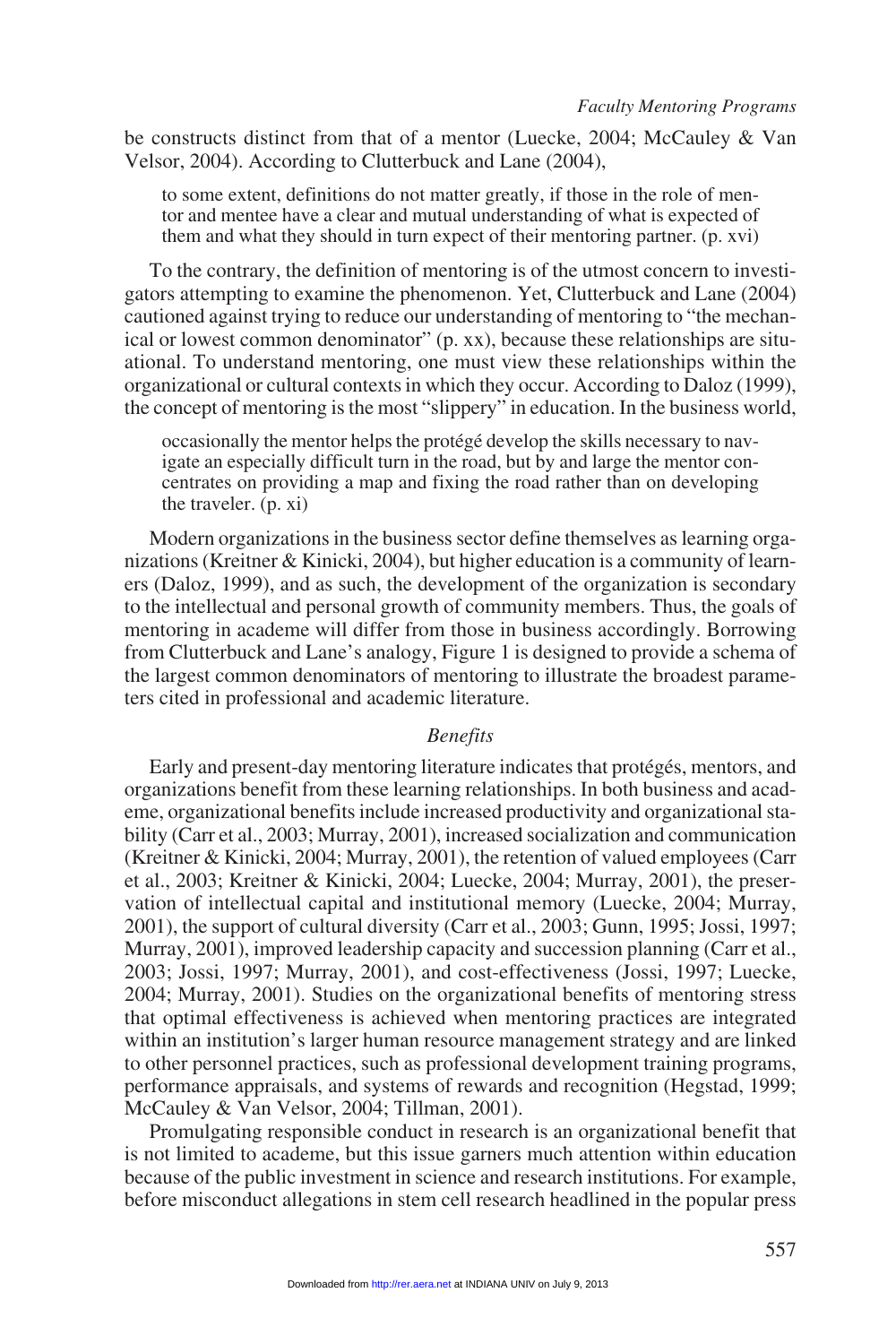(Weiss, 2005) and captured national attention, agencies such as the U.S. Department of Health and Human Services Office of Research Integrity recognized mentoring as a key institutional strategy for fostering responsible conduct among future generations of scientists (Steneck, 2004). The Institute of Medicine of the National Academies (2002) has also identified mentoring as an effective approach for institutions to instill integrity among its scientific community and promote responsible conduct in research.

Benefits to protégés in both business and academe include rapid assimilation to the organizational culture (Luna & Cullen, 1995; Murray, 2001), higher career satisfaction (Carr et al., 2003; Luna & Cullen, 1995; Luecke, 2004; Murray, 2001), increased probability of success (Luna & Cullen, 1995; Johnson-Bailey & Cervero, 2004; Murray, 2001), a higher rate of promotion (Carr et al., 2003; Daloz, 1999), higher earnings (Luecke, 2004; Johnson-Bailey & Cervero, 2004; Murray, 2001), accelerated leadership development (Murray, 2001), and increased motivation to mentor others (Luna & Cullen, 1995; Luecke, 2004; Murray, 2001).

Aside from those benefits in common with business, studies particular to academe indicate that "faculty with mentors feel more confident than their peers, are more likely to have a productive research career, feel greater support for their research, and report higher career satisfaction" (Carr et al., 2003, p. 34). Mentoring has also been found to enhance the teaching effectiveness of new faculty members, ease their adjustment to the academic environment (Luna & Cullen, 1995), and relieve the feelings of isolation and alienation that many new faculty members experience (Carr et al., 2003; Christman, 2003; National Academy of Sciences, 1997).

With regard to mentors, many of the benefits associated with mentoring relationships are intrinsic: In academe, mentors report a sense of contribution (Murray, 2001; National Academy of Sciences, 1997) and accomplishment (Fogg, 2003) in addition to achieving personal satisfaction (Johnson-Bailey & Cervero, 2004; National Academy of Sciences, 1997). Mentoring has also been found to provide tangible benefits to a mentor's career by revitalizing his or her interest in work (Jossi, 1997; Murray, 2001; National Academy of Sciences, 1997) and contributing to professional and personal development through exposure to fresh ideas (Alpert et al., 2003; Beans, 1999) and new perspectives (Johnson-Bailey & Cervero, 2004; Murray, 2001).

## *Challenges*

A significant concern with regard to mentoring is its historical grounding in what Touchton (2003) referred to as the "hierarchical power model" (p. 1). Power within organizations is derived from social networks or connections, and mentoring provides an entranceway to these informal social systems (Kanter, 1977). But women and minorities in the United States do not have the same access to informal mentoring as their White male counterparts (Carr et al., 2003; Luna & Cullen, 1995; Luecke, 2004; McCauley & Van Velsor, 2004; National Academy of Sciences, 1997). The U.S. Department of Labor (1991) found that the lack of access to mentoring perpetuated the "glass ceiling" for women and minorities.

One reason for this inequity in access to mentoring across industries is the paucity of women and minorities with enough organizational influence to advance others. Mentors are more inclined to select or make themselves available to those with whom they identify (Kanter, 1977; Luecke, 2004; McCauley & Van Velsor,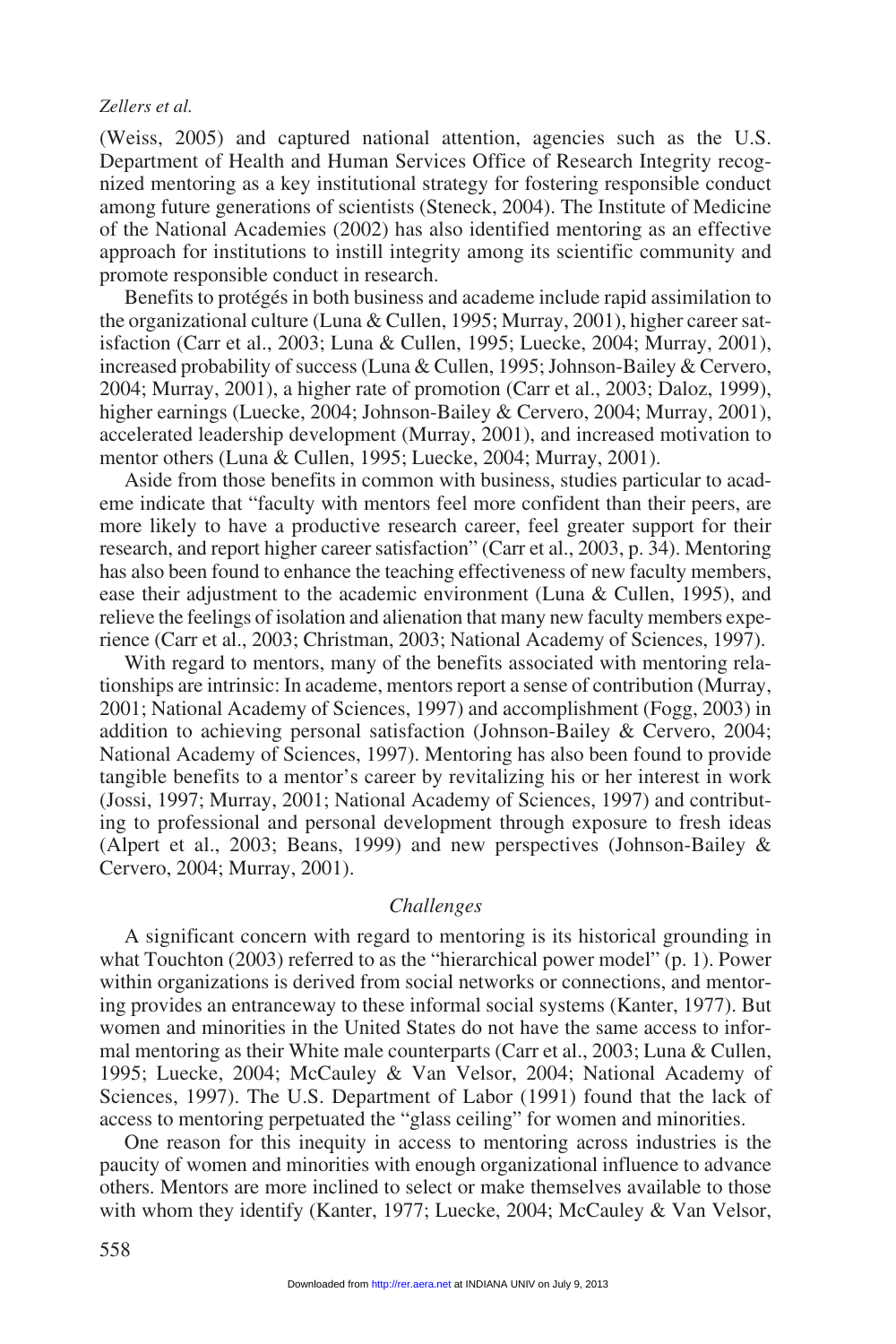2004). Johnson-Bailey and Cervero (2004) referred to this phenomenon as the "theory of homogeneity" (p. 19). In academe, Johnson (2007) referred to the "cloning phenomenon" (p. 28), whereby faculty members are naturally attracted to junior colleagues who conjure images of themselves. Protégés are sought out who show interest in the senior members' career trajectories, who have similar interests, and who are most apt to become accomplished like-minded researchers, thereby furthering the senior faculty members' academic lineages. As a result, White men, who occupy the majority of positions of authority in business and academe, are more inclined to mentor other White men. Women and minorities in positions of authority are in short supply in the workforce and thus are unable to meet the demand for same-culture mentoring. Ragins (1997) cautioned against overgeneralizing or oversimplifying the mentoring experiences of women, minorities, and other marginalized populations in the business sector but identified "restricted power" (p. 91) as a common organizational phenomenon among marginalized groups.

In academe, the lack of diversity in leadership and among senior faculty members is equally problematic, but it is especially acute in the sciences. Holmgren and Basch (2005) reported that even though women have been earning more than one quarter of the doctorates in science for the past 30 years, according to the National Academy of Sciences, fewer than 10% of today's full professors in the sciences are women. On the basis of 2000 and 2001 data across academic disciplines, Christman (2003) found that women are tenured at much lower rates than men and that those with tenure are disproportionately appointed as associate professors rather than full professors. A recent faculty gender equity report from the American Association of University Professors (West & Curtis, 2006) contends that although women are obtaining doctoral degrees at record rates, their representation as tenured faculty members remains below expectations, particularly at research universities. Citing the *Digest of Education Statistics 2005*, West and Curtis (2006) found that women occupied only 24% of all full professor positions at 4-year colleges and universities in 2003.

African American representation in academe is even more dismal. Johnson-Bailey and Cervero (2004) noted that only 3% of all college and university faculty members were Black, and the majority were concentrated in the junior ranks and at historically Black institutions; Black women experienced the double impact of sexism and racism and represented fewer than 1% of college faculty members. Tillman (2001) noted that the mentoring of African Americans is often grouped in the category of "women and minorities" because of their similar difficulty in finding mentors and establishing successful mentoring relationships. But the extreme underrepresentation of African Americans in academe and the legacy of American legislated oppression against Blacks makes mentoring even more problematic for African Americans (Johnson-Bailey & Cervero, 2004).

To date, racially related studies have primarily focused on the mentoring experiences of African Americans, who constitute the largest racial minority in the United States. According to 2000 census projections, minority groups will replace Caucasians as the majority population by 2050 (Girves, Zepeda, & Gwathmey, 2005). Thus, a need exists to explore the mentoring experiences of other persons of color (e.g., Hispanics, Native Americans, Pacific Islanders). Ragins (1999) represented diversity as extending beyond gender and race to include a variety of group characteristics, including but not limited to ethnicity, sexual orientation, physical ability and appearance, mental ability, age, class, education, and religion.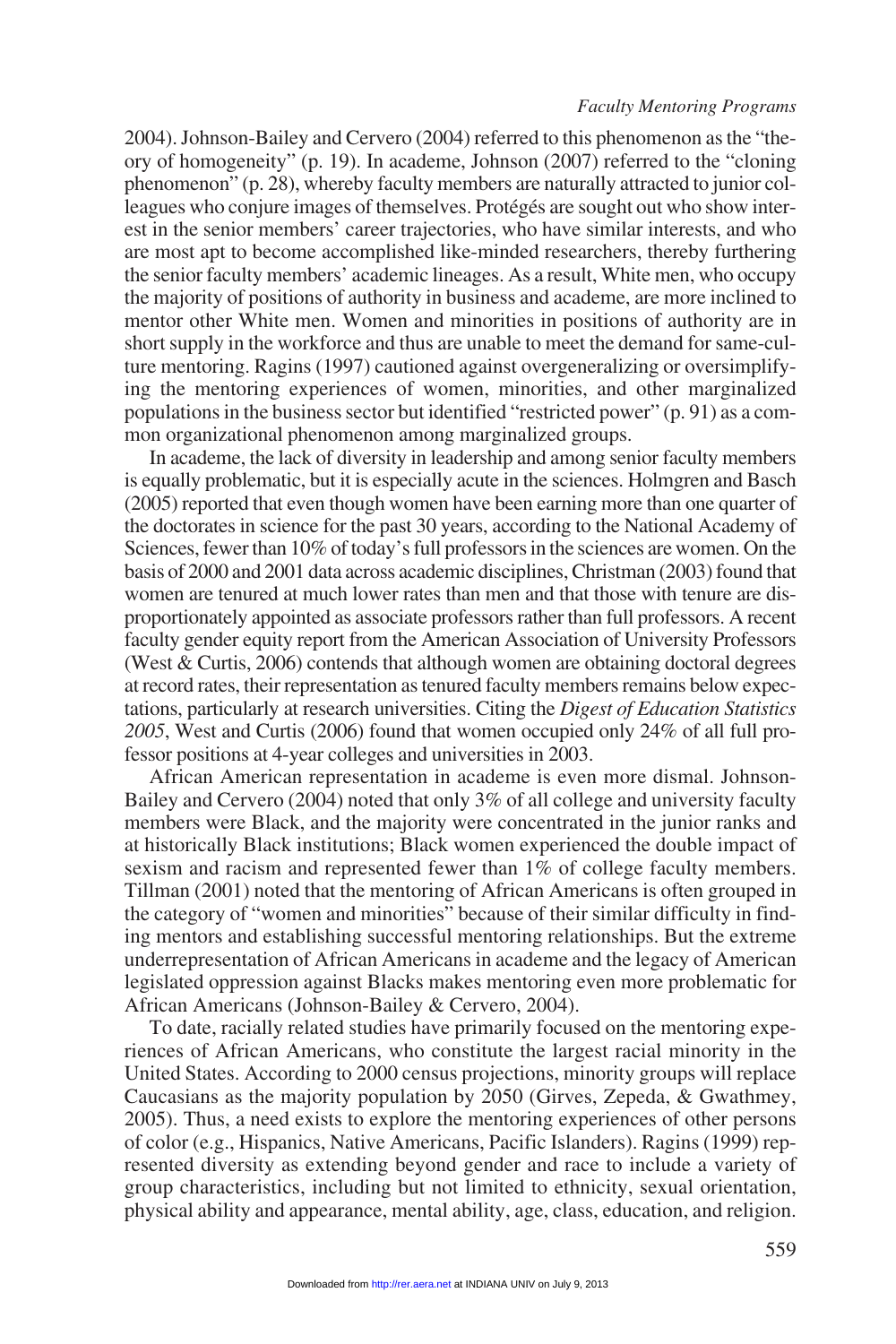However, very little scholarship explores the mentoring experiences of marginalized groups, or those who belong to multiple marginalized groups, aside from those studies specific to women and African Americans.

The current shortage of senior women and minorities to serve as mentors in business and academe necessitates cross-gender and cross-race mentoring, but such pairs can encounter cultural issues that interfere with the quality of the relationship. In cross-gender mentoring, gender stereotyping can create a paternalistic dynamic (Carr et al., 2003; Christman, 2003), male mentors can be uncomfortable with psychosocial functions (McCauley & Van Velsor, 2004), pairs are less likely to engage in social activities outside work (Luecke, 2004), balancing career and family responsibilities often has different meanings, sexual tension or the development of romantic interests may undermine the relationships, and, even in the absence of inappropriate behavior, relationships are subject to rumor or innuendo (Luna & Cullen, 1995; Luecke, 2004). In studies particular to science and engineering, Chesler and Chesler (2002) noted,

The male socialization metaphor underpinning most traditional mentoring relationships as focusing on challenging the protégé, posing tasks in order to increase the young person's tolerance to stress... and stressing independence... does not fit the socialization and styles of most women and their orientation to integration rather than separation, interdependence rather than either dependence or independence, and collaborative rather than competitive task engagement.  $(p, 51)$ 

In her study of women faculty members, Gibson (2004) found five essential themes with regard to how women experienced mentoring: (a) involving someone who cares and acts in one's best interest, (b) a feeling of connection, (c) being affirmed of one's worth, (d) not being alone, and (e) politics is part of one's experience. Although Gibson's study supports the findings of other gender-related studies suggesting that women experience mentoring differently from men (Chesler & Chesler, 2002; Daloz, 1999; Luna & Cullen, 1995), a comparable study of men, or minority women, is needed to determine if these specific themes are able to be generalized to men or minority women.

Cross-race mentoring relationships present additional challenges: Some White mentors may be unable to dismiss negative preconceptions or stereotypes and fully invest in the relationships, persons of color may not be able to set aside feelings of mistrust and be secure in the relationships, and either partner may be uncomfortable discussing racial issues, which may result in less psychosocial support (Johnson-Bailey & Cervero, 2004; McCauley & Van Velsor, 2004). Additionally, cross-race mentoring relationships are prone to "protective hesitation" (Thomas, 2001, p. 105), whereby both partners avoid discussing sensitive issues, such as concerns or difficulties that may have racial undertones. The tendency for cross-race pairs to "refrain from raising touchy issues" (p. 105) detracts from the formation of open and honest relationships.

Tillman (2001) examined the mentoring experiences of African American faculty members at two predominantly White institutions and found that race had an impact on the types of functions that mentors performed. Protégés in this study made a distinction between the career and psychosocial functions their mentors performed on the basis of the race of the mentors; same-race relationships were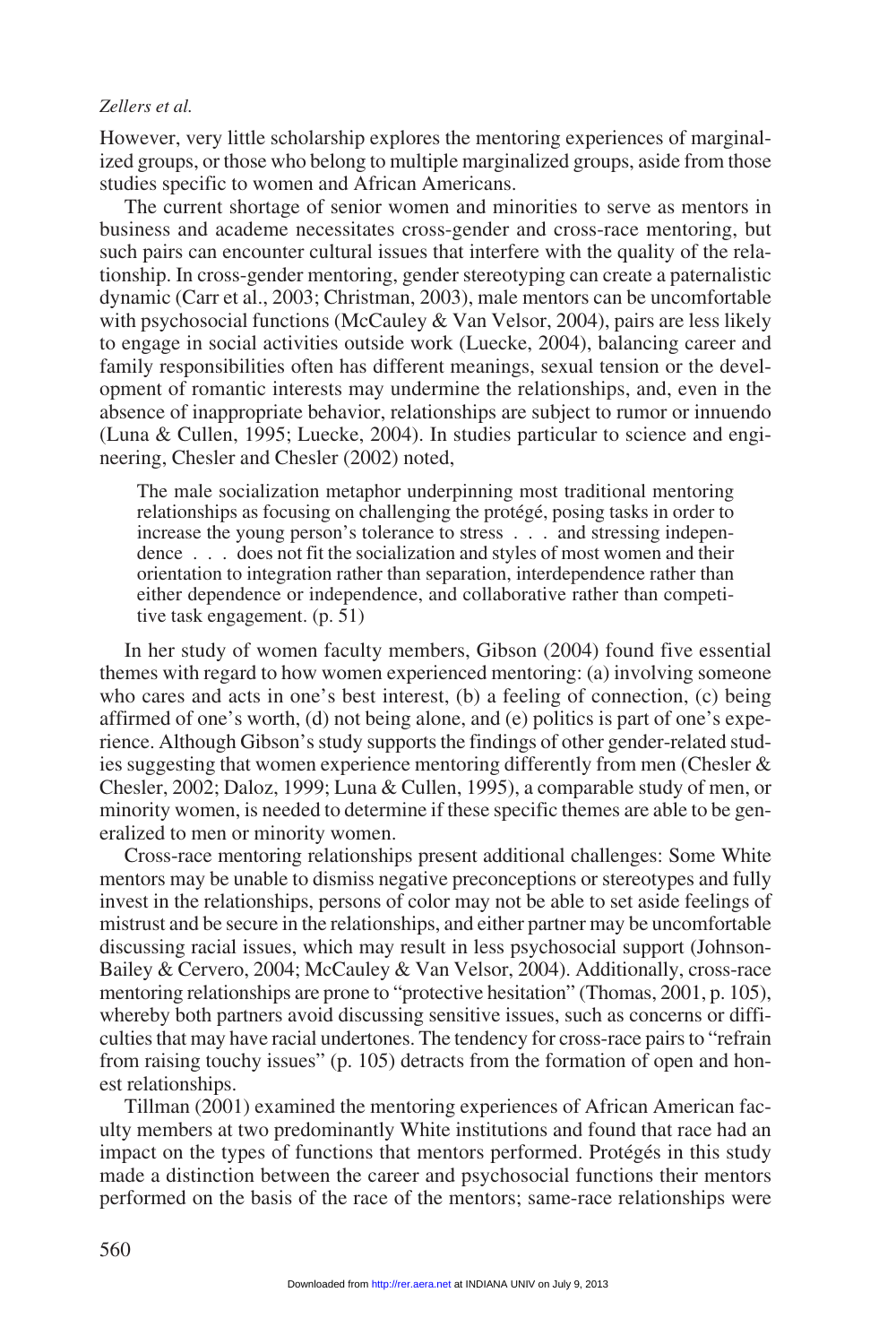reported to provide more psychosocial functions than cross-race relationships. In cross-race pairings, secondary same-race mentors were sought out to meet psychosocial and emotional needs.

Although Tillman's (2001) study did not report a difference in the amount of career functions provided by same- and cross-race mentors, Dreher and Chargois (1998) found that a mentor's gender and race contributed to salary attainment in the business sector among MBA graduates of a historically Black university. Black employees with White male mentors were found to have income advantages over Black employees with Black mentors. No gender-based differentials were observed among the employees; income advantages were associated with White male mentors. The results of this study are notable on two levels: that salary differentials favor men over women in major-culture studies (Dreher  $& Cox, 1996$ ) and that members of minorities are inclined to prefer same-culture mentoring relationships (Tillman, 2001; Thomas, 2001). Thus, White men appear to continue to hold the keys to the doors that need to be opened for women and non-White men to financially advance. These findings illuminate the influence of power as a critical factor in the development and outcomes of mentoring relationships, especially those involving minority members, and the importance for marginalized groups to have access to White male mentors. Consequently, advocates of mentoring in academe recommend enhancing the cultural competency of senior White male faculty members so that they can better mentor across differences and expedite the professorial promotion of women and minorities (Carr et al., 2003; Johnson-Bailey & Cervero, 2004).

Although the literature on mentoring relationships is predominantly positive, as with any human interaction, there are pitfalls. Tenner (2004) questioned the trend toward overvaluing mentors, citing examples in which academicians have been successful without mentors and in some cases have achieved success in spite of poor mentors. Alpert et al. (2003) referred to "tor-mentors" (p. 12) as senior faculty members who exploit or sabotage the careers of junior colleagues under the guise of mentoring.

Eby and Allen (2002) noted that all relationships involve both positive and negative experiences and asserted that the literature's almost exclusive focus on the positive aspects of mentoring relationships grossly oversimplifies the complexity of these relationships: "The negative aspects of relationships seem aberrant and pathological, rather than a natural and common aspect of relational experiences" (p. 458). On the basis of the experiences of women belonging to a professional accounting organization and mixed-gender members of a professional engineering organization, Eby and Allen found that negative mentoring experiences, although infrequent, can be clustered into two distinct categories that correlate with relational theory: distancing and manipulative behavior and poor dyadic fit. Distancing and manipulative behavior reflect unethical behavior on the part of a mentor (e.g., deceptiveness, neglect, abuse of power), whereas poor dyadic fit represents incompatibility between pairs on an interpersonal or professional level. Eby and Allen's study did not examine gender or racial differences.

Darwin (2000) considered the limitations of mentoring to be more than relational. Rather, she framed mentoring as an outdated, autocratic mechanism for handing down knowledge, bestowing power, maintaining the dominant culture, and protecting the status quo. Concern regarding the Eurocentric epistemology associated with the term *mentor* compelled Tillman (2005) to use *jegna* rather than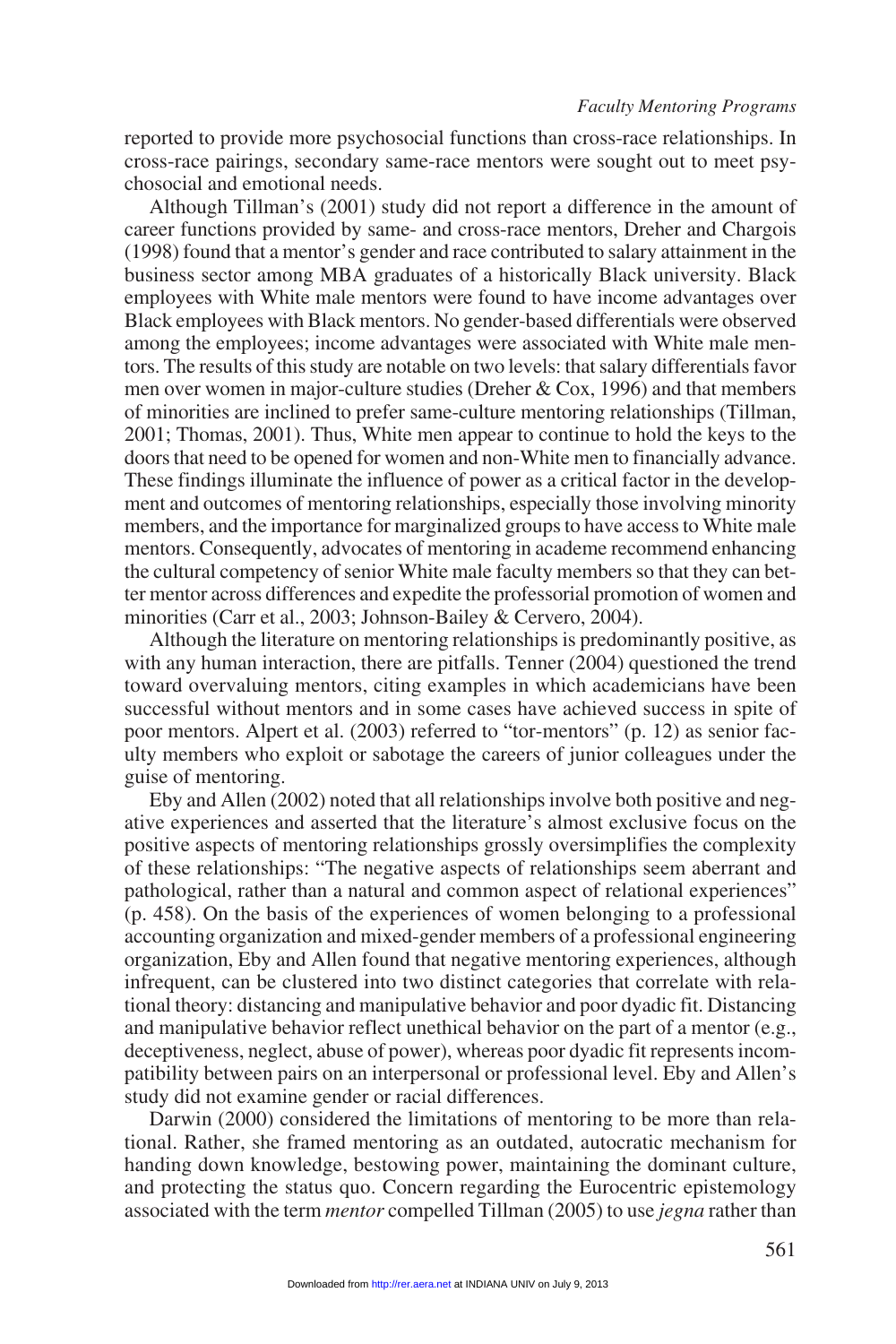*mentor* to describe the culturally sensitive relationship she developed with a graduate student and junior faculty member while leading the American Educational Research Association's Commission on Research in Black Education Evaluation Group. *Jegna* is an Ethiopian word that describes individuals who have "demonstrated determination and courage in the protection of their people, land, and culture . . . and dedicate themselves to the defense, nurturing, and development of their young by advancing their people, place, and culture" (p. 314).

McCormick (1997) agreed that traditional mentoring relationships present specific pitfalls to non-White men and women: (a) the promotion of competition, elitism, and exclusion; (b) the scarcity of appropriate senior-level mentors; (c) the maintenance of the status quo; (d) the organizational barriers to cross-culture relationships; and (e) the promotion of dependency and subordination. McCormick acknowledged the dark side of mentoring but did not advocate abandoning mentoring within universities dominated by White men. She did, however, call for "a process of cultural synergism" (p. 195) in which the culture is transformed to embrace the strengths of collective values (male–female, minority–majority) and mentoring is reenvisioned beyond "the white male club" (p. 195) mentality to become functional for all members of an academic community.

An additional shortcoming of mentoring for both majority and minority members of an organization is its association with remediation. That is, having a mentor implies that one needs help, thus creating a social stigma for mentees (Beans, 1999; Gunn, 1995; Murray, 2001). Within academic cultures that value competitiveness, independence, and autonomy, exposing one's professional deficiencies or weaknesses in the context of a mentoring relationship could derail rather than develop an early-career faculty member (Boice, 2000). Junior faculty members are especially vulnerable to being stigmatized in academic settings in which mentoring is not embraced as a cultural value or accepted as a core academic responsibility.

## *Mentoring Format*

The traditional school of thought views mentoring as a spontaneous human phenomenon in which any effort to formally manage the process negates the chemistry or magic believed to be inherent to these relationships. Daloz (1999) discredited the mystique associated with mentors and mentoring relationships: "What makes the difference is [the mentor's] willingness to care" (p. 20). In academe, Carr et al. (2003) echoed Daloz's position and emphasized the role mentoring serves in fostering a caring and collegial community. Murray (2001) indicated that those who cling to the traditional view of mentoring are few in number and noted that these intensely close, informal relationships are actually rare in contemporary society.

Opinions continue to differ, however, about how best to level the playing field for those traditionally excluded from informal systems of mentoring. The first wave of formal mentoring programs in the 1970s and 1980s has been attributed to organizations' (Gunn, 1995; Murray, 2001) and academic institutions' (Davidson, Vance, & Niemeier, 2001; Tenner, 2004; Touchton, 2003) attempting to improve cultural diversity within their ranks; specialized programs were designed exclusively for women and/or minorities to foster their equitable treatment, promotion, and retention.

Yet there is growing concern in business and academe that preferential treatment vis-à-vis segregated mentoring programs can detract from the mainstream acceptance of mentoring as a cultural value (Lindenberger & Zachary, 1999). Fully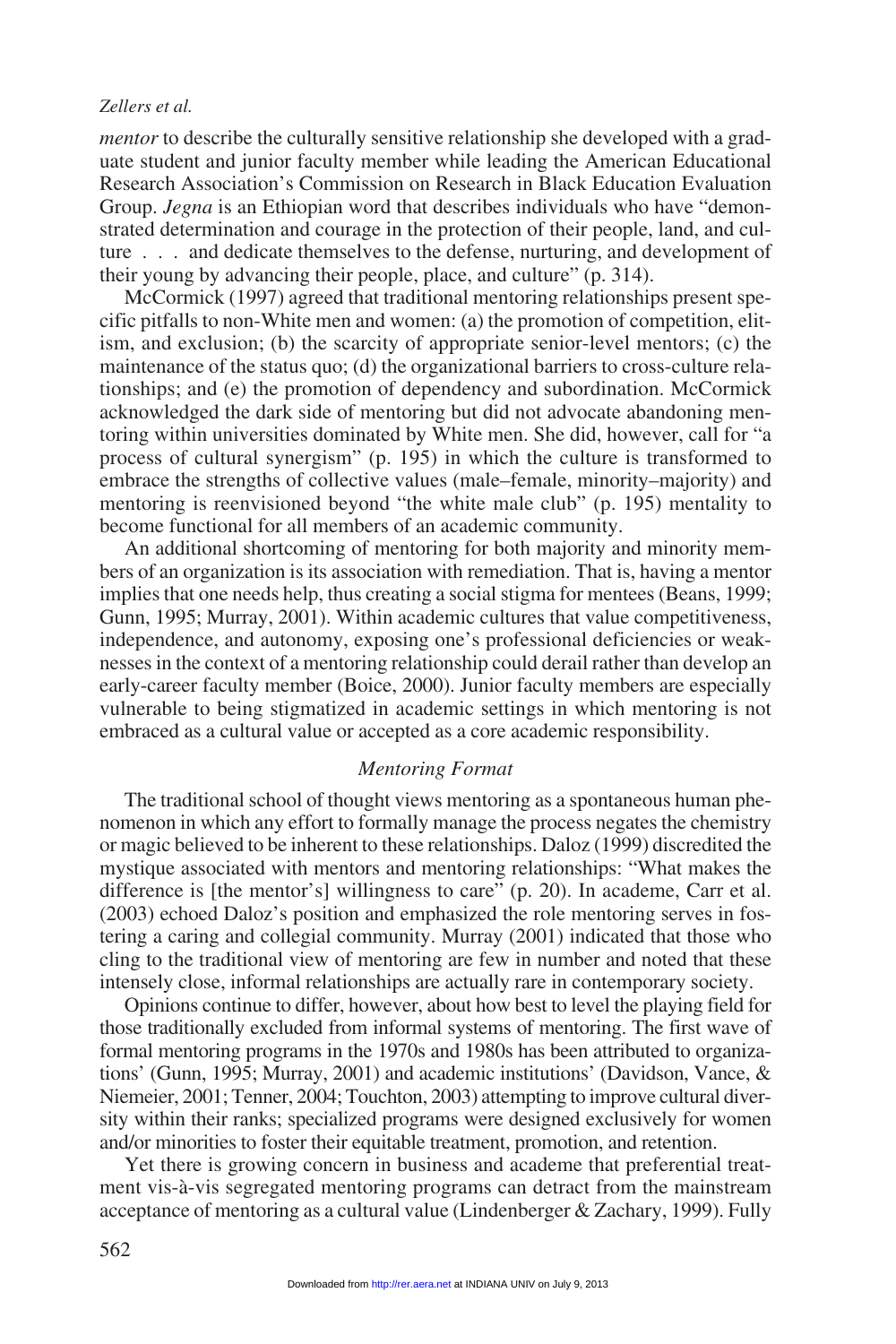inclusive mentoring programs go beyond narrowly drawn affirmative action goals and create an organizational culture that empowers all members to succeed. Thus, access to mentoring is extended to other groups who encounter barriers to mentoring (e.g., persons with disabilities; those with strong ethnic or religious affiliations; gay, bisexual, and transgender individuals).

## **New Mentoring Paradigms**

Although the dimensions and key characteristics of mentoring remain salient (Carr et al., 2003), 21st-century mentoring relationships are no longer framed within a singular and hierarchical apprenticeship model. The new realities of our knowledge-based economy dictate that individuals seek career information and guidance from a variety of sources (Kreitner & Kinicki, 2004). One mentor is no longer adequate to meet the full complement of another's technical and personal needs in the context of modern society. Dynamic organizational change, increased specialization and innovation, and the acceleration of technological advances prescribe a new mentoring paradigm in which mentoring relationships are pluralistic and reciprocal.

The new mentoring paradigm is epitomized by multiple mentoring relationships, which have been described in the literature as constellations (Luna & Cullen, 1995) or mosaics of supportive relationships (Carr et al., 2003). The concept of multiple mentoring encourages individuals to draw support from a diverse set or team of mentors. In essence, a network rather than an individual provides the functions associated with mentoring. In academe, Chesler and Chesler (2002) emphasized "the possibilities of 'distributed mentorship,' which includes as mentors both senior and junior colleagues, people inside as well as outside the academy, and electronic media as well as personal connections" (p. 52).

Within the context of multiple mentoring, reciprocity supplants hierarchy (Darwin, 2000; Gunn, 1995; Murray, 2001). Young adults are more educated, more technologically savvy, and more acquiescent to innovation than previous generations. Hence, mentoring has evolved into a process of partnerships in which individuals engage in the two-way transfer of information and skills, fluidly reversing the roles of mentor and mentee as warranted by the experiences each brings to the relationship.

It is unclear who first introduced the term *mentee* within business literature, but it appears to have emerged to represent an egalitarian rather than a subordinate relationship with a mentor. Luecke (2004) considered *mentee* to be another disdainful example of "business-speak" (p. 78), whereas others appear to prefer its usage over *protégé* (masculine) or *protégée* (feminine) as more representative of a reciprocal rather than a hierarchical relationship with a mentor.

## *Formal Mentoring Programs*

Formal mentoring programs are one approach to providing individuals with a venue to begin to cultivate multiple mentoring relationships. Literature in business and academe emphasizes that formal programs should not be viewed as substitutes for informal mentoring (Carr et al., 2003; Chesler & Chesler, 2002; McCauley & Van Velsor, 2004; Ragins & Cotton, 1999). Rather, formal programs are professional development vehicles through which mentees not only receive support but, more important, become connected to other networks of mentors. This feature of formal mentoring programs is especially relevant to women, minorities, and other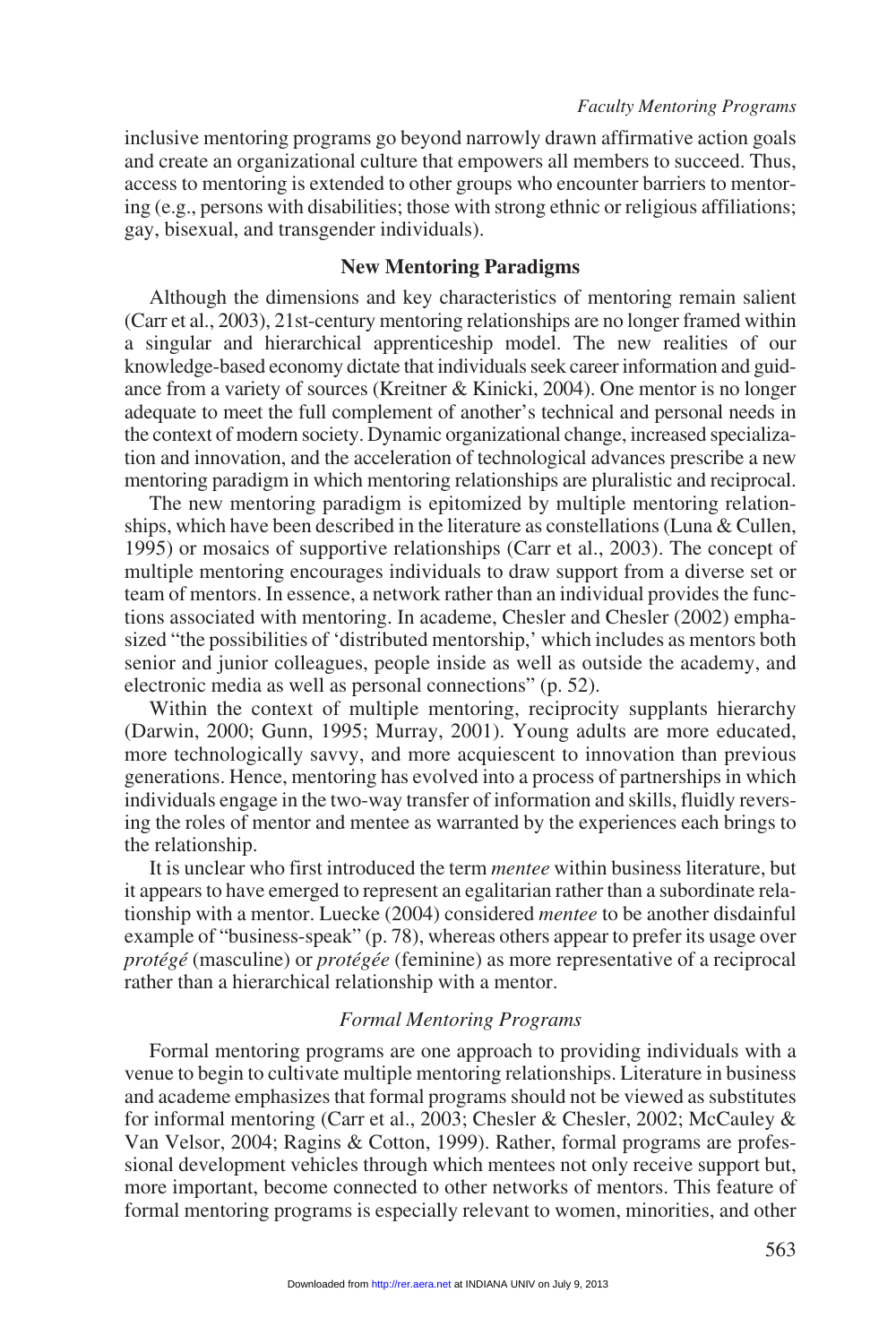groups in helping overcome barriers that have traditionally inhibited them from developing informal mentoring relationships on their own (Boyle & Boice, 1998; Ragins & Cotton, 1999).

Although Kram (1985) did not examine formal mentoring programs in the context of her seminal work on mentoring relationships in organizational life, she cautioned against engineering mentoring relationships for fear of employees' feeling coerced into unwanted relationships, employees' being anxious and uncertain about expectations, and the lack of commitment between pairs because the relationships were not self-initiated. Noe (1988) conducted one of the first studies to investigate the determinants of successful assigned mentoring relationships. Using an instrument designed to assess career and psychosocial outcomes, he surveyed 139 educators at nine sites across the United States who aspired to advance to administrative positions (e.g., principal, superintendent) and were participating in comprehensive personal and professional development programs. Noe did not find any evidence to support Kram's concerns regarding the perils of formal mentoring programs but did find that mentees in informal relationships reported more career-related support.

Noe (1988) suggested that organizations should not expect the same type of benefits from assigned relationships as they would from informally established relationships, possibly because of less interaction between formal pairs and the shorter duration of formal relationships. He additionally proposed that certain characteristics of formal mentoring programs, such as clarity of program goals and mentor training, may be more important determinants of the success of the relationships than the chemistry of the pair.

Chao et al. (1992) conducted one of the most extensive studies of mentoring relationships, integrating the type of participation (formal, informal, or none), the functions served by mentors (psychosocial and career-related functions), and the outcomes of the mentorships (organizational socialization, job satisfaction, and salary). Data examined were part of a longitudinal study of the career development of alumni from a large midwestern university and a small private institution. Surveys were returned from 212 alumni involved in informal mentoring relationships, 53 in formal mentoring programs, and 284 who did not report having mentors.

Protégés in informal relationships reported more career-related support and higher salaries than protégés in formal mentoring programs. Chao et al. (1992) acknowledged the possibility that interpersonal differences among the three groups may have skewed results. A number of studies have suggested that high performers are afforded more access to informal mentoring than average or low performers (Allen, Poteet, & Russell, 2000; Kram, 1985; Ragins, 1999; Turban & Dougherty, 1994), thus accounting for some of the advantages attributed to the groups involved in informal mentoring relationships.

Chao et al. (1992) concluded that the more that formal mentoring programs mirror informal relationships, the more favorable the outcomes. In contrast, Allen, Eby, and Lentz (2006b) suggested moving beyond simulating informal relationships and incorporating features within mentoring programs that are not typically part of informal relationships, such as an orientation session and ongoing developmental training.

The question of superiority between informal relationships and formal mentoring programs continues to be debated, but that does not appear to be the central concern within the literature. Most researchers concede that contemporary workplaces do not afford all of their members equitable access to informal mentoring relation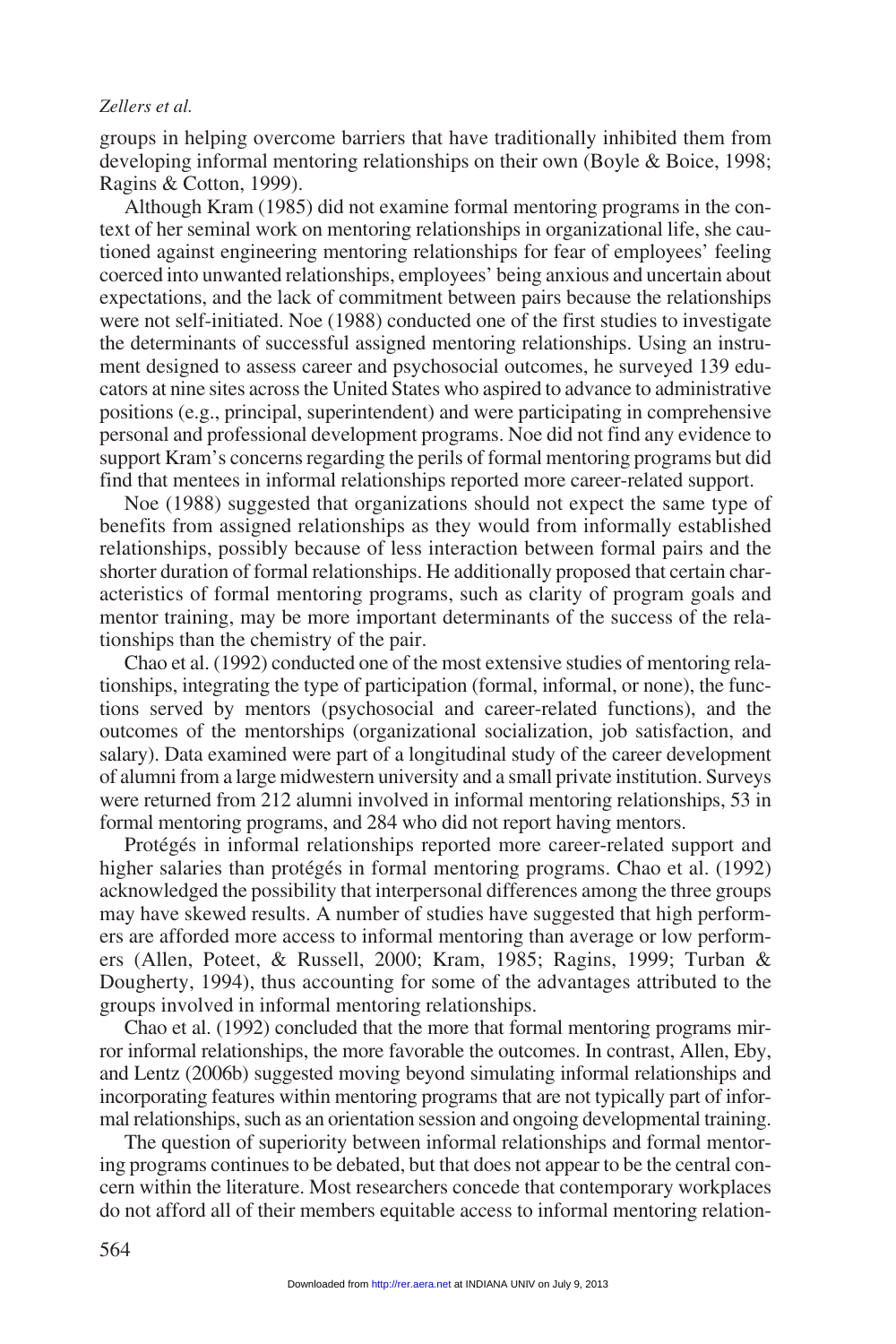ships; therefore, some type of institutional intervention is deemed as necessary. Establishing a formal mentoring program is one organizational approach.

The most common formal mentoring model is a one-to-one arrangement (Chesler & Chesler, 2002; Daloz, 1999; Luecke, 2004; McCauley & Van Velsor, 2004; Murray, 2001). Either mentees are assigned more senior mentors, or they select mentors from a pool of more senior candidates, on the basis of a range of common characteristics. Reasons cited for assigning mentors are concern that personality differences among mentees may inhibit some from approaching more senior colleagues without being invited to do so (Turban  $&$  Dougherty, 1994), or mentees may be unable to determine who would best fit their needs (Boyle & Boice, 1998). Conversely, advocates of mentees' selecting mentors emphasize the importance of mentees' having input in the process, because their developmental agenda will ultimately define the relationships (Allen, Eby, & Lentz, 2006a; Wilson, Valentine, & Pereira, 2002). There is agreement that pairing should be avoided if a mentor has evaluative authority over a mentee. It is possible for someone who serves in a supervisory capacity to be an effective mentor, but in most cases, there is an unavoidable conflict of interest in being an evaluator and a mentor.

Boyle and Boice (1998) indicated that the cross-departmental pairing of new faculty members is less political than interdepartmental assignments because of the nature of promotion and tenure decisions. In contrast, Tillman (2001) found that departmental pairings in cross-race relationships were preferred because they allowed for support directly related to the tenure and promotion process. Both views have merit. Further investigation of this issue in higher education is especially warranted in view of faculty stewardship's resting primarily within academic departments.

Peer mentoring is a mentoring model in which participants are equals or colleagues of comparative status. Peer-to-peer mentoring capitalizes on the empathy that is derived from shared experiences (Chesler, Single, & Mikic, 2003; Luecke, 2004), but this format has drawbacks, because participants are limited in their depth and breadth of experiences (Chesler & Chesler, 2002; McCauley & Van Velsor, 2004). Group or collaborative mentoring is a variation of peer mentoring in which a more senior colleague facilitates interaction among a small group of peers; participants learn from one another as well as from the more senior group member (Carr et al., 2003; Paloli, Knight, Dennis, & Frankel, 2002). Both peer and group mentoring programs are formats that have the potential to provide women, non-White men, and other minorities with access to same-culture mentoring in environments in which White men represent the majority. Collective mentoring, the inverse of group mentoring, is framed within a community orientation and has been cited as well suited to academic cultures:

Collective mentoring is an evolution of the multiple mentor/single mentee model whereby senior colleagues and the department take responsibility for constructing and maintaining a mentoring team. Thus mentoring becomes neither an individual one-on-one activity, nor one solicited and designed solely by the protégé. Instead, an entire department or organization must establish and ensure the effective mentoring and performance of . . . young professionals. (Chesler & Chesler, 2002, p. 52)

Angelique et al. (2002) cited an innovative mentoring process dubbed "musing" that is best described as a hybrid of the peer and collective mentoring models. The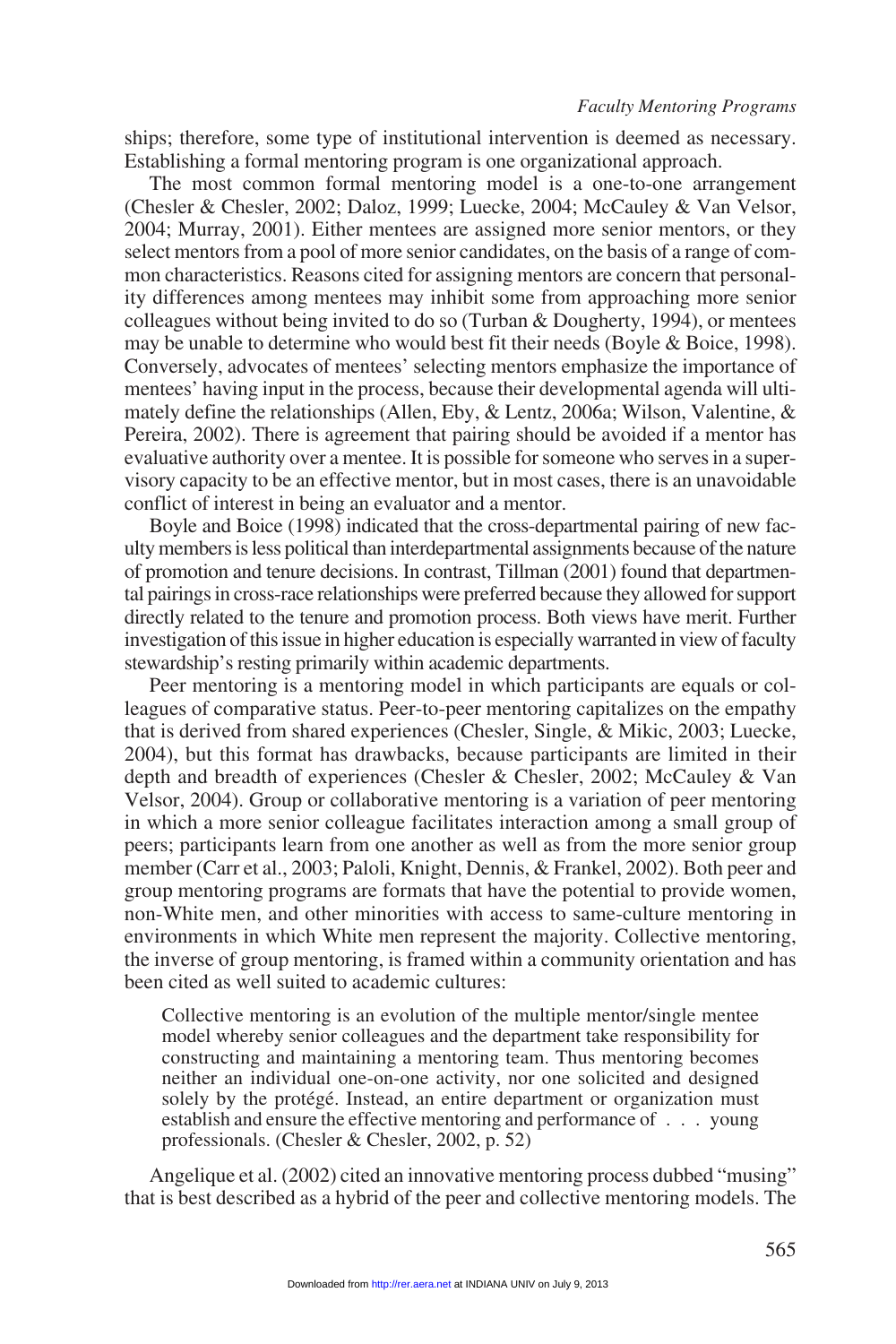format was conceptualized by a faculty member at a branch campus of a large public university to promote collegiality and to provide peer support for junior faculty members. This voluntary group, the New Scholars Network, comprised faculty members across ranks and across disciplines and provided members both personal and professional support. The New Scholars Network is not institutionally supported and functions from a "feminist standpoint" (p. 204), although the group is predominantly male.

Mentoring in this context is collaborative, dynamic, and humanistic in theory, which is why the term *musing* was chosen to describe the relationships. The foundations of musing involve the connections of naturally developing relationships, the valuing of interdisciplinary differences as a source of enrichment, the implementation of "shared power" (Angelique et al., 2002, p. 207), and the development of both professional and personal relationships. The authors reported that this program has been successful in promoting achievement and satisfaction in the workplace because it recognizes the subjectivity of faculty members instead of merely trying to socialize new faculty members into an existing situation. This model conceptualizes mentoring as empowering new faculty members rather than assimilating them into the existing hierarchical academic system. Yet no evidence other than anecdotes was provided to qualify the benefits attributed to this very unique and interesting model; such follow-up would contribute to mentoring discourse significantly.

Snelson et al. (2002) described a faculty mentoring program at Kent State University's School of Nursing that similarly frames a program format within the context of an ideology, that is, a caring theoretical model. Caring can be defined as a feeling of concern or interest in a person, place, or thing, and the action of caring can enhance an emotional state (Benner & Wrubel, 1989; Watson, 1988). This program, funded by the Dean's Office of the College of Nursing, paired experienced faculty members with new nursing faculty members, and results drawn from self-reported assessments were positive: This caring theoretical perspective for mentoring assisted new faculty members with assimilation of the culture of the organization by providing valuable interactions with experienced faculty members.

Although very descriptive, Snelson et al.'s (2002) study did not involve a research design; it was an evaluative study rather than interpretive. According to Mertens (2005), evaluation is most commonly associated with the need for data to inform decision making in a specific setting, whereas research is more typically associated with generating new knowledge that can be transferred to other settings. Thus, similar to Angelique et al. (2002), Snelson et al. described an innovative mentoring model but did not provide a level of program analysis to create new knowledge that can be generalized to other settings.

## *Mentoring Consortia*

In recent years, consortia and national mentoring programs have emerged as alternatives to traditional single-institution faculty mentoring models. In these cases, mentoring is cross-institutional rather than institutional. Girves et al. (2005) found that consortia and national collaborations have the advantages of pooling resources and scaling successful intervention programs to affect more individuals than would otherwise be possible by an institution acting alone.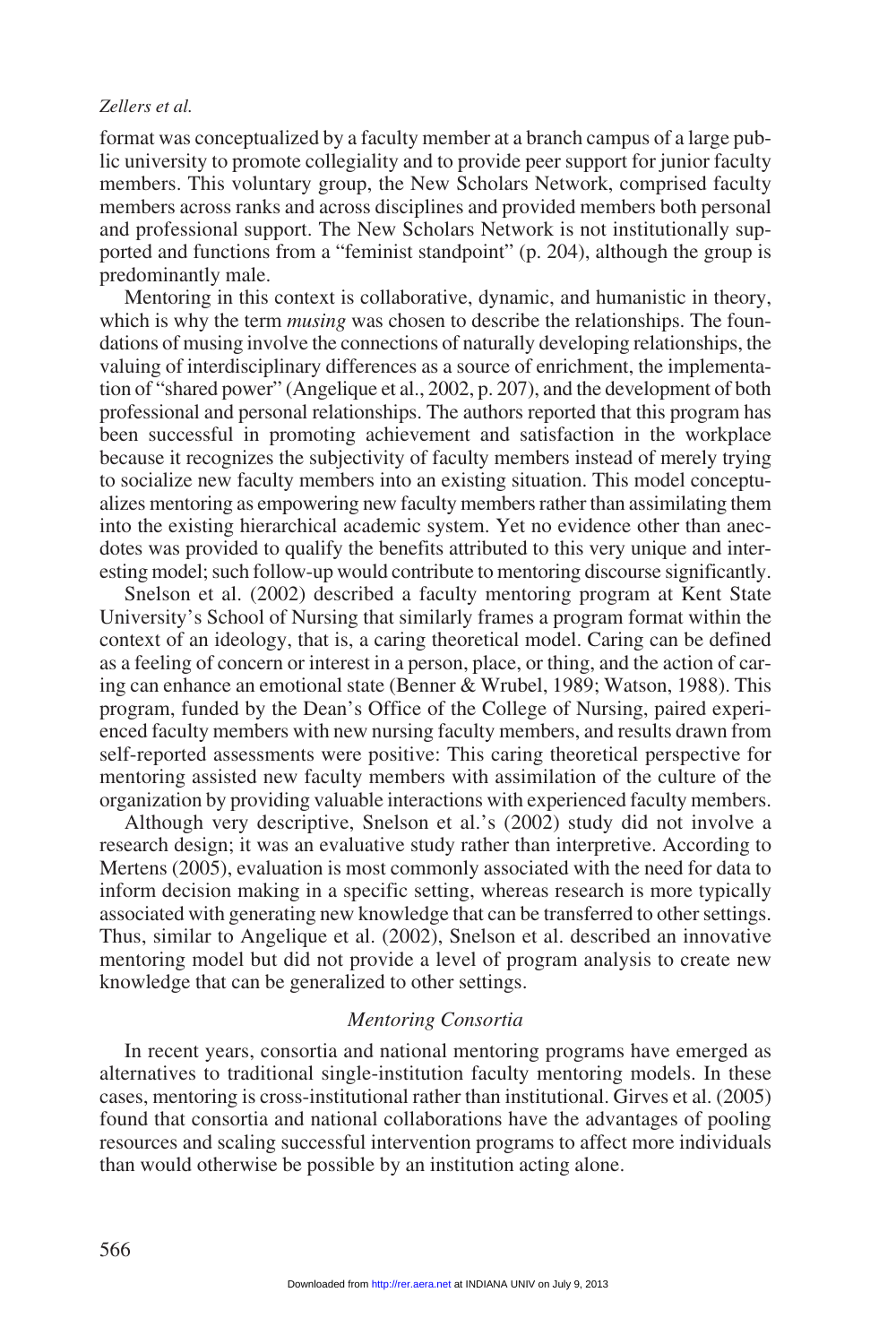The American Psychological Association's Society for the Teaching of Psychology offers an electronic mentoring service that provides an example of a professional organization attempting to meet the mentoring needs of new or junior faculty members. Faculty members are matched with more senior colleagues with similar interests from other institutions, which provides a safe outlet for junior faculty members to discuss concerns outside the political milieus of their home institutions. Although it is open to both men and women, the majority of faculty members taking advantage of this service are women in tenure-track positions seeking assistance with career planning, looking for advice on teaching, or wanting to be introduced to other minority colleagues (Beans, 1999).

The Committee on the Advancement of Women Chemists (COACh) is a national organization whose goals are to increase the number of female chemists entering academic chemistry, support their advancement, and increase their representation in positions of leadership (Sylwester, 2005). With support from the Camille and Henry Dreyfuss Foundation, the National Science Foundation (NSF), and the U.S. Department of Energy, COACh conducts studies to identify factors that are contributing to the small number of women in the field, provides training and networking forums to help academic female chemists achieve their professional goals, and sponsors programs that can be used across all science (Richmond, 2002). Workshops address topics such as successful negotiation, handling difficult situations, advancement in academe, and leadership skills. Although the focus of COACh is the advancement of women in academic chemistry, membership is open to men and women. In a study of women participating in COACh workshops, 95% reported returning to their institutions and providing mentoring to other women on the basis of the new skills they had acquired.

ADVANCE: Increasing the Participation and Advancement of Women in Academic Science and Engineering Careers is a program sponsored by the NSF (2005) that provides funding to promote institutional transformation in science and engineering fields by increasing the participation, success, and leadership of female faculty members. Since 2001, the NSF has awarded up to \$3 million to over 30 universities in the form of institutional transformation awards, leadership awards, and partnership for adaptation, implementation, and dissemination awards. The NSF seeks creative strategies from institutions and individuals to achieve the goals of the ADVANCE program. Among other things, many of those institutions receiving funding provide female faculty members in science and engineering with the opportunity to network, receive mentoring from other female colleagues, and participate in professional development workshops. Other features of ADVANCE programs have included individual grants for female faculty members in science and engineering to support their research and academic career advancement.

The Women in Engineering Leadership Institute (WELI) is a grassroots effort formed in 2001 to provide professional development, mentoring, and networking opportunities for female faculty members in engineering. WELI was established as an outcome of the 2000 NSF Women in Engineering Leadership Conference to encourage female doctoral candidates to consider academic careers, to enhance leadership skills among female faculty members, and to serve as a clearinghouse for information supporting the advancement of women in academic engineering (Davidson et al., 2001). Serving as an umbrella organization, WELI coordinates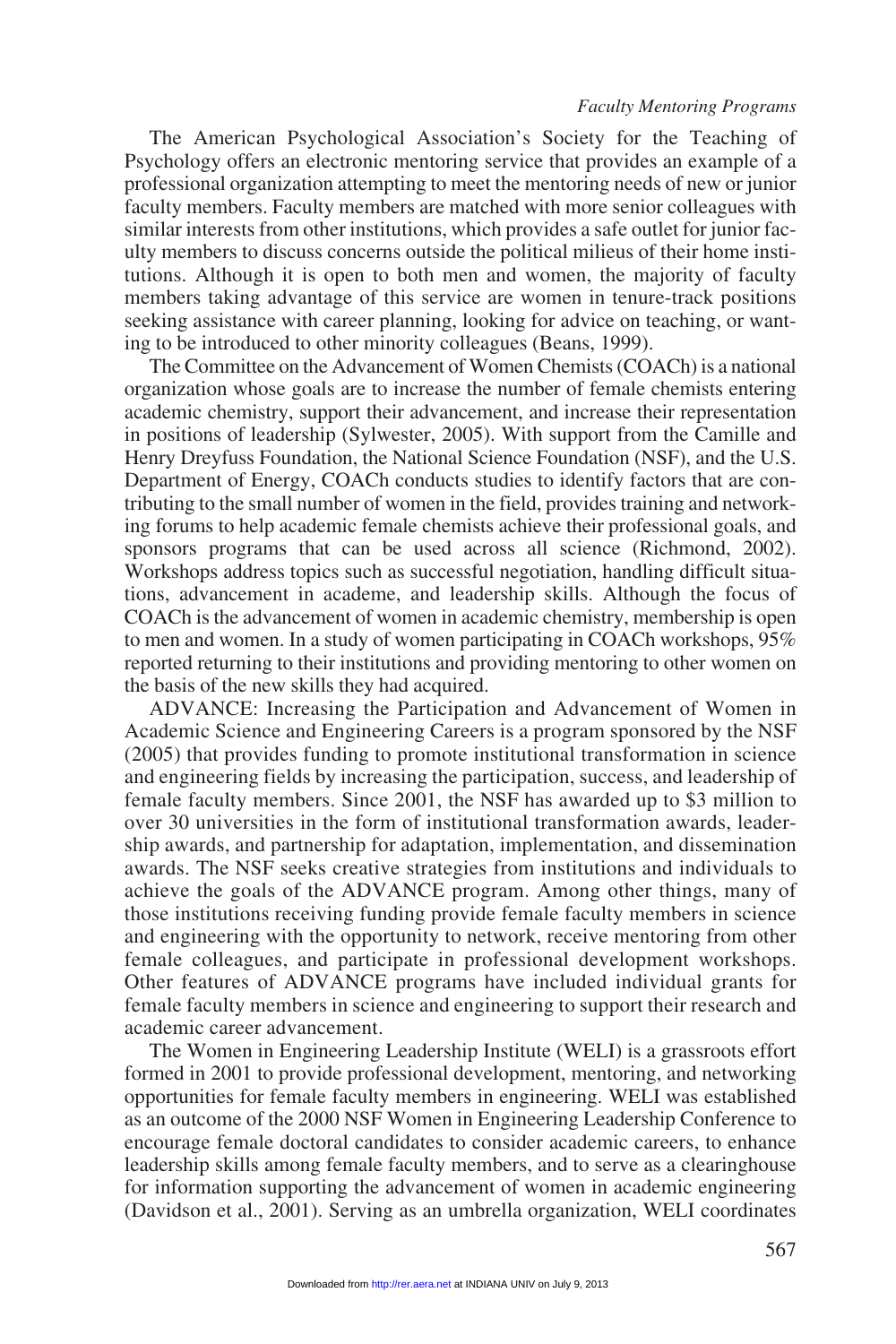and facilitates activities across a number of academic institutions in the United States and Canada (Rover & Vance, 2003).

Three of the four examples of consortia mentoring models cited in this review were established to support the academic careers of women in science or engineering. These approaches are counter to earlier referenced concerns that segregated programs detract from mentoring being accepted as a cultural value. The availability of these mentoring resources would imply that the need for national intervention in disciplines in which women are underrepresented supersedes any potential local social stigma. The same logic could be applied to minorities who are also underrepresented in science and engineering; however, examples of such were not identified during this review.

## *Alternatives to Mentoring*

The limitations and challenges associated with mentoring programs have led the private sector to explore structured alternatives. A career management and assessment system (CMAS) is one alternative approach to mentoring that may provide more equitable career opportunity across an organization (Dreher & Dougherty, 1997). Citing the roles of opportunity, ability, and motivation in career success, Dreher and Dougherty (1997) proposed that a high-quality CMAS systematically replicates those career functions associated with mentoring that increase an employee's likelihood of advancement: sponsorship, exposure, visibility, coaching, protection, and challenging assignments. Strategic programs, activities, measurement, and feedback processes afford uniform opportunity to all members.

Framed within a progressive, employee-oriented human resource management strategy, this centralized corporate approach would be difficult to implement uniformly within an academic culture, in which more autonomy and authority are delegated to the disciplines rather than to central administration (Bergquist, 1991). One could further argue that such a system is one dimensional and overlooks the psychosocial value of mentoring. Dreher and Dougherty (1997) did not address psychosocial concerns within the workplace or provide any evidence as to the outcomes associated with a CMAS.

## **Review of Faculty Mentoring Program Studies**

The general discourse on mentoring continues to expand both in business and academe, but has systematic inquiry of formal faculty mentoring programs improved in the 14 years since Wunsch (1994) underscored the paucity of research on this topic? A thorough review of academic literature reveals that studies of formal faculty mentoring programs that use research designs and include descriptions of the mentoring program models continue to be rare. Two cross-institutional studies were identified in which subjects were members of professional organizations who self-identified as either having participated in formal or informal mentoring relationships or not having any mentoring relationships, but neither met the criteria of this review. Wilson et al. (2002) surveyed new social work faculty members identified through the Council on Social Work Education to determine perceived benefits of mentoring relationships. Although the study did not describe the models of the formal mentoring programs in which the faculty members participated, thus not meeting the criteria of this review, data generated through interviews did suggest that formal mentoring program factors such as being able to select one's mentor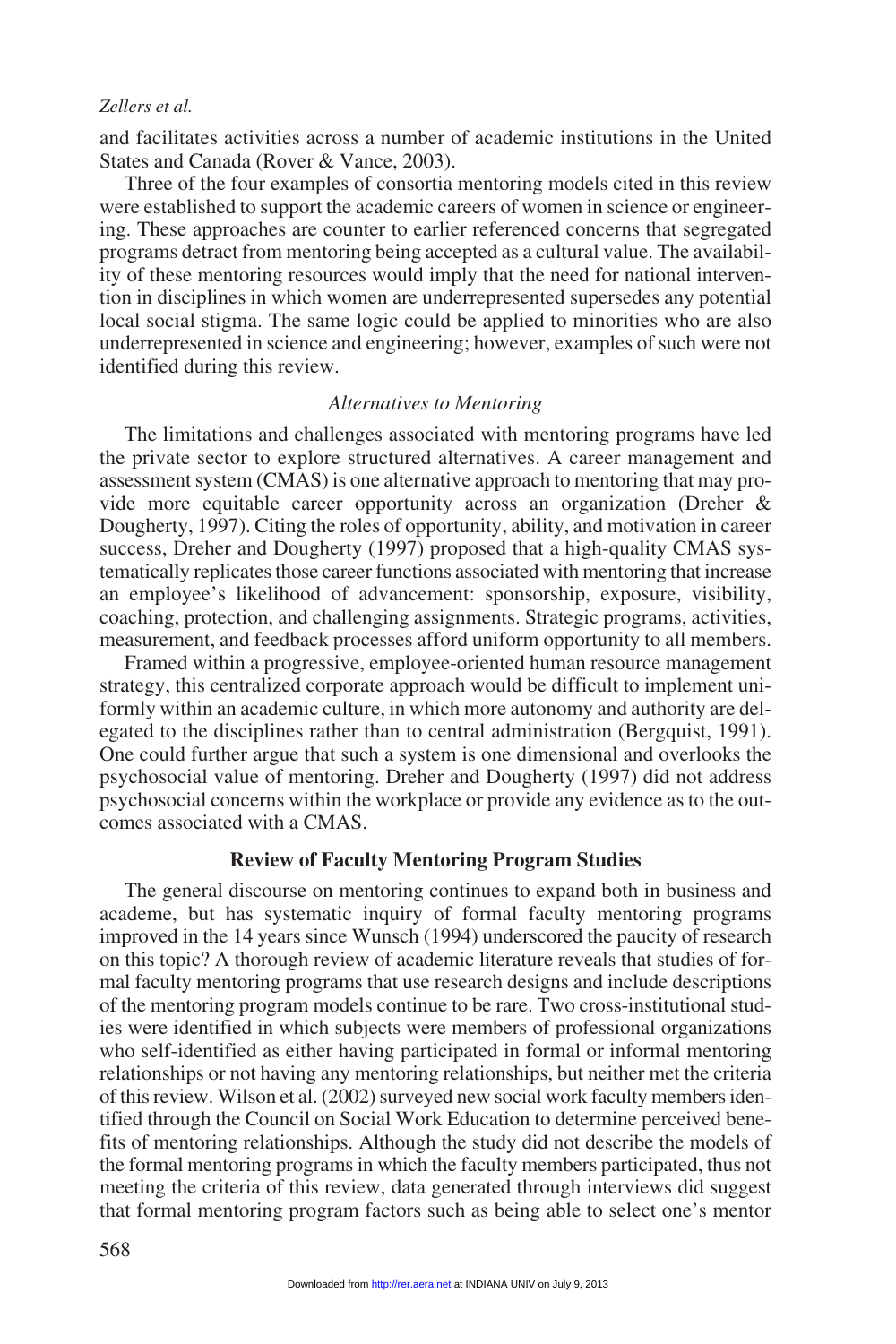rather than being assigned, having similar professional interests, the frequency of meetings, and organizational support contributed to perceptions of success.

Schrodt, Cawyer, and Sanders (2003) conducted a similar study surveying faculty members who were members of the National Communication Association. A statistical analysis of the survey results indicated that faculty members who selfreported participating in mentoring relationships indicated greater satisfaction with their socialization to their new environment. However, it was not possible to differentiate between those who participated in formal versus informal relationships because of the small number of participants involved in formal programs. These two studies underscore the limitations of mentoring scholarship with regard to formal cross-institutional faculty mentoring; they were based on self-reported data drawn from small samples that focused on perceptions of satisfaction with mentoring relationships, without providing sufficient description of the formal mentoring models.

A third cross-institutional study excluded from this review examined the mentoring experiences of African American faculty members from two predominantly White research institutions located in the Midwest (Tillman, 2001). One university did not have an institutional policy toward mentoring; mentoring was practiced informally among faculty members within the same departments. At the second institution, mentoring was reportedly formalized; each new untenured faculty member was assigned a three-member tenure review committee within his or her department. Tillman determined that same-race mentoring relationships provided more psychosocial support than cross-race relationships, underscoring the need for African Americans to form both organizational and developmental relationships within their institutions.

But no differences were identified between the informally and formally mentored groups, largely as a result of there being no evidence that the practice of assigning a tenure review committee actually constituted a "mentoring program." The requirement for the committees to meet once a year and submit annual reports to the department chairs on the progress of the junior faculty members were the only common experiences among faculty members who were classified as participating in formal mentoring relationships. Tillman (2001) acknowledged that the assignment of a mentor, in and of itself, does not constitute a mentoring program. So consequently, although Tillman's study contributed valuable information to the field of mentoring as it relates to African Americans, unfortunately, it does not contribute substantially to our understanding of formal mentoring programs.

Seven studies of faculty mentoring programs were identified in the literature that had research designs, included sufficient descriptions of the mentoring program models, and were conducted within the past 10 years in the United States. Table 1 identifies the investigators, the organizational sponsors of the mentoring programs, the methodologies, and the conclusions of the studies.

Only one cross-institutional study was identified that met the criteria of this review. Chesler et al. (2003) cited a unique intervention program that provided networking and mentoring opportunities for women within an unconventional forum. The concept for this program grew from the premise that activities that foster peer mentoring and community building may be more likely to meet the needs of female faculty members than traditional relationships (Chesler  $\&$  Chesler, 2002). Sponsored through the NSF and the Engineering Information Foundation, this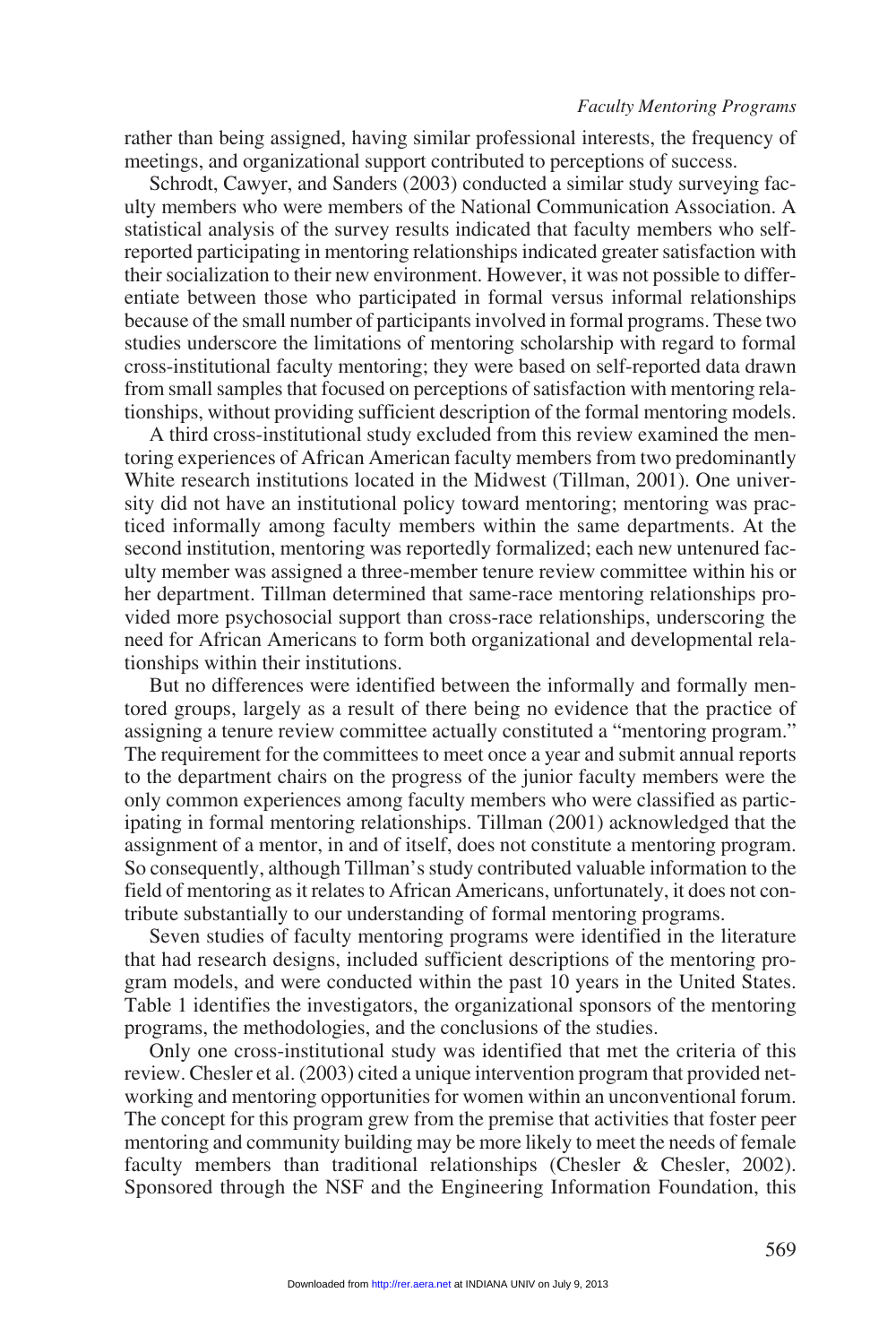| Study                               | Organizational Design                                                                                           | Methodology                                                                                                                                                                                                                                                 | Conclusions                                                                                                                                                                                                  |
|-------------------------------------|-----------------------------------------------------------------------------------------------------------------|-------------------------------------------------------------------------------------------------------------------------------------------------------------------------------------------------------------------------------------------------------------|--------------------------------------------------------------------------------------------------------------------------------------------------------------------------------------------------------------|
| Benson et al.<br>(2002)             | Discipline-based<br>(medicine):<br>Medical College<br>of Pennsylvania<br>and Hahnemann<br>University<br>(NCLAM) | Case study of 33 junior<br>faculty members and<br>88 senior faculty<br>members with mixed-<br>method analysis of<br>program: participant<br>postassessment<br>surveys and statistical<br>analysis of publication<br>and retention data vs.<br>control group | Self-reported<br>increase in level<br>of satisfaction<br>and productivity,<br>greater retention<br>of junior faculty<br>members,<br>particularly<br>minority faculty<br>members,<br>compared with<br>control |
| Bower et al.<br>(1998)              | Discipline-based<br>(medicine):<br>Medical College<br>of Wisconsin<br>formal faculty<br>mentoring<br>program    | Case study of 18 junior<br>faculty members with<br>mixed-method analysis<br>of mentor<br>characteristics:<br>participant<br>postassessment<br>surveys and statistical<br>analysis of survey<br>data/Daloz model                                             | Characteristics<br>of mentors in<br>relationships<br>highly<br>recommended<br>by mentees<br>correlate with<br>Daloz mentoring<br>model of<br>balancing<br>support/challenge/<br>vision                       |
| Boyle and<br><b>Boice</b><br>(1998) | Institutional:<br>large, public,<br>comprehensive<br>university                                                 | Case study of 25 junior<br>faculty members with<br>mixed-method analysis<br>of program: MI<br>assigned based on<br>interviews and<br>observed behaviors<br>statistically compared<br>to MI assigned control<br>group                                        | MI of formal<br>mentoring pairs<br>significantly<br>higher than<br>informal control<br>group indicating<br>more involved<br>relationships<br>over longer<br>period of time                                   |
| Cawyer<br>et al. (2002)             | Discipline-based<br>(communication):<br>large<br>midwestern<br>Doctoral 1<br>research<br>university             | Case study of one junior<br>faculty member using<br>field notes and<br>interviews; multiple<br>coders using constant-<br>comparison method<br>of analysis                                                                                                   | Five mentoring<br>characteristics<br>were found to<br>affect<br>socialization:<br>bonding,<br>social support,<br>professional<br>advice, history,<br>and accessibility                                       |

TABLE 1 *Faculty mentoring program studies*

*(continued)*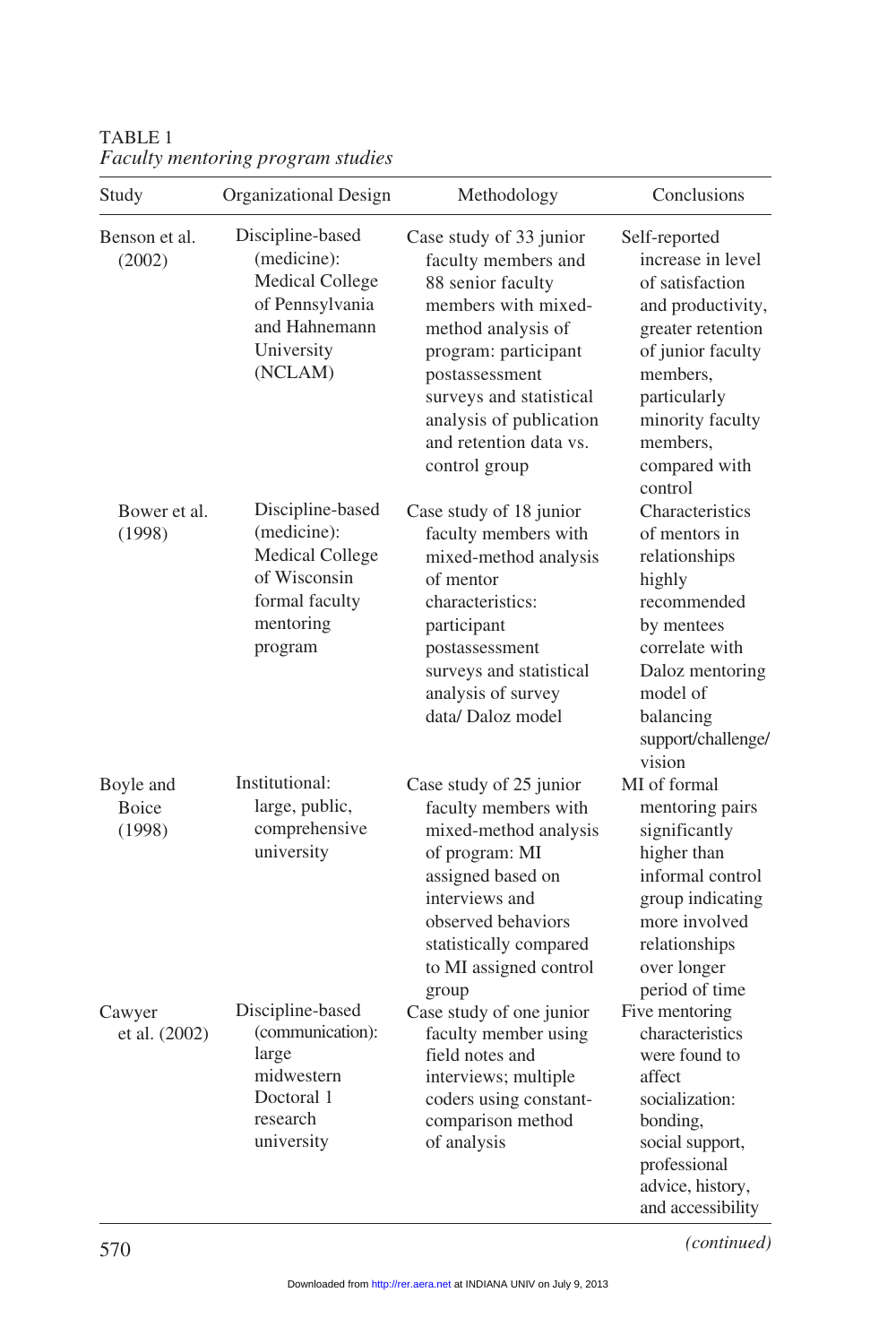| Study                       | Organizational Design                                                                                                                                                                                         | Methodology                                                                                                                                                                                                                           | Conclusions                                                                                                                                                                                                              |
|-----------------------------|---------------------------------------------------------------------------------------------------------------------------------------------------------------------------------------------------------------|---------------------------------------------------------------------------------------------------------------------------------------------------------------------------------------------------------------------------------------|--------------------------------------------------------------------------------------------------------------------------------------------------------------------------------------------------------------------------|
| Chesler<br>et al.<br>(2003) | Cross-institutional<br>and discipline-<br>based<br>(engineering):<br>NSF/Engineering<br>Information<br>Foundation<br>female faculty<br>member outdoor-<br>adventure<br>professional<br>development<br>program | Case study of 14 junior<br>faculty members using<br>reflective self-reports<br>and observations; a<br>deductive coding<br>frame was applied for<br>evidence of<br>informational.<br>psychosocial, and<br>instrumental benefits        | Self-reported<br>increase in<br>confidence.<br>improved<br>perspective on<br>personal and<br>professional<br>environments, and<br>increased<br>community and<br>trust                                                    |
| Paloli<br>et al.<br>(2002)  | Discipline-based<br>(medicine):<br>East Carolina<br>University,<br><b>Brody School</b><br>of Medicine<br>(NCLAM)                                                                                              | Case study of 18 junior<br>faculty members with<br>mixed-method analysis<br>of program: participant<br>pre- and<br>postassessment<br>surveys and statistical<br>analysis of learning<br>objectives data                               | Self-reported<br>improved<br>professional skills,<br>satisfaction, and<br>retention                                                                                                                                      |
| Wingard<br>et al.<br>(2004) | Discipline-based<br>(medicine):<br><b>UCSD</b> (NCLAM)                                                                                                                                                        | Case study of 67 junior<br>faculty members with<br>mixed-method analysis<br>of program: participant<br>pre- and postassessment<br>surveys, statistical<br>analysis of retention and<br>return-on-investment<br>data vs. control group | Self-reported<br>improved<br>confidence in<br>skills and roles,<br>improved retention<br>at UCSD, retention<br>in a career in<br>academic<br>medicine, and<br>program cost-<br>effectiveness<br>compared with<br>control |

TABLE 1 (continued)

*Note*. MI = mentoring index; NSF = National Science Foundation; NCLAM = National Center of Leadership in Academic Medicine; UCSD = University of California, San Diego.

3-day program coupled outdoor-adventure education with the development of communication and leadership skills for the purpose of initiating lasting mentoring relationships. Participants were tenure-track female faculty members in engineering from New England selected from a pool of 24 colleges and universities; several distinguished senior faculty women also attended.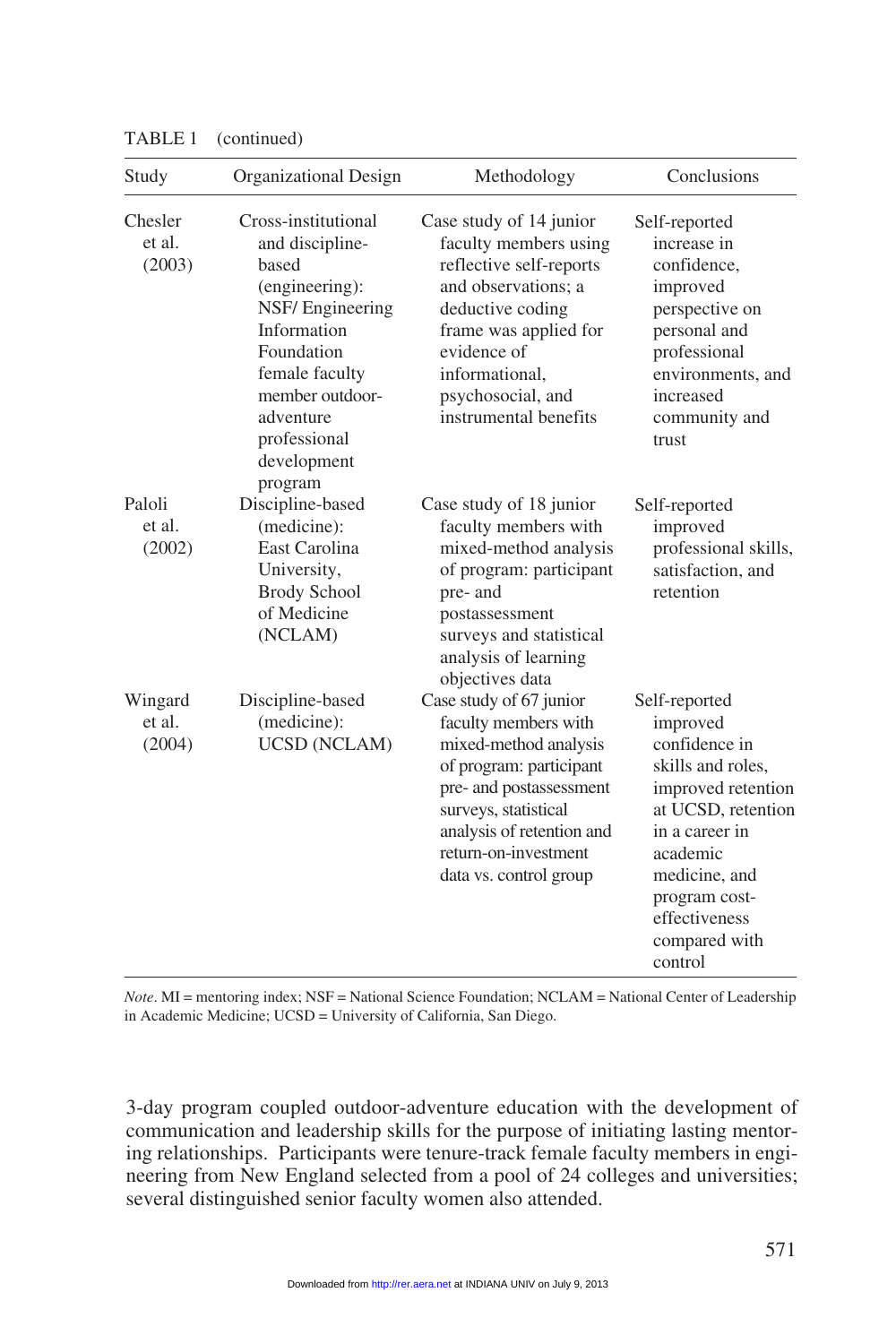Assisted by Outward Bound professionals, the women engaged in a series of physical challenges, including a "high ropes course," hiking, and rock climbing, to practice team building and conflict management skills. Sessions also included personal reflection, discussion with the senior female faculty members on topics ranging from the tenure process to maintaining a balance between academic and home life, and the opportunity to discuss and critique writing samples. On the basis of the qualitative assessment of written reflections and observations by the authors during activities and small group discussions, the authors reported informational, psychosocial, and instrumental benefits. Participants reported increased confidence, improved perspective on their personal and professional environments, and increased community and trust.

One year after the completion of the workshop, many participants still kept in touch with one another, either in person or through e-mail; they maintained both personal and professional correspondence and assisted one another through shared reflection and discussion. Many women also kept in touch with the senior faculty women who had participated in the program, thus sustaining their multiple mentoring relationships. Chesler et al. (2003) claimed that the positive outcomes attributed to this program may contribute to improved retention and advancement and indicated that such would be investigated through a longitudinal study. No mention was made of a control group. Hopefully, the follow-up longitudinal study will include comparison with a control group, which would enhance the significance of the study outcomes.

Only one study of an institutional faculty mentoring program was identified as part of this review. Boyle and Boice (1998) studied 25 pairs of faculty members from across the sciences, social sciences, and humanities at a large, comprehensive university; the faculty pairs volunteered to participate in a systematic mentoring program that was funded by the Federal Fund for Improving Post-Secondary Education. Using a uniquely designed mentoring index, Boyle and Boice assigned criterion-based scores to mentoring pairs on the basis of weekly observations and interviews. The nature and regularity of meetings, the reported quality of interactions and compatibility, and indicators of professional growth and reciprocity were factored into the ratings.

The mentoring index scores of the 25 pairs were found to be significantly higher than those of a control group of new faculty members involved in spontaneously occurring mentoring relationships. The formal mentoring pairs and control pairs were volunteers rather than randomly assigned; therefore, it is unknown whether differences between the two groups contributed to study outcomes.

Boyle and Boice (1998) concluded that well-planned, simply structured, and continuously assessed programs allow mentors and mentees to dedicate more time to mentoring and consequently derive more benefits from these relationships than if they were participating in informal arrangements. These findings are contrary to those of a number of studies conducted in the business sector that posited that informal mentoring relationships provide more significant career outcomes for mentees than formal mentoring programs (Chao et al., 1992; Noe, 1988, Ragins & Cotton, 1999). It is important to note that much that we know about mentoring has been generated from research within corporate cultures. The highly contextual nature of mentoring, combined with the idiosyncrasies of the academic culture, leads one to begin to question if observations made within the business sector are transferable to academic cultures.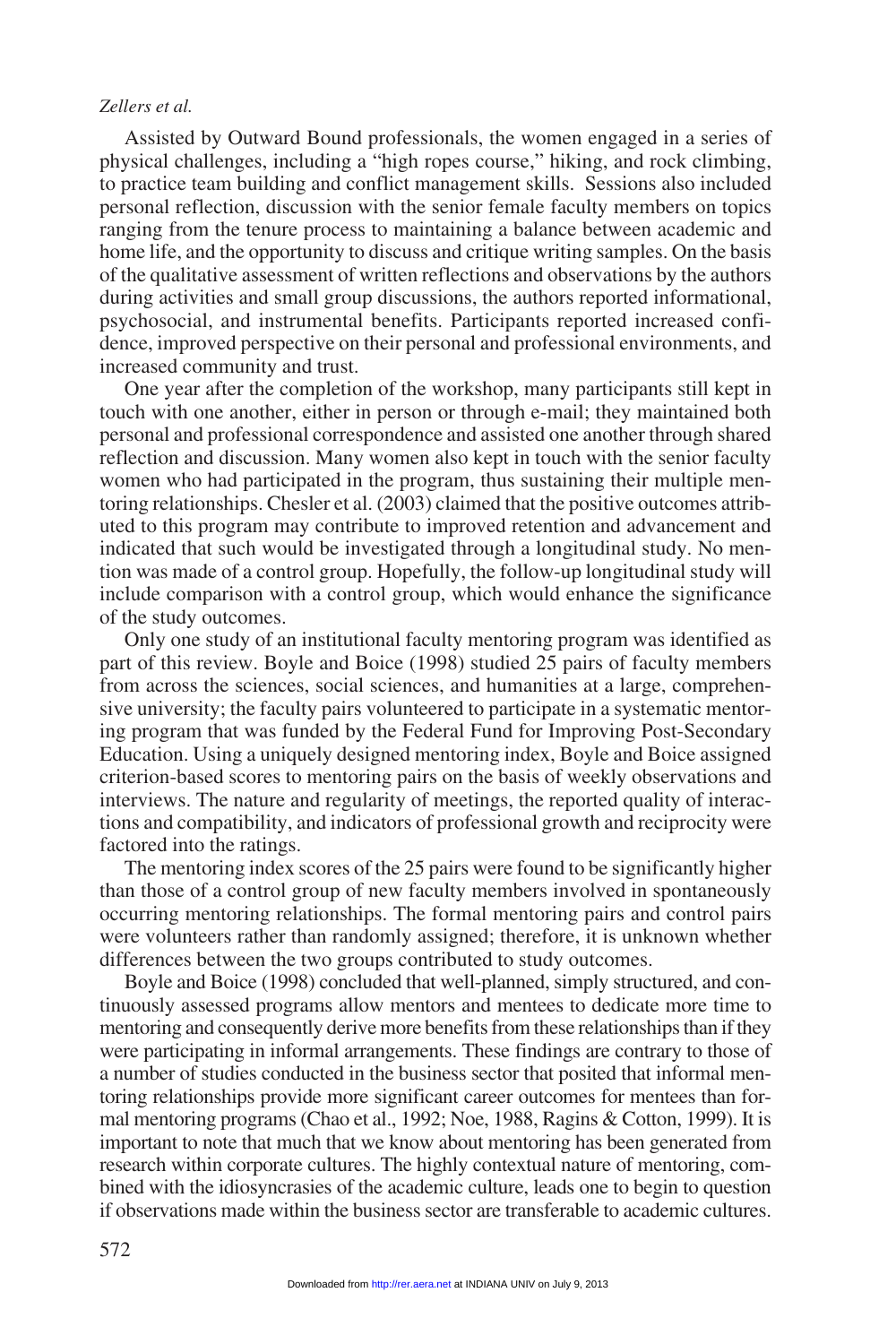#### *Faculty Mentoring Programs*

The remaining five research studies of faculty mentoring programs identified within the literature were discipline specific: four were in academic medicine and one was in communication. Three of the four studies in academic medicine were from institutions that were selected as National Centers of Leadership in Academic Medicine (NCLAMs) by the Department of Health and Human Services: East Carolina University, Hahnemann University, and the University of California, San Diego (UCSD). One can assume that the concentration of faculty mentoring program research in academic medicine is related to funding provided by the NCLAM program and to federal grant specifications that prescribe the public dissemination of measurable outcomes. Current and projected shortages of women and underrepresented minorities in the sciences have influenced the federal government as well as professional organizations to support initiatives that show promise of attracting and retaining women and minorities in medicine, science, and engineering.

The Brody School of Medicine at East Carolina University was designated an NCLAM and developed a mentoring program to promote the career advancement of junior faculty members in academic medicine (Paloli et al., 2002). A collaborative 8-month peer mentoring program was offered twice from 1999 to 2001. The goals of this program were to create an environment of support and guidance for achieving career satisfaction and advancement, to foster increased awareness of faculty members' career goals, to facilitate planning for faculty members to reach career success, to assist faculty members in developing the required skills for goal achievement, to promote increased awareness of gender and power issues in relation to achievement of career goals, and to facilitate a team-building collegiate approach for faculty members. This program was based on Carl Rogers's theoretical learning principles, which advocate the provision of a safe and supportive learning environment (Lyon & Rogers, 1981), and adult education theory, which suggests that learners need to perceive the relevance of material to learn most effectively (Cross, 1981). The 18 junior faculty members who participated in the program developed "skills related to career planning, scholarly writing, oral presentation, gender and power issues, negotiation, and conflict management" (Paloli et al., 2002, p. 383). The program also promoted faculty members' retention through improved satisfaction in their work and an improved understanding of the nature of academic medicine. Although the lack of a control group limits the utility of this study, the authors suggested that this collaborative approach is superior to the dyadic approach because it was self-empowering, collaborative, and experiential for the adult faculty members.

In contrast to a collaborative approach, Benson, Morahan, Sachdeva, and Richman (2002) described the effects of a two-tiered mentoring strategy at the Medical College of Pennsylvania and Hahnemann University that was implemented after being designated an NCLAM and during the reorganization of an academic medical center. The first tier of the program involved pairing a new faculty member with a more senior person. After a period of time, this initial mentor helped the mentee find other mentors with different strengths within the organization for the second tier of the program. The authors reported that 20% of junior faculty members and 30% of senior faculty members participated, with the majority indicating a high level of satisfaction with the program. Compared with the 80% of the new faculty members who did not accept the investigators' invitation to participate in this program, publication productivity increased, and there was a trend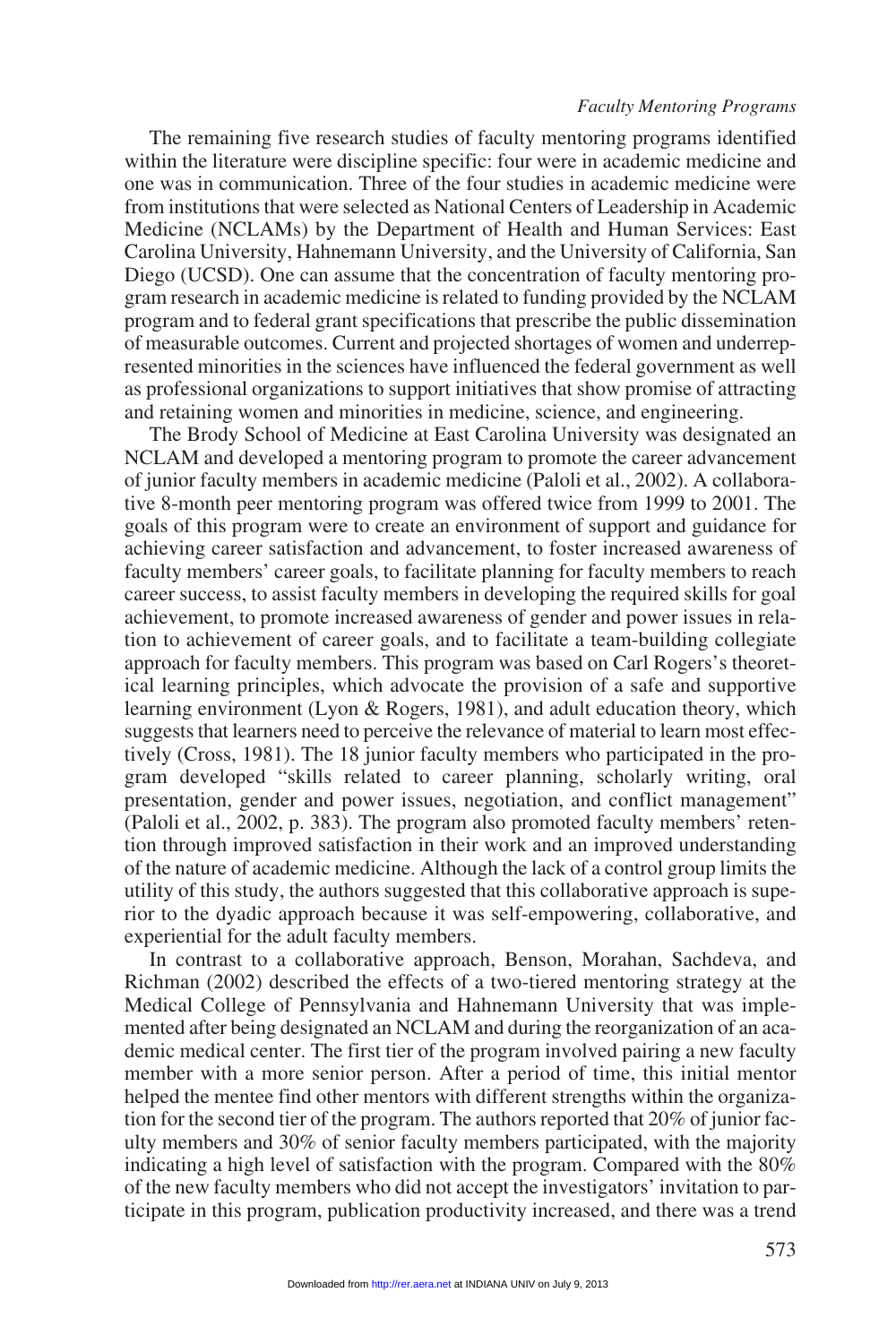toward the increased retention of minority faculty members among those who did participate. Because participants were self-identified volunteers and not randomly assigned, it is unknown whether differences between this group and the larger population of new faculty members contributed to study outcomes.

Among all the studies reviewed, Wingard, Garman, and Reznik (2004) described the most highly structured faculty mentoring program. UCSD developed a formal mentoring program for junior faculty members in academic medicine as a result of being chosen as an NCLAM. This 7-month program included weekly half-day workshops for junior faculty members, the completion of a professional development contract, and regular meetings with senior faculty members. In return for this time investment, each participant's department was compensated at the rate of 5% of base salary while in the program. Four outcomes associated with participation in the mentoring program were assessed: improved confidence in skills, retention at UCSD, retention in a career in academic medicine, and costeffectiveness. After completing the program, the participants reported increased confidence in skills needed for academic success. The cohort of 67 junior faculty members who completed this program between 1999 and 2002 demonstrated higher than average retention rates at both UCSD (85%) and within academic medicine (93%) compared with national faculty retention data obtained from the Association of American Medical Colleges. Therefore, Wingard et al. concluded that the implementation of the faculty mentoring program was cost effective because the improved retention rates led to a significant savings in recruitment costs.

Two of the three studies that pertained to programs that were established as NCLAMs provided evidence of better rates of retention relative to a control group; however, Wingard et al.'s (2004) study was the only one that quantified the return on investment of their mentoring program by comparing mentoring program expenses with the average cost of recruiting a faculty member in academic medicine. This differentiation in methodology resulted in Wingard et al.'s study being included in Sambunjak, Straus, and Marusic's (2006) systematic review of mentoring literature in academic medicine. Sambunjak et al. reported that their review "included all study designs except qualitative studies" (p. 1104), without explanation. "Minimum inclusion criteria were a description of the study population and availability of extractable data" (p. 1104).

This underscores another challenge associated with the study of mentoring: qualitative methods are better suited to exploring the complexity of relationships (Mertens, 2005), but qualitative studies are not universally accepted within the academic community as empirical or evidence based. A lack of agreement also exists with regard to what qualifies as quantitative data. Each of the NCLAM studies used mixed-method designs that included both qualitative and statistical methods; however, Wingard et al.'s (2004) study was the only study of a formal mentoring program in academic medicine that Sambunjak et al. (2006) reported as being able to extract quantitative data. All of the remaining studies included in Sambunjak et al.'s review of mentoring in academic medicine related to informal mentoring relationships.

One additional study was identified that supported the use of structured faculty mentoring programs to socialize new faculty into academic medicine. The Medical College of Wisconsin instituted a formal mentoring program on the basis of the mentoring model of Laurent A. Daloz, who advocated that mentors balance the degree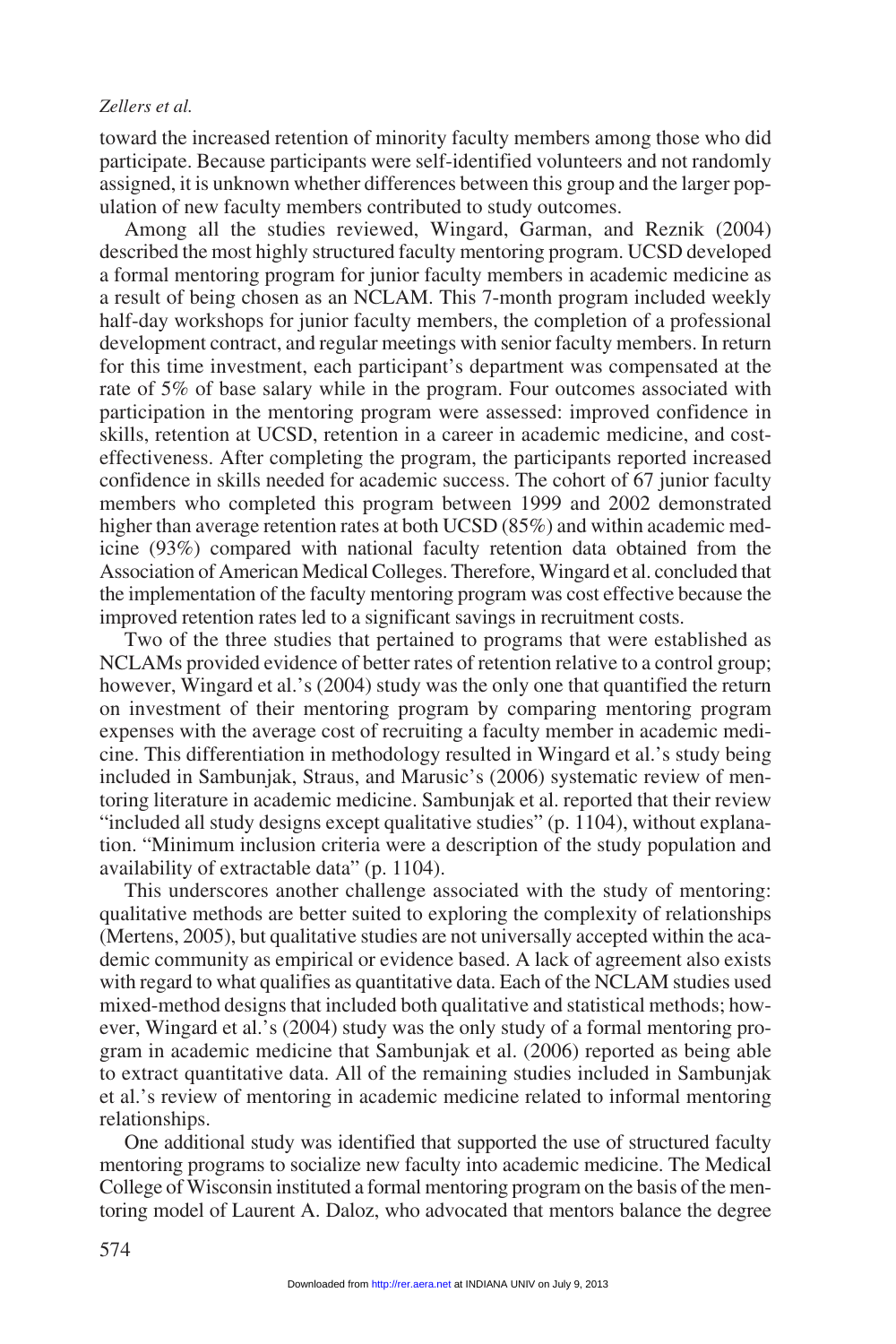of support, challenge, and vision provided within mentoring relationships (Bower, Diehr, Morzinski, & Simpson, 1998). Although not designated an NCLAM, the formal mentoring program was partially funded by grants in faculty development in family medicine from the Department of Health and Human Services.

The program consisted of senior departmental faculty members who received mentoring training and then were assigned protégés for 2 years. Although only half of the 18 assistant professors who participated reported that they would recommend their mentors to other junior colleagues, the study found that "the Daloz challenge-support-vision model helps to explain the interactions of effective faculty mentors in academic medicine" (Bower et al., 1998, p. 596). The behaviors of mentors in relationships that were highly recommended to others by their mentees were classified as "high support/high challenge." On the basis of Daloz's model, support was defined as activities that affirm the value of a person, and challenges were behaviors that motivated one to go beyond his or her comfort zone.

A puzzling aspect of this study is why Bower et al. (1998) did not address the marginal mentoring outcomes; that is, why half of the mentees would not recommend their mentors to other colleagues. Did mentors receive sufficient training? Did this model include oversight of mentoring relationships by a third party? The lack of explanation or discussion of this phenomenon, as well as a lack of a control group, detracts from the potential applicability of this study.

Last, Cawyer et al. (2002) described the only discipline-specific study outside of academic medicine: a case study of one new communication faculty member participating in a formal departmental mentoring program. The study explored the relationship between mentoring and faculty socialization. The participant maintained field notes over a 16-week period describing and reflecting on her experiences. To extend the data beyond the field notes, interviews were conducted with the participant, the assigned mentor, and two faculty members with whom the participant had developed informal mentoring relationships. Interviews with two other faculty members who were also in their first semesters of employment were conducted to validate the experiences of the participant. Whether these individuals were randomly selected and the size of the population from which they were selected are not known.

The results suggested that certain aspects of formal and informal mentoring eased the anxiety of organizational adjustment. Although the focus on the experiences of one individual limits any generalizations that may be drawn from this study, Cawyer et al. (2002) stated that the "findings indicate that while formal mentoring may be beneficial for facilitating socialization, it is likely that an attitude of mentoring (i.e., willingness to mentor newcomers) among faculty rather than isolated relationships is the primary advantage of mentoring programs" (p. 236). Gibson's (2004) study of female faculty members similarly found that having a departmental culture committed to the success of faculty members fostered the prevalence of mentoring, and Gibson recommended more in-depth investigation of what constitutes a mentoring culture.

Context or culture is a variable that existing formal mentoring program studies have yet to explore in depth. In corporate settings, Hegstad and Wentling (2005) noted the potential impact of organizational factors on the effectiveness of mentoring programs but acknowledged that the examination of organizational culture has been underdeveloped in empirical mentoring literature.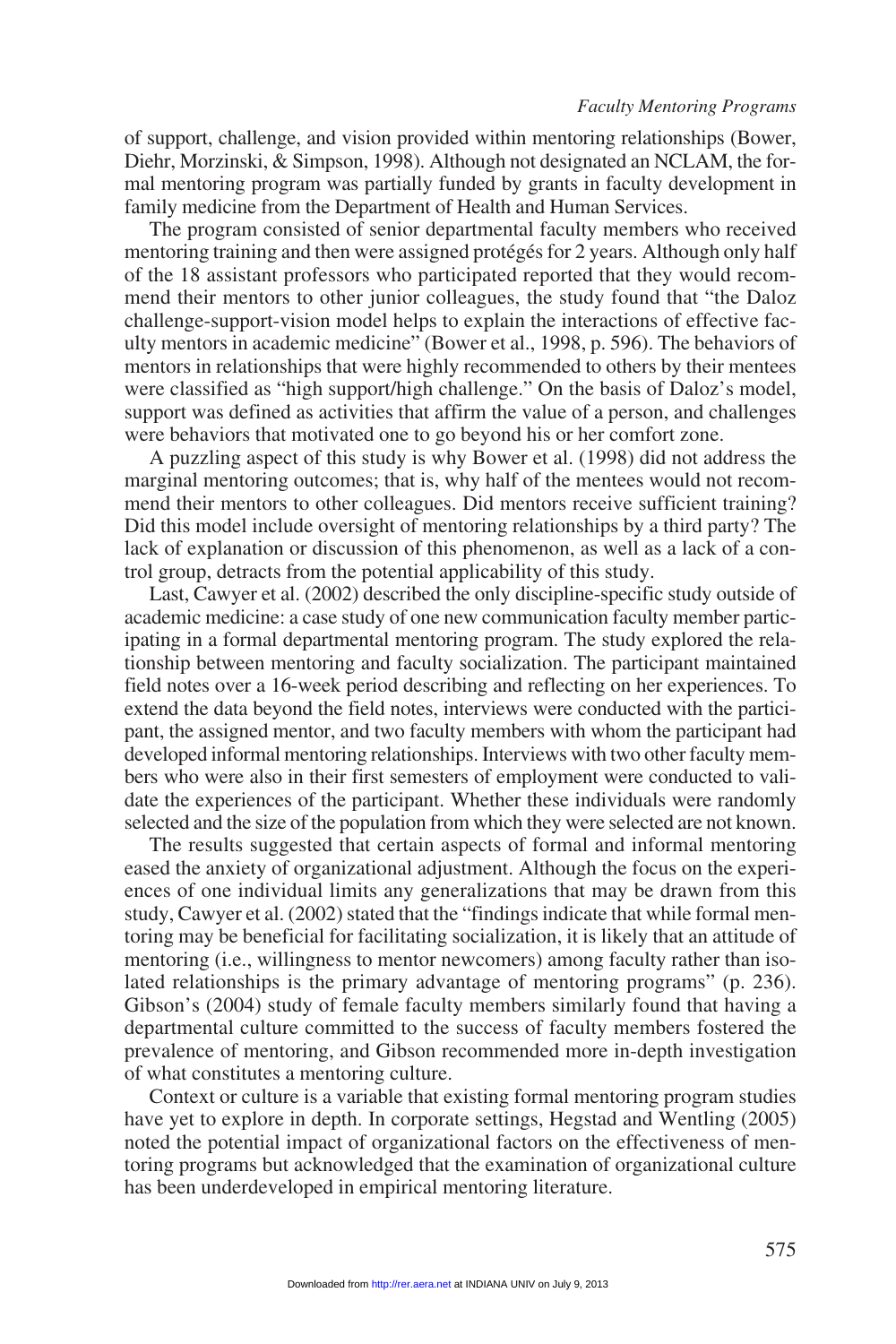## **Discussion**

All of the faculty mentoring program studies examined during this review reported varying degrees of positive outcomes; however, Clutterbuck and Lane (2004) recommended caution in oversimplifying the outcomes of mentoring studies. It is difficult to isolate all the individual variables involved in one's professional and personal development. Consequently, even those few studies identified with quasi-experimental designs (Boyle & Boice, 1998; Benson et al., 2002; Wingard et al., 2004) lacked the requisite randomization of subjects and control groups to establish causal relationships between mentoring, productivity, and career success.

On the basis of this review of the literature, it appears that discourse on mentoring continues to garner interest, but the sophistication of research on formal faculty mentoring programs has not significantly improved over the past decade. The same methodological issues identified by Wunsch (1994) continue to afflict mentoring scholarship: the prevalence of evaluative rather than research-based studies, research designs involving small samples or a single case study, the lack of control groups, and the lack of longitudinal studies.

## *Key Program Variables*

Most notable in recent years has been the wide range of experiences that have been described as "formal mentoring programs" in the literature. Variables that have been found in the literature to distinguish mentoring programs include the organizational sponsors, the length of relationships, the mentoring models, the methods of selection and matching, and the degrees of training, structure, and monitoring. Table 2 lists the descriptions or the operational definitions of the formal faculty mentoring programs cited in this review. Very few programmatic similarities existed among the seven studies. In fact, the programs were more different than similar. Attempting to make any comparisons between the formal faculty mentoring studies presented within this review is akin to comparing apple juice, apple sauce, and apple pie.

Allen et al. (2006b) noted that the popularity of formal mentoring programs within the business community has been based more on speculation rather than empirical evidence. As this review demonstrates, formal mentoring program models vary widely among academic institutions, yet little is known in business or academe as to why certain practices are favored or thought to be more effective than others. According to Allen et al., "with practice leading science in this regard, our lack of empirical research regarding formal mentoring programs represents a major gap in the mentoring literature" (p. 126).

## *Program Success Factors*

Although empirical research on existing mentoring programs is limited, there is no shortage of "how to" literature in both business and academe that cites "best practices" or factors associated with the success of formal mentoring programs. Table 3 is a compilation of mentoring program success factors most frequently referenced within descriptive, evaluative, and research-based literature.

Several success factors that had been considered to be widely accepted have been challenged in recent years. For example, Kram (1985) emphasized the importance of voluntary participation in mentoring programs for both mentors and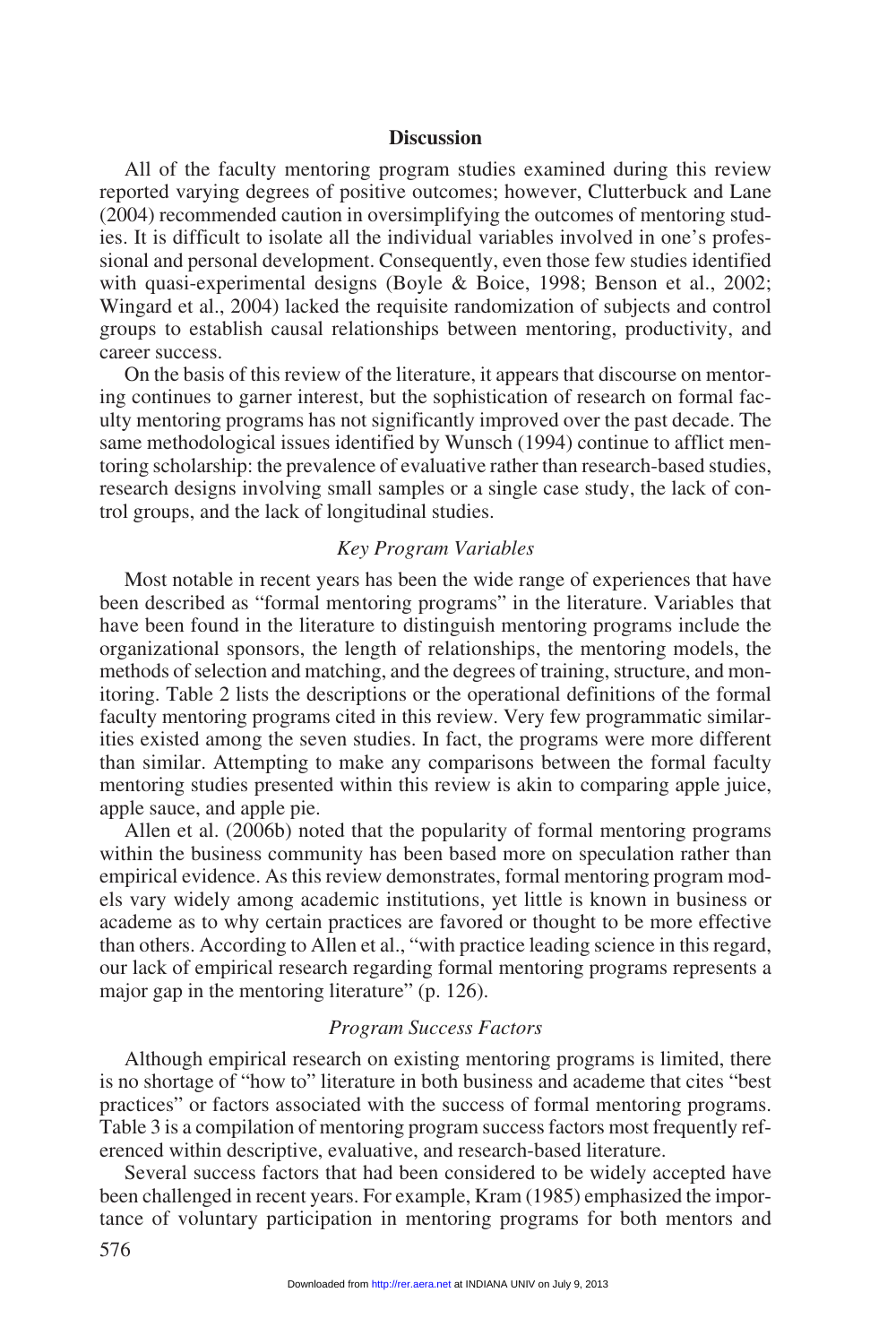| Study                  | Mentoring Program Models                                                                                                                                                                                                                                                                                                                                                                                                                                                          |
|------------------------|-----------------------------------------------------------------------------------------------------------------------------------------------------------------------------------------------------------------------------------------------------------------------------------------------------------------------------------------------------------------------------------------------------------------------------------------------------------------------------------|
| Benson et al. (2002)   | School-based (medicine); two-tiered; voluntary; one-to-one<br>pairing; junior faculty member assigned a senior faculty<br>mentor in 1st year to orient to new environment;<br>complete personalized agreement; no dictated structure;<br>assist mentee in identifying mentor in 2nd year to support<br>career development through promotion to associate<br>professor; mentee determines frequency of contact and<br>length of second-tier relationship; low degree of monitoring |
| Bower et al. (1998)    | School-based (medicine); 2 years; voluntary; one-to-one<br>pairing; theoretical framework (Daloz); mentors attend<br>1-hour orientation; no dictated structure; mentee<br>determines frequency of contact; low degree of monitoring                                                                                                                                                                                                                                               |
| Boyle and Boice (1998) | Institutional; yearlong; voluntary; mentors received small<br>stipend; cross-departmental; one-to-one pairing; highly<br>structured; complete contract; commit to weekly contact;<br>monthly 1-hour sessions; keep journal; closely monitored                                                                                                                                                                                                                                     |
| Cawyer et al. (2002)   | Departmental (communications); first semester of<br>employment (16-week period of unspecified overall period);<br>mandatory for mentee; one-to-one pairing; department<br>automatically assigns new faculty member a senior faculty<br>mentor; unclear if mentors volunteer; no dictated structure;<br>mentee determines contact; low degree of monitoring                                                                                                                        |
| Chesler et al. (2003)  | Cross-institutional; discipline based (engineering); limited<br>to women; 3-day, live-in intensive experience;<br>application-based; small matching travel funds required<br>from institution (program fee); peer/group mentoring;<br>theoretical framework (Outward Bound Leadership<br>Program for Professional Women); highly structured<br>physical and professional development experiences;<br>closely monitored                                                            |
| Paloli et al. (2002)   | School-based (medicine); 8 months, 80 hours; application<br>based; required permission of chair; peer/group<br>mentoring; theoretical framework (Rogers and adult<br>education); 3-day orientation; highly structured; six<br>full-day skill and career development sessions once a<br>month; closely monitored                                                                                                                                                                   |
| Wingard et al. (2004)  | School-based (medicine); 7 months; voluntary or<br>nominated by chair; department compensated 5% of<br>mentee's base pay; one-to-one pairing; complete contract;<br>highly structured; weekly half-day workshops; closely<br>monitored                                                                                                                                                                                                                                            |

TABLE 2 *Operational definitions of mentoring programs*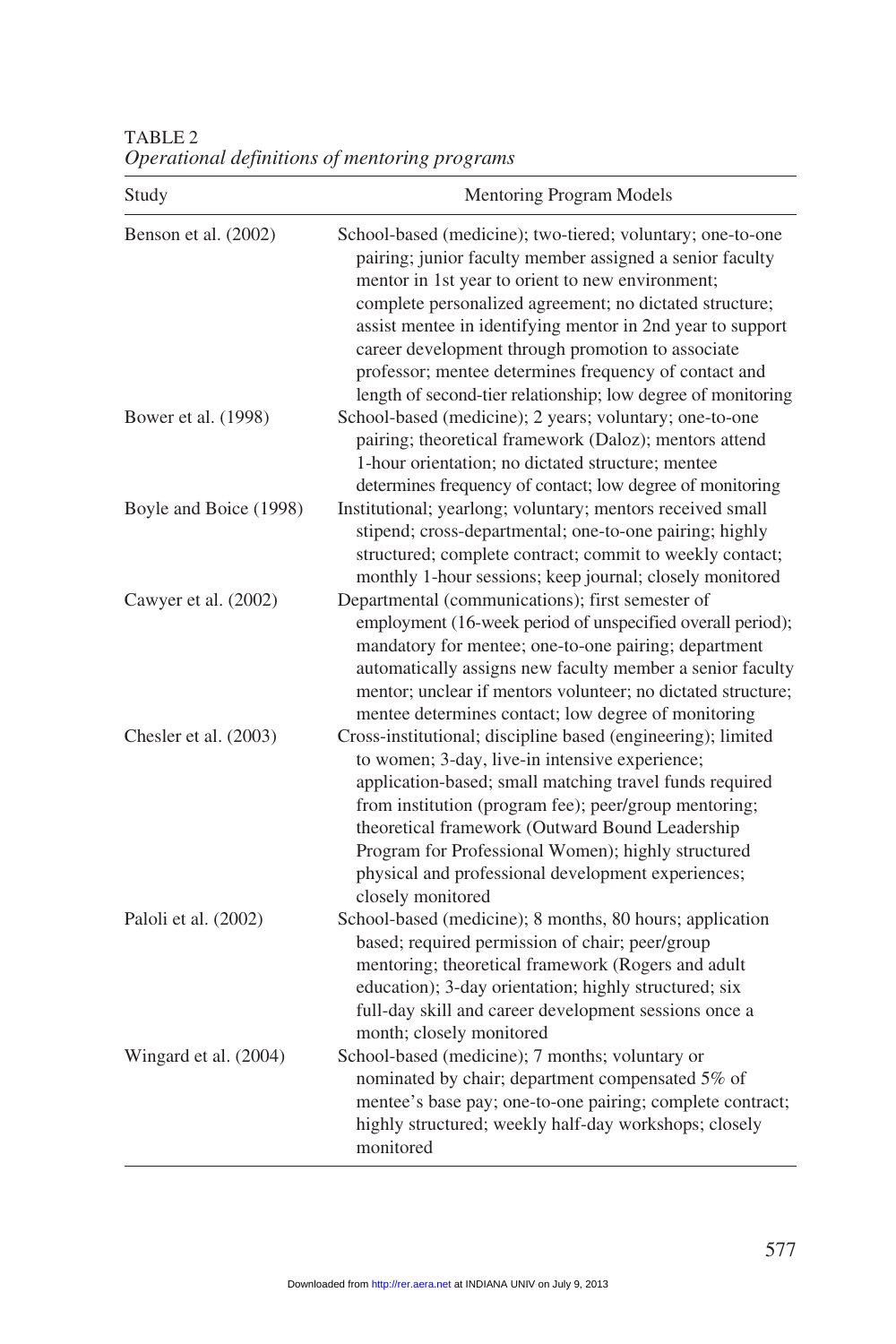mentees to reduce the risk for destructive relationships. However, Allen et al. (2006a) determined that the voluntary nature of mentoring programs may be more important to mentors. No significant difference was determined between mentees who were mandated and those who volunteered to participate in formal mentoring programs within four different organizations in health care, manufacturing, oil, and technology.

Such findings are important because mandated mentoring programs for mentees could counter misconceptions about formal programs being selective or remedial. Understandably, it would be ill advised for a mentor to be an unwilling participant in a mentoring program. Boyle and Boice (1998) offered their faculty mentors a small summer stipend, believing that an incentive was necessary to recruit mentors. Surprisingly, Boyle and Boice found that recruiting mentees proved to be more challenging. Reasons cited by new faculty members for not being interested in the mentoring program included being too busy or not believing that they needed or could benefit from the program. Boyle and Boice's findings provide support for requiring new faculty members to participate in mentoring programs, but admittedly, this appears to be a minority opinion in the literature at this time. In Wingard et al.'s (2004) study, departments were reimbursed 5% of mentees' base pay over the course of the program, thereby purchasing "release time" for the junior faculty members. It is unknown what impact this practice had on mentee participation in Wingard et al.'s study. Departmental-focused incentives may be particular to clinical departments within academic medical centers to counter the negative financial consequences of reduced clinical hours.

Strategies for matching mentoring pairs are another factor that remains unclear within the literature. In fact, evidence can be found in business and academe for both departmental and cross-departmental pairing. Advocates of departmental pairing emphasize professional compatibility in academic settings (Tillman, 2001) and increased opportunity for interaction in business settings (Allen et al., 2006a). However, Boyle and Boice (1998) noted the possible negative consequences on tenure and promotion decisions in academe when mentoring pairs are from the same department. Allen et al. found evidence in the corporate sector that having a voice in the selection process was a more significant predictor of satisfaction for both mentors and mentees than whether the mentor was from the same or a different department. By having a voice in the matching process, mentors and protégés may have greater motivation to maximize the experience and start to invest in the relationship prior to its official beginning. A corresponding study isolating this variable in higher education literature was not found. Comparing outcomes of departmental versus cross-departmental matching in formal faculty mentoring relationships would provide valuable insight on this issue that continues to be vexing in academe.

Recent literature is relatively consistent in identifying mentoring program success factors but is less clear in determining how one measures the "success" of a formal mentoring program. Peluchette and Jeanquart (2000) questioned the tendency of mentoring researchers to focus primarily on objective measures of success, such as rates of promotion and salary levels. On the basis of a survey of tenure-track faculty members across ranks and disciplines at two state universities, they found distinct differences in objective and subjective career success for faculty members at early, middle, and late career stages, depending on the source of the mentor. The authors surmised that subjective measures of success are more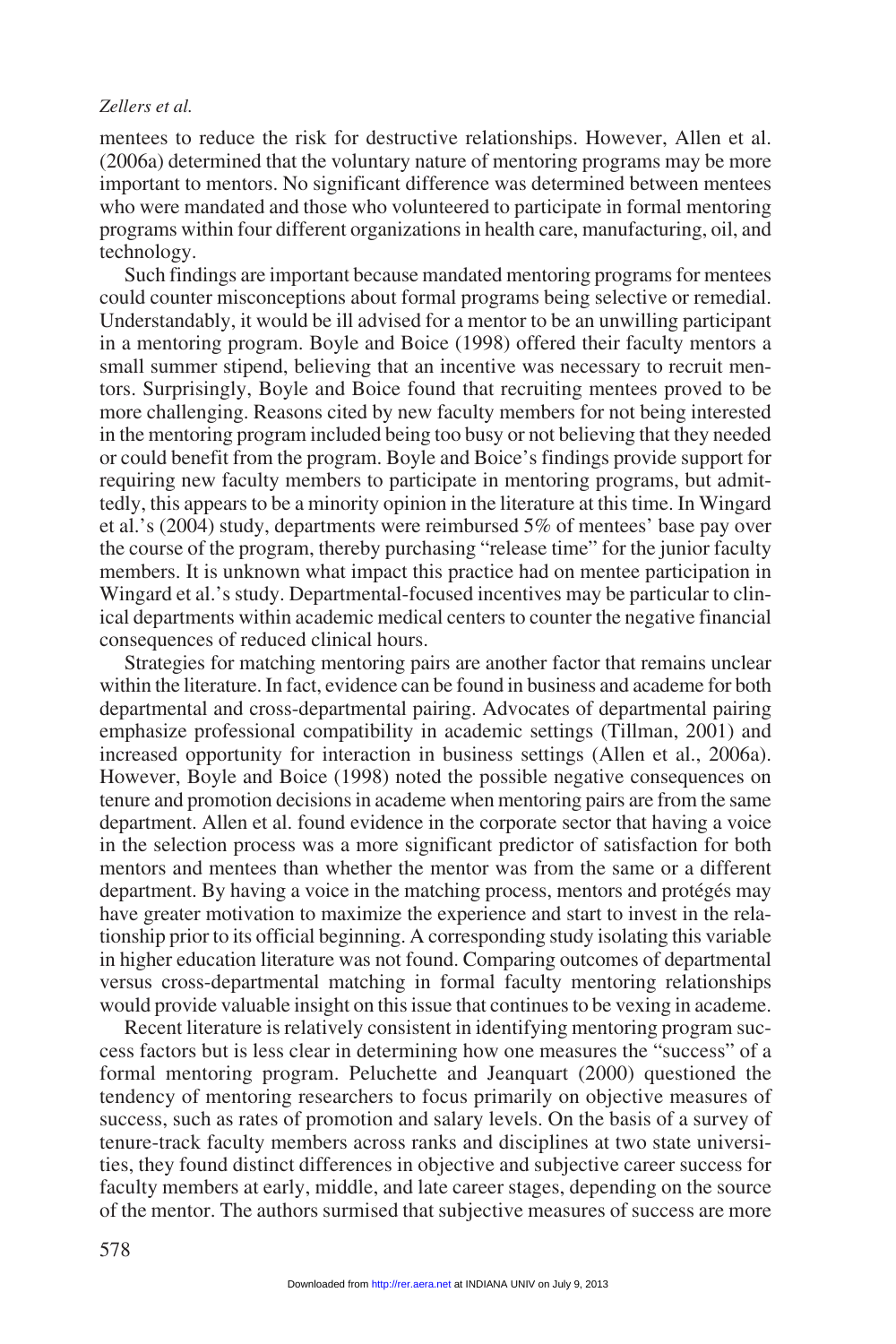| Mentoring program success factors<br>TABLE 3                                                                                            |                                                                         |
|-----------------------------------------------------------------------------------------------------------------------------------------|-------------------------------------------------------------------------|
| Factors                                                                                                                                 | References                                                              |
| Visible support of senior administration                                                                                                | Girves et al. (2005), Hegstad and Wentling (2005), Wilson et al. (2002) |
|                                                                                                                                         | Hegstad (1999), Lindenberger and Zachary (1999)                         |
| Aligned with organizational goals and objectives<br>Linked to other personnel practices such as performance                             | Hegstad (1999), McCauley and Van Velsor (2004), Tillman (2001)          |
| appraisals, promotions, and systems of rewards and recognition                                                                          |                                                                         |
|                                                                                                                                         | Luecke (2004), Murray (2001)                                            |
| Allocated sufficient resources<br>Inclusive design that instills mentoring as a cultural value and<br>core institutional responsibility | Gunn (1995), Murray (2001), Lindenberger and Zachary (1999)             |
|                                                                                                                                         |                                                                         |
| Input from mentors and mentees in the development of the format                                                                         | Allen et al. (2006a), Lindenberger and Zachary (1999)                   |
| of the program                                                                                                                          |                                                                         |
|                                                                                                                                         | Allen et al. (2006a), Boyle and Boice (1998)                            |
| Voluntary participation of mentors<br>Strategies for identifying the developmental needs of participants                                | Lindenberger and Zachary (1999)                                         |
|                                                                                                                                         | Daloz (1999), Luecke (2004)                                             |
| Criteria and process for qualifying mentors<br>Strategies for matching pairs on the basis of professional compatibility                 | Hegstad and Wentling (2005), Tillman (2001), Wilson et al. (2002)       |
|                                                                                                                                         |                                                                         |
| Orientation for both mentors and mentees on the dynamics of                                                                             | Allen et al. (2006a), Hedstad (1999), Ragins and Cotton (1999)          |
|                                                                                                                                         |                                                                         |
| mentoring<br>Clarity for both mentors and mentees with regard to goals,                                                                 | Allen et al. (2006a), Murray (2001), Tillman (2001)                     |
|                                                                                                                                         |                                                                         |
| expectations, and roles<br>Contingencies for interventions (i.e., no-fault terminations or                                              | Boyle and Boice (1998), Murray (2001), Tillman (2001)                   |
| reassignment of participants)                                                                                                           |                                                                         |
| Coordination team responsible for program oversight and support                                                                         | Boyle and Boice (1998), Lindenberger and Zachary (1999)                 |
| Formative evaluation for continuous improvement                                                                                         | Boyle and Boice $(1998)$ , Girves et al. $(2005)$                       |
| Summative evaluation to determine outcomes                                                                                              | Boyle and Boice (1998), Girves et al. (2005), Tillman (2001)            |
|                                                                                                                                         |                                                                         |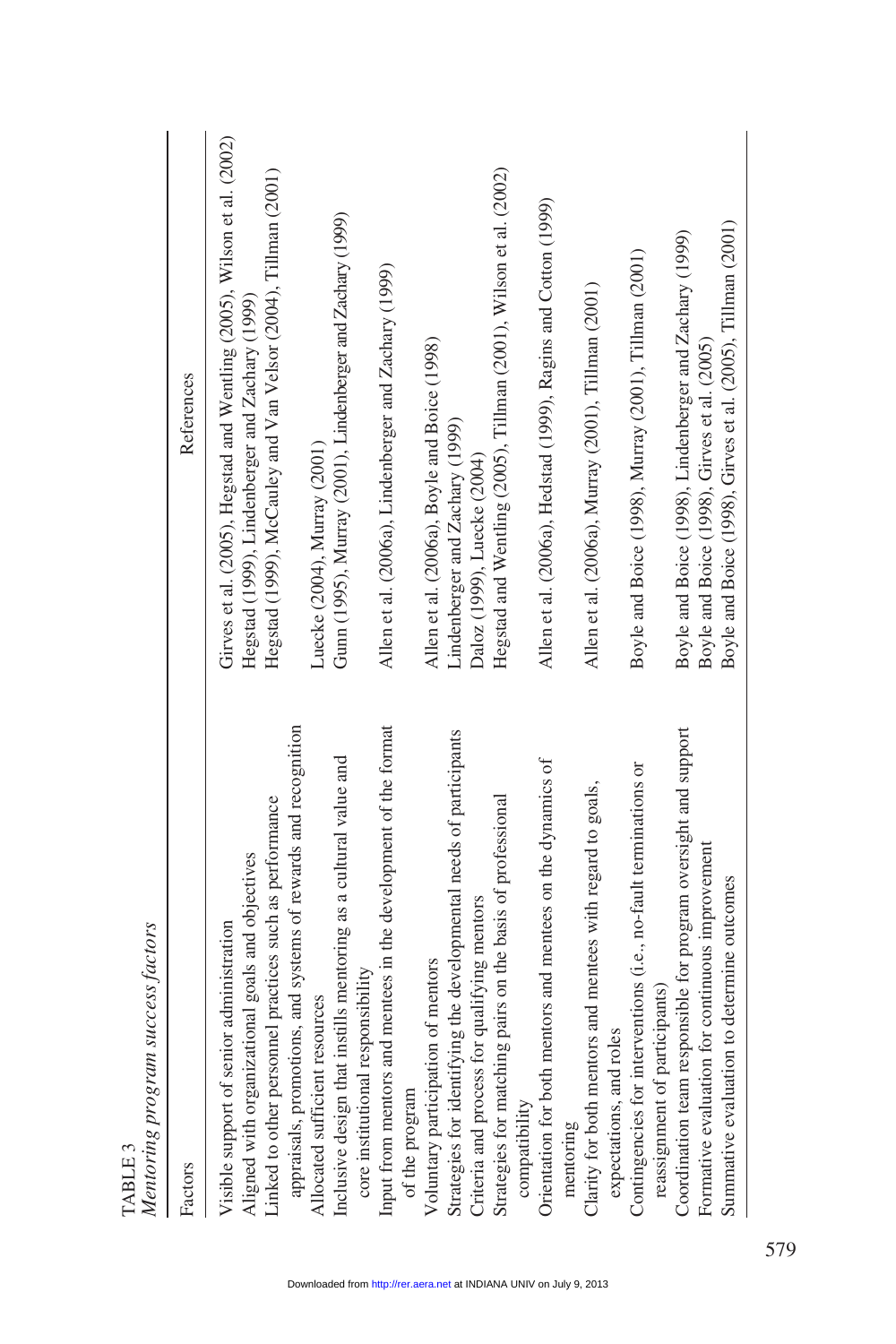relevant to early-career faculty members as opposed to middle- or late-career faculty members because of the dual demands of adjusting to their home institutions and their professions. Tillman (2001) also emphasized the importance of objective and subjective measures of success. Among African American faculty members who were considered successful on the basis of objective measures, Tillman found that such success did not necessarily translate into a subjective measure of success, that is, a feeling of belonging or acceptance within an academic institution.

## *Sustainability*

The literature includes ample discussion of mentoring program success factors but little dialogue on sustainability. Several faculty mentoring programs cited in the literature as successful, and a number of mentoring programs referenced on the Internet, were found to no longer be in operation at the time of this review. Girves et al. (2005) made note of the difficulty of institutionalizing and sustaining mentoring programs at an institutional level; however, most current literature overlooks longevity as a factor of concern. What are the commonalities between faculty mentoring programs that are both successful and sustainable? All of the studies cited in this review involved newly established faculty mentoring programs and, with the exception of one, reported short-term results; Wingard et al.'s (2004) study examined data over a 4-year period. A need exists for additional longitudinal studies not only of program outcomes but also of program sustainability.

The importance of visible support from senior administration is addressed within formal mentoring literature in business and academe, but responsibility for funding in higher education is sidestepped in the literature. Corporate mentoring programs cited in the literature were primarily supported by internal resources or professional organizations. With the exception of Cawyer et al. (2002), the faculty mentoring programs cited in this review were supported by external funds, specifically federal grants. Were these mentoring programs sustained after the federal grants expired? Did the sponsoring department, school, or university assume financial responsibility for these programs? Or did the program administrators secure alternative sources of funding?

## *Lack of Scholarship*

Many exceptional faculty mentoring programs are currently in practice; a search of the Web sites of the 62 institutions belonging to the Association of American Universities (AAU) revealed over a dozen descriptions of vibrant faculty mentoring programs. Some examples include the Iowa State University ADVANCE External Mentoring Program; University of Wisconsin–Madison Women Faculty Mentoring Program; the Indiana University, Bloomington, School of Education Faculty Mentoring Program; and the Stanford University School of Medicine Faculty Mentoring Program. However, finding research studies of faculty mentoring programs, especially outside of academic medicine, proved to be very difficult. The conundrum for faculty development practitioners who are considering establishing a faculty mentoring program is not that there is a lack of programs but rather that little scholarship is being generated and/or disseminated about these model programs.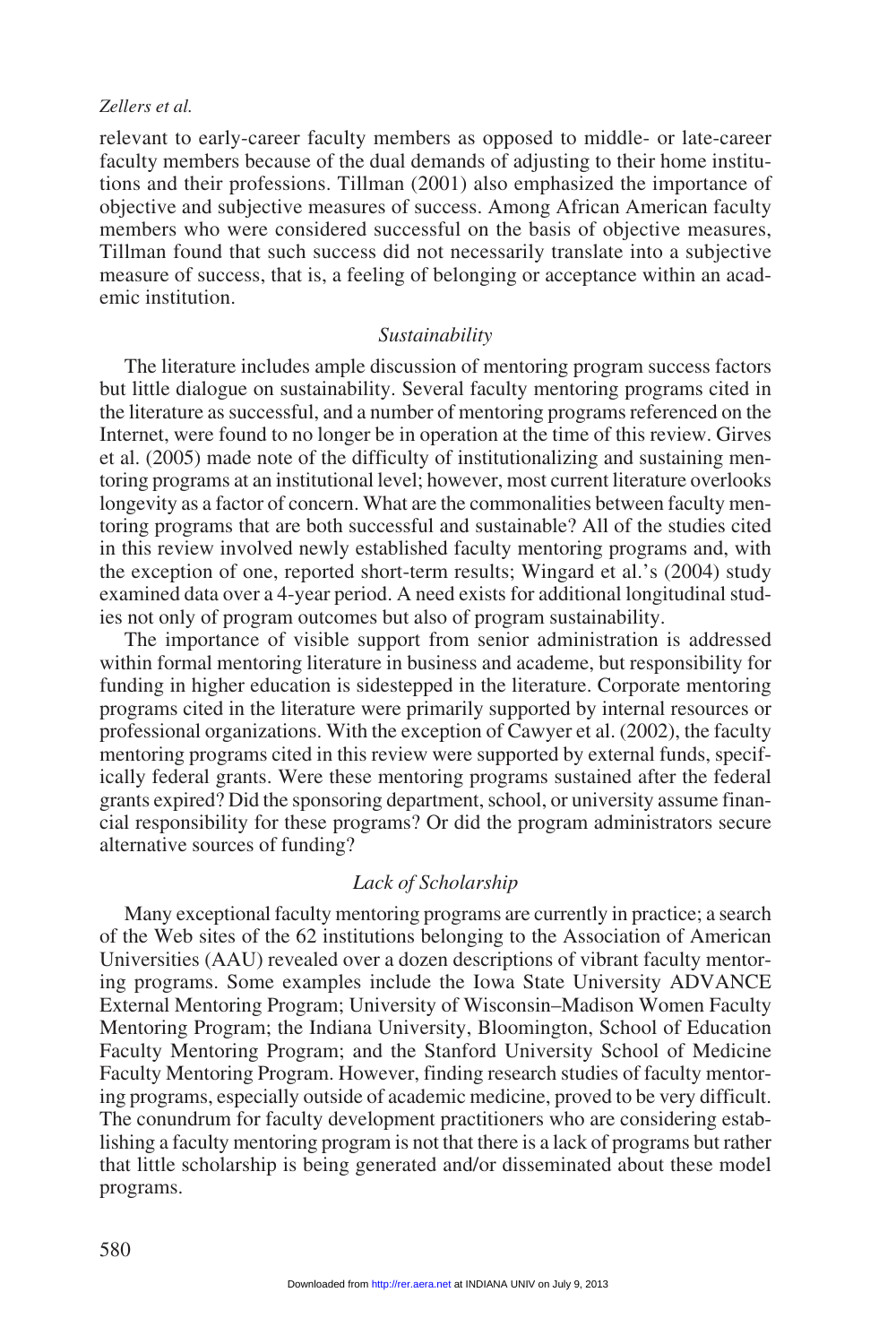This is not to say that faculty mentoring programs are not being systematically examined. A pilot study of 10 faculty mentoring programs at eight AAU-member institutions (Zellers, Howard, & Barcic, 2005) revealed that some institutions had conducted extensive faculty needs assessments and were systematically collecting data on their faculty mentoring programs, but these institutions were not at liberty to publish their findings. In academe, studies conducted without soliciting approval from one's institutional review board cannot be published in scholarly journals.

The lack of scholarship surrounding mentoring programs can be partially attributed to the *practitioner predicament*: The field is dominated by practitioners who are either professional staff members, academicians with specialties other than faculty development, or faculty members volunteering or dedicating a small portion of their academic effort to the administration of mentoring programs. Such personnel often have limited training, resources, or time to engage in rigorous mentoringrelated scholarship.

## *Organizational Culture*

In the pilot study of mentoring programs at AAU institutions (Zellers et al., 2005), none of the program representatives attributed their mentoring models to theoretical or conceptual frameworks, as was the case with several of the programs included in this review (Bower et al., 1998; Chesler et al., 2003; Paloli et al., 2002). Rather, the AAU administrators cited specific precipitating events and cultural attributes as influencing their decision making with regard to adopting their particular mentoring program models. After studying mentoring relationships for nearly 20 years, Kram (2004) acknowledged the importance of understanding the cultural milieus of the sponsoring organizations:

There are no simple recipes. Perhaps the most important lesson from all of these programmatic efforts is that the most effective strategies for fostering mentoring depend on the context in which they are implemented, the purpose for such initiatives, and the values, skills and attitudes of potential participants. (p. xii)

On the basis of this review of faculty mentoring program literature, it is clear that mentoring is highly contextual and subject to a wide range of interpretations. Each mentoring program exists within its own historical and organizational context and is subject to the influence of its own institutional culture; however, no faculty mentoring program study was identified as part of this review that specifically examined or underscored the culture in which the program existed.

Hegstad (1999) noted a similar void in business literature. She found that "the topic has boomed in corporate popularity" (p. 383), but few mentoring studies were identified linking mentoring with organizational development. Hegstad and Wentling (2005) conducted the first comparative study to examine organizational antecedents and moderators that had an impact on the effectiveness of exemplary formal mentoring programs at *Fortune* 500 companies headquartered in the United States. After reviewing related documents and interviewing mentoring coordinators from 17 companies, Hegstad and Wentling found that senior-level management support is a necessary antecedent of the organizational environment. A team-focused environment, an open work area with opportunity for interaction, and a work ethic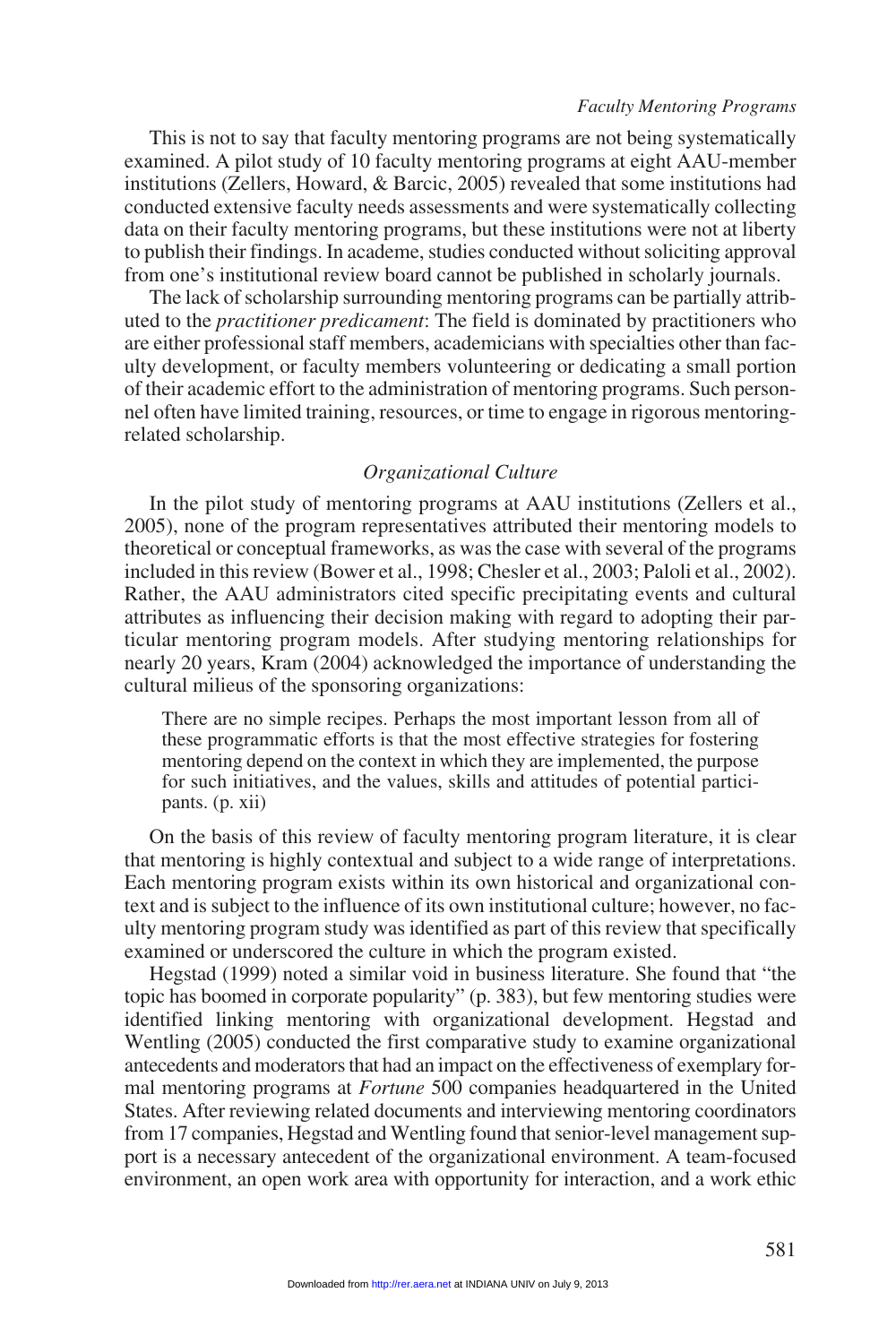based on cross-functional operation, collaboration, and networking were antecedents that also hastened the success of formal corporate mentoring programs. Open communication processes and effective selection and matching processes were identified as the most instrumental moderators of exemplary formal mentoring programs.

On the basis of Hegstad and Wentling's (2005) observations, one could deem traditional academic cultures to be incompatible with hosting high-quality faculty mentoring programs. Collegial cultures, especially those of major American research universities, place great value on and reward independent, disciplinarybased scholarship and research (Bergquist, 1991). Such environmental conditions are in dire contrast to the corporate milieu in which Hegstad and Wentling found formal mentoring programs to flourish (i.e., team focused, cross-functional, and collaborative). Yet formal faculty mentoring programs are flourishing within a number of major American research universities. However, empirical literature is especially quiet concerning these success stories and relatively silent with regard to the organizational cultures that support model faculty mentoring programs.

#### **Recommendations**

Our depth of understanding with regard to formal faculty mentoring programs continues to be relatively shallow. More rigorous examination of such programs is warranted in relation to their impact on women, non-White men, and other marginalized groups within academe. Additionally, what are the differences between institutional and departmental mentoring programs? How do such programs meet the needs of faculty members at different career stages?

Although mentoring theorists emphasize the relevance of culture to mentoring experiences, few studies exists that explore the impact of organizational cultures on mentoring programs. This review has identified evidence that suggests that academe should be cautious in overgeneralizing mentoring experiences within corporate cultures. Few organizational parallels exist between the academy and the business sector, yet many researchers investigating mentoring in higher education build their studies on assumptions drawn from business settings. Thus, the need exists to empirically examine faculty mentoring programs from a cultural perspective, similar to Hegstad and Wentling's (2005) framework, albeit modified to be applicable to academic rather than corporate cultures. By identifying a range of successful faculty mentoring programs among major research institutions in the United States, one could attempt to determine the organizational and contextual factors associated with their effectiveness, as differentiated from those factors that influence employee mentoring programs in business.

The need also exists for more public dissemination of data with regard to existing faculty mentoring programs to provide models for other institutions to consider. Rather than reinventing the wheel, those institutions that have successfully reenvisioned mentoring to meet their organizational needs, and have found the means to sustain their efforts, should be provided incentives to conduct and publish mentoring-related scholarship. But perhaps because of the personal nature and meaning of mentoring, investigators should embrace qualitative research methods. Richer data could be obtained by qualitatively examining the actual experience of mentoring from both mentors' and mentees' perspectives within the context of faculty mentoring programs.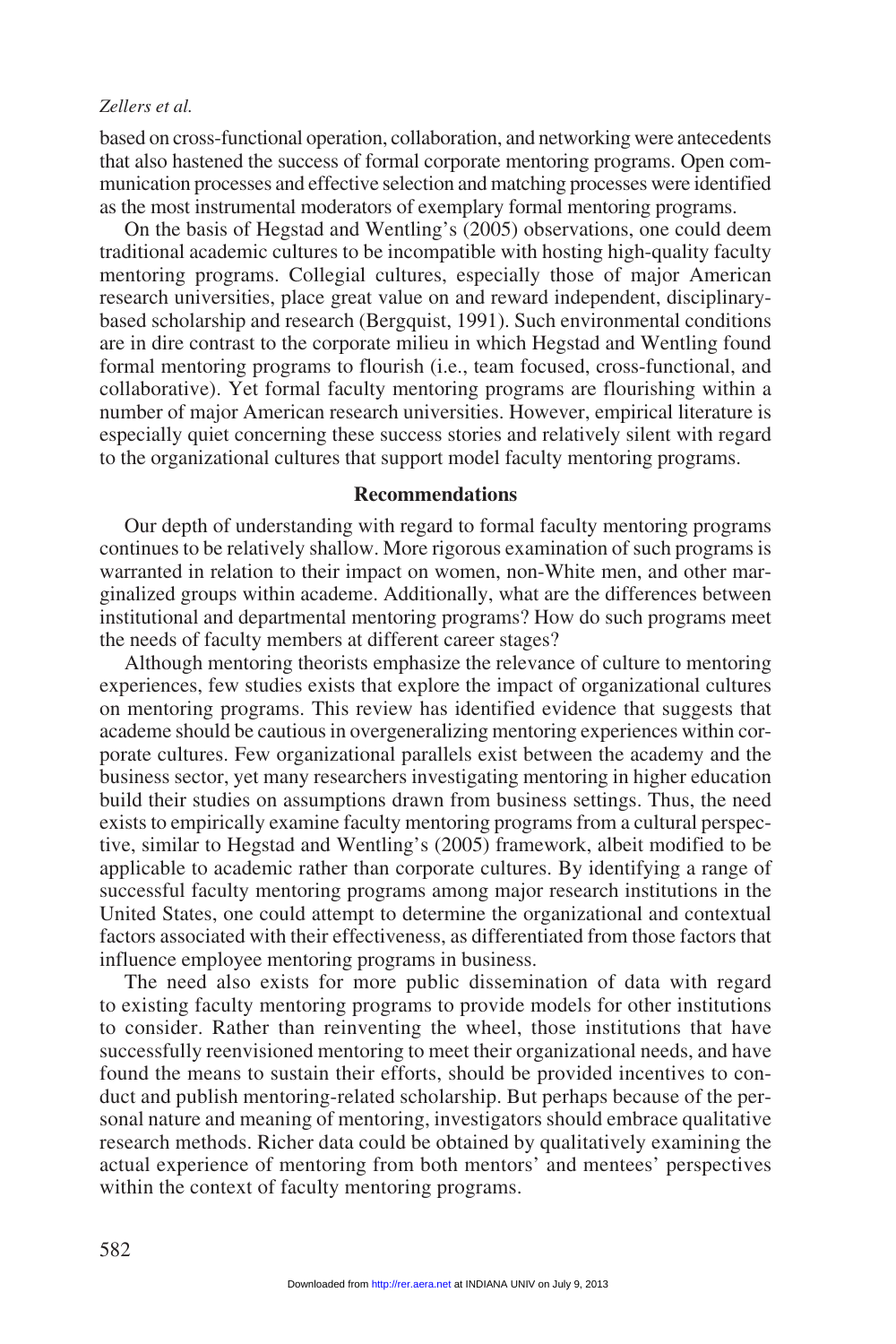As our investigation has determined, most research on faculty mentoring programs is being generated within institutions that have been able to secure external funding either through governmental agencies and/or professional organizations invested in fostering the career development of emerging academicians. Strategies to compel senior administrators to invest internal resources in more robust studies of their faculty mentoring programs would advance our understanding of both the power and perils of such programs.

## **Conclusion**

In retrospect, the mythological subplot of *The Odyssey* in which Athena, the goddess of wisdom and compassion, works through the character Mentor does not appear to be merely coincidental. Rather, it is an especially appropriate metaphor for the interrelatedness of the dual dimensions of mentoring and the holistic learning that occurs within its context. According to Daloz (1999), the influence of female figures over male characters in classical literary pieces depicts the deeper metaphorical construct of becoming whole developmentally through both masculine and feminine influences. Our challenges today are to identify ways in which to apply this classical construct more systematically and equitably across the ranks of the academy and to share formal mentoring experiences more broadly among the academic community.

#### **References**

- Allen, T. D., Eby, L. T., & Lentz, E. (2006a). Mentorship behaviors and mentorship quality associated with formal mentoring programs: Closing the gap between research and practice. *Journal of Applied Psychology*, *91*(3), 567–578.
- Allen, T. D., Eby, L. T., & Lentz, E. (2006b). The relationship between formal mentoring programs characteristics and perceived program effectiveness. *Personnel Psychology*, *59*, 125–153.
- Allen, T. D., Poteet, M. L., & Russell, J. E. (2000). Protégé selection by mentors: What makes the difference? *Journal of Organizational Behavior*, *21*, 271–282.
- Alpert, J. S., Gardner, T. J., & Tiukinhoy, S. D. (2003). The mentoring relationship. In *Mentoring handbook* (pp. 1–20). Dallas, TX: American Heart Association.
- Angelique, H., Kyle, K., & Taylor, E. (2002). Mentors and muses: New strategies for academic success. *Innovative Higher Education*, *26*(3), 195–209.
- Babcock, L., & Laschever, S. (2003). *Women don't ask: Negotiation and the gender divide*. Princeton, NJ: Princeton University Press.
- Beans, B. E. (1999, March). Mentoring program helps young faculty feel at home. *APA Monitor Online*, *30*(3). Retrieved March 18, 2005, from http://www.apa.org/ monitor/mar99/mentor.html
- Benner, P., & Wrubel, J. (1989). *The primacy of caring: Stress and coping in health and illness*. Menlo Park: Addison Wesley.
- Benson, C., Morahan, P., Sachdeva, A., & Richman, R. (2002). Effective faculty preceptoring and mentoring during reorganization of an academic medical center. *Medical Teacher*, *24*(5), 550–557.
- Bergquist, W. H. (1991). *The four cultures of the academy*. San Francisco, CA: Jossey-Bass.
- Boice, R. (2000). *Advice for new faculty members: Nihil nimus*. Boston: Allyn & Bacon.
- Bower, D., Diehr, S., Morzinski, J., & Simpson, D. (1998). Support-challenge-vision: A model for faculty mentoring. *Medical Teacher*, *20*(6), 595–597.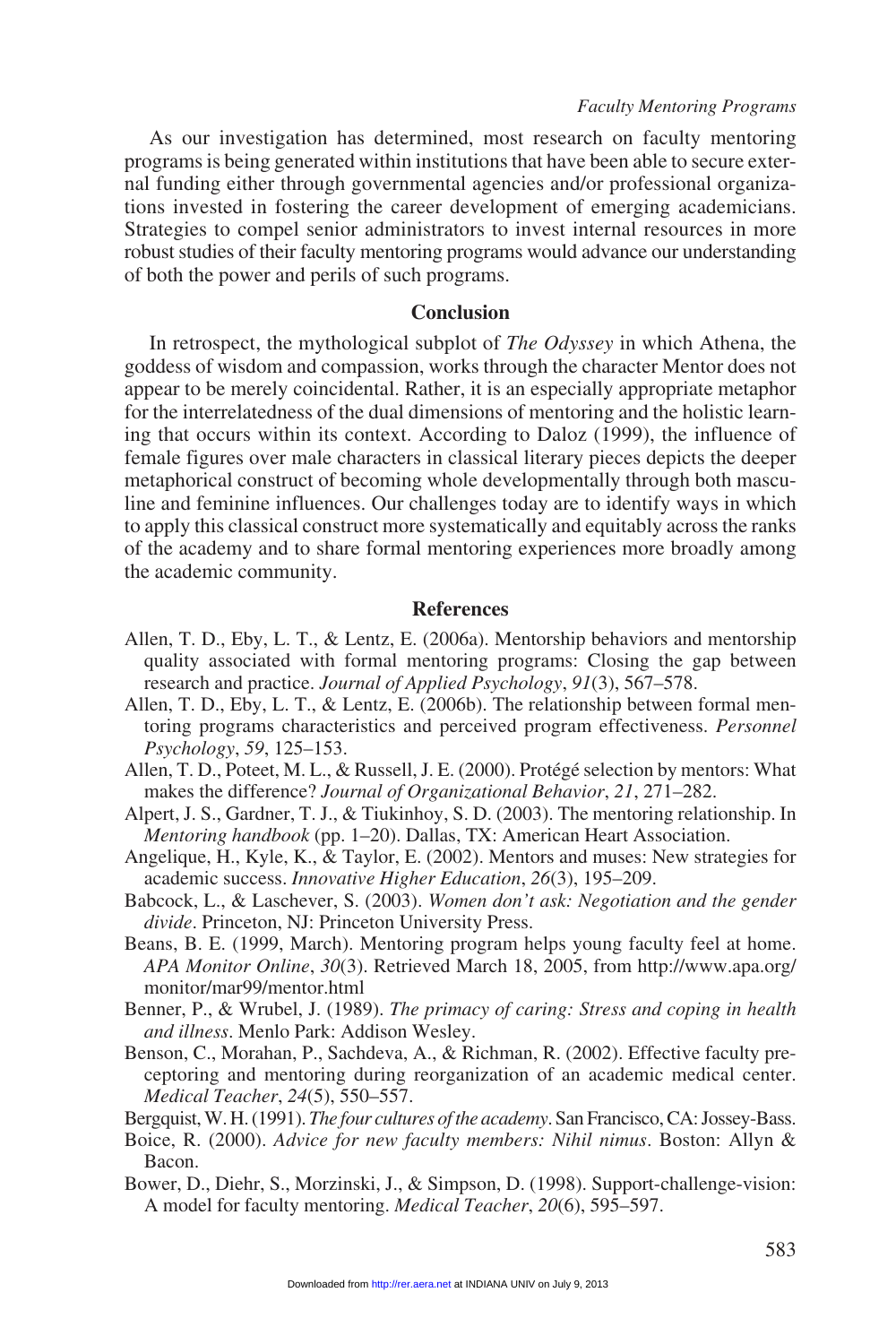- Boyle, P., & Boice, B. (1998). Systematic mentoring for new faculty teachers and graduate teaching assistants. *Innovative Higher Education*, *22*(3), 157–179.
- Carr, P. L., Bickel, J., & Inui, T. S. (2003). *Taking root in a forest clearing: A resource guide for medical faculty*. Boston: Boston University School of Medicine.
- Cawyer, C. S., Simonds, C., & Davis, S. (2002). Mentoring to facilitate socialization: The case of the new faculty member. *Qualitative Studies in Education*, *15*(2), 225–242.
- Chao, G. T., Walz, P. M., & Gardner, P. D. (1992). Formal and informal mentorships: A comparison on mentoring functions and contrast with nonmentored counterparts. *Personnel Psychology*, *45*(3), 619–636.
- Chesler, M., & Chesler, N. (2002). Gender-informed mentoring strategies for women engineering scholars: On establishing a caring community. *Journal of Engineering Education*, *91*, 49–55.
- Chesler, N., Single, P., & Mikic, B. (2003). On belay: Peer-mentoring and adventure education for women faculty in engineering. *Journal of Engineering Education*, *92*, 257–262.
- Christman, D. E. (2003, Fall). Women faculty in higher education: Impeded by academe. *Advancing Women in Leadership Online Journal*, *14*. Retrieved March 4, 2005 from http://www.advancingwomen.com/awl/fa112003/CHRIST~1.html
- Clutterbuck, D., & Lane, G. (Eds.). (2004). *The situational mentor: An international review of competencies and capabilities in mentoring*. Burlington, VT: Gower.
- Cross, K. P. (1981). *Adults as learners: Increasing participation and facilitating learning*. San Francisco, CA: Jossey-Bass.
- Daloz, L. A. (1999). *Mentor: Guiding the journey of adult learners*. San Francisco, CA: Jossey-Bass.
- Darwin, A. (2000, May). Critical reflections on mentoring in work settings. *Adult Education Quarterly*, *50*(3), 197–211.
- Davidson, V. J., Vance, J. M., & Niemeier, D.A. (2001, July). *Women in engineering leadership institute: Academic leadership development plans*. Paper presented at ICWES12: 12th International Conference of Women Engineers and Scientists, Ottawa, Canada, Retrieved April 12, 2005 from http://www.vrac.iastate.edu/ ~jmvance/htmls/2002Htmls/Pub.02-WomenLead.htm
- Dreher, G. F., & Chargois, J. A. (1998). Gender, mentoring experiences, and salary attainment among graduates of an historically Black university. *Journal of Vocational Behavior*, *53*, 401–416.
- Dreher, G. F., & Cox, T. H. (1996). Race, gender, and opportunity: A study of compensation attainment and the establishment of mentoring relationships. *Journal of Applied Psychology*, *81*, 297–308.
- Dreher, G. F., & Dougherty, T. W. (1997). Substitutes for career mentoring: Promoting equal opportunity through career management and assessment systems. *Journal of Vocational Behavior*, *51*, 110–124.
- Eby, L. T., & Allen, T. D. (2002). Further investigation of protégés negative mentoring experiences. *Group & Organizational Management*, *27*(4), 456–479.
- Fogg, P. (2003). So many committees, so little time. *Chronicle of Higher Education*, *50*(17), A14.
- Gibson, S. K. (2004). Being mentored: The experience of women faculty. *Journal of Career Development*, *30*(3), 173–188.
- Girves, J. E., Zepeda, Y., & Gwathmey, J. K. (2005). Mentoring in a post-affirmative action world. *Journal of Social Issues*, *61*(3), 449–479.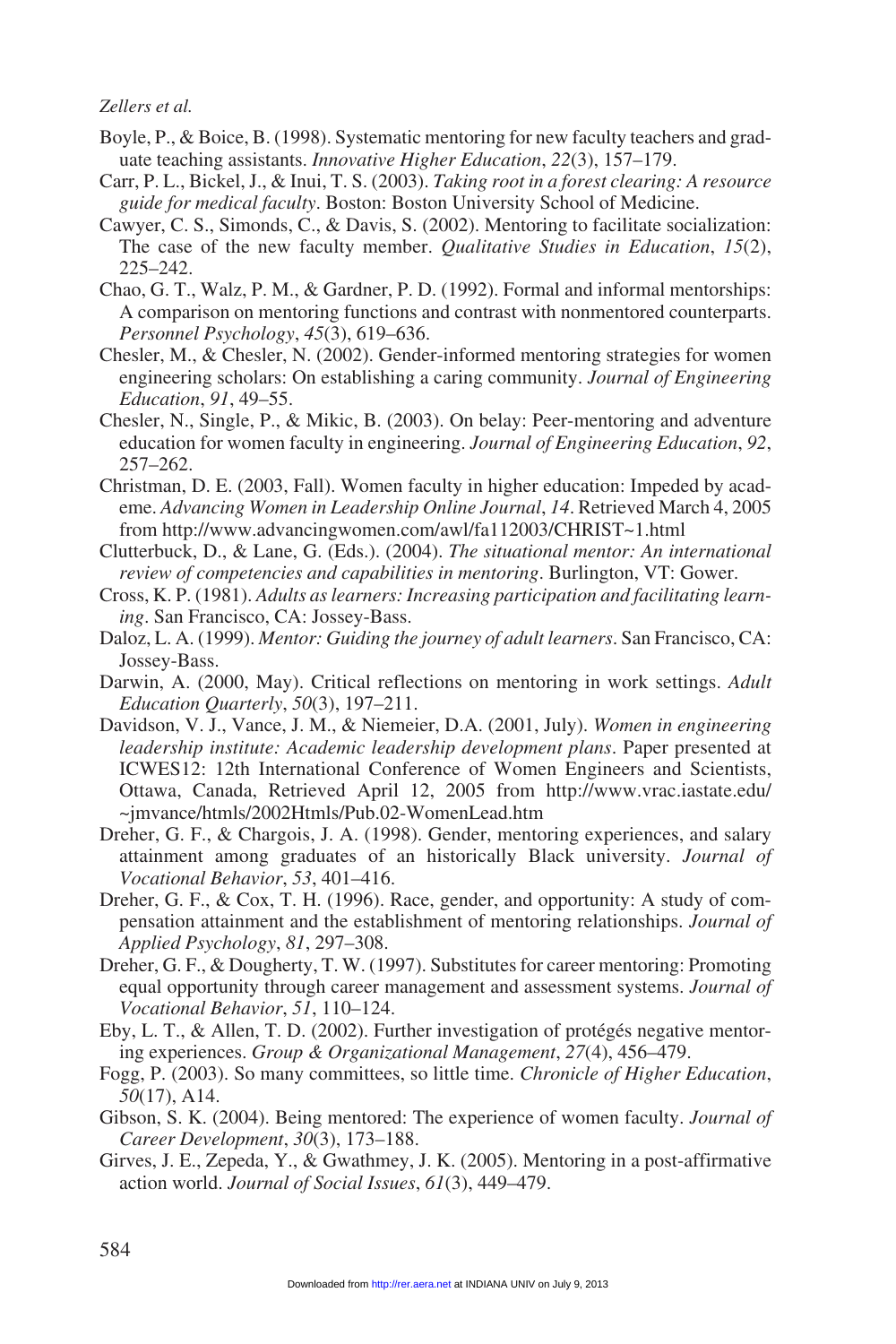Gunn, E. (1995). Mentoring: The democratic version. *Training*, *32*(8), 64.

- Hegstad, C. D. (1999). Formal mentoring as a strategy for human resource development: A review of research. *Human Resource Development Quarterly*, *10*(4), 383–390.
- Hegstad, C. D., & Wentling, R. M. (2005, December). Organizational antecedents and moderators that impact on the effectiveness of exemplary formal mentoring programs in Fortune 500 companies in the United States. *Human Resource Development International*, *8*(4), 467–487.
- Holmgren, J. L., & Basch, L. (2005, February). Encouragement, not gender, key to success in science. *Carnegie Perspectives*. Available at http://www.carnegiefoundation.org /perspectives/sub.asp?key=245&subkey=570
- Institute of Medicine of the National Academies. (2002). *Integrity in scientific research: Creating an environment that promotes responsible conduct*. Washington, DC: National Academies Press.
- Johnson, W. B. (2007). *On being a mentor: A guide for higher education faculty*. Mahwah, NJ: Lawrence Erlbaum.
- Johnson-Bailey, J., & Cervero, R. M. (2004). Mentoring in Black and White: The intricacies of cross-cultural mentoring. *Mentoring and Tutoring*, *12*(1), 7–21.
- Jossi, F. (1997). Mentoring in changing times. *Training & Development*, *51*(8), 50–54.
- Kanter, R. M. (1977). *Men and women of the corporation*. New York: Basic Books.
- Kram, K. E. (1985). *Mentoring at work: Developmental relationships in organizational life*. Glenview, IL: Scott, Foresman.
- Kram, K. E. (2004). Foreword: The making of a mentor. In D. Clutterbuck & G. Lane (Eds.), *The situational mentor: An international review of competencies and capabilities in mentoring* (pp. xi–xiv). Burlington, VT: Gower.
- Kreitner, R., & Kinicki, A. (2004). *Organizational behavior* (6th ed.). New York: McGraw-Hill/Irwin.
- Levinson, D. J., Darrow, C. N., Klein, E. B., Levinson, M. H., & McKee, B. (1978). *The season's of a man's life*. New York: Knopf.
- Lindenberger, J. G., & Zachary, L. J. (1999). Play "20 questions" to develop a successful mentoring program. *Training & Development*, *53*(2), 12–14.
- Luecke, R. (2004). *Coaching and mentoring: How to develop top talent and achieve stronger performance*. Boston: Harvard Business School Press.
- Luna, G., & Cullen, D. L. (1995). *Empowering the faculty: Mentoring redirected and renewed* (ASHE-ERIC Higher Education Report Series 953, Vol. 24). Washington, DC: George Washington University, Graduate School of Education and Human Development.
- Lyon, H. C., Jr., & Rogers, C. R. (1981). *On becoming a teacher*. Columbus, OH: Charles E. Merrill.
- McCauley, C. D., & Van Velsor, E. (Eds.). (2004). *The Center for Creative Leadership handbook of leadership development* (2nd ed.). San Francisco, CA: Jossey-Bass.
- McCormick, T. (1997). An analysis of five pitfalls of traditional mentoring for people on the margins in higher education. In H. T. Frierson, Jr. (Ed.), *Diversity in higher education, Vol. 1: Mentoring and diversity in higher education* (pp. 187–202). Greenwich, CT: JAI.
- Merriam, S. B., Thomas, T. K., & Zeph, C. P. (1987). Mentoring in higher education: What we know now. *Review of Higher Education*, *11*(2), 199–210.
- Mertens, D. M. (2005). *Research and evaluation in education and psychology: Integrating diversity with quantitative, qualitative, and mixed methods* (2nd ed.). Thousand Oaks, CA: Sage.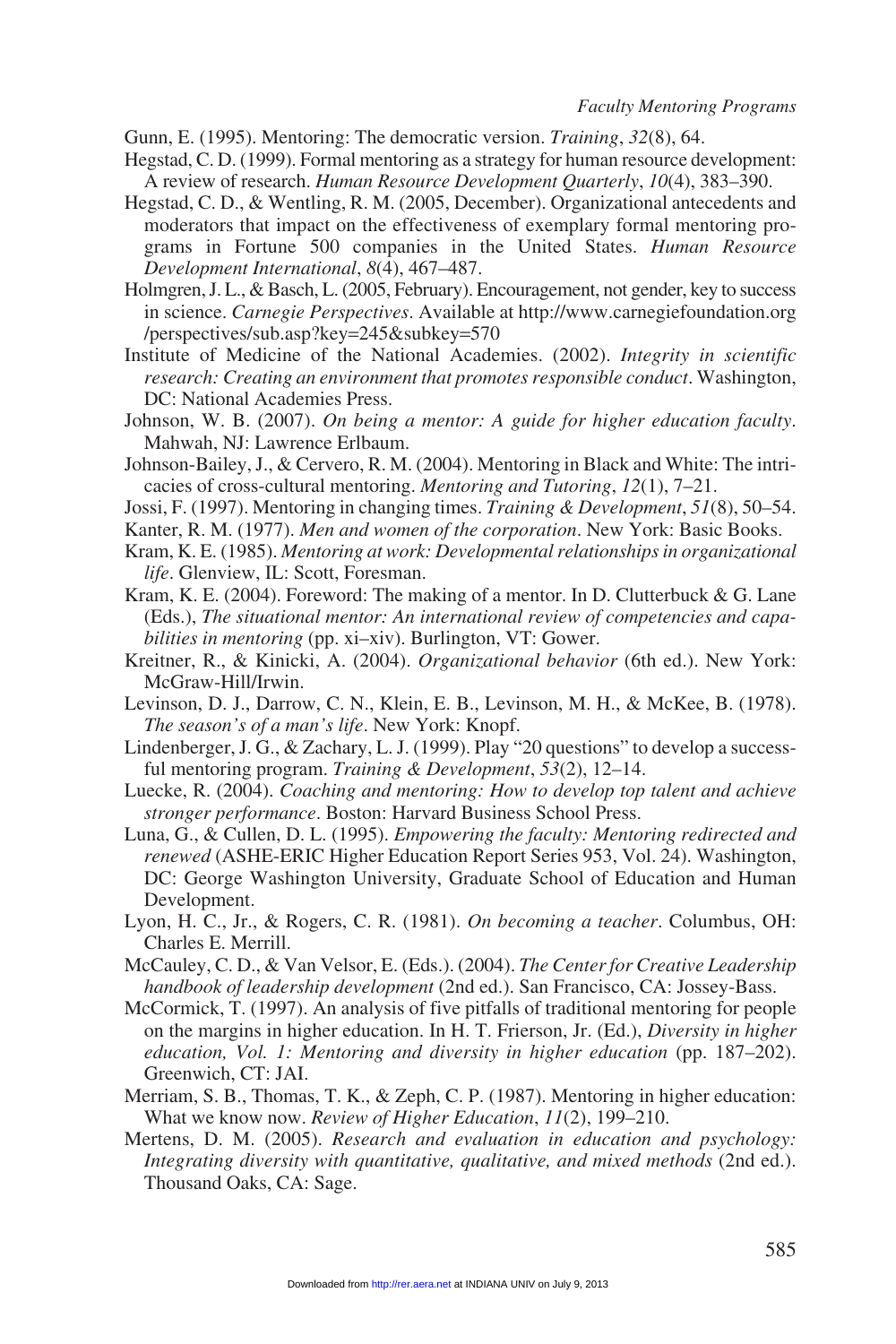- Murray, M. M. (2001). *Beyond the myths and magic of mentoring: How to facilitate an effective mentoring process*. San Francisco, CA: Jossey-Bass.
- National Academy of Sciences. (1997). *Advisor, teacher, role model, friend: On being a mentor to students in science and engineering*. Washington, DC: National Academy Press.
- National Science Foundation. (2005). *ADVANCE: Increasing the Participation and Advancement of Women in Academic Science and Engineering Careers*. Retrieved April 18, 2005, from http://www.nsf.gov/funding/pgm\_summ.jsp?pims\_id=5383
- Noe, R. A. (1988). An investigation of the determinants of successful assigned mentoring relationships. *Personnel Psychology*, *41*, 457–479.
- Paloli, L., Knight, S., Dennis, K., & Frankel, R. (2002). Helping medical school faculty realize their dreams: An innovative, collaborative mentoring program. *Academic Medicine*, *77*(5), 377–384.
- Peluchette, J., & Jeanquart, S. (2000). Professionals' use of different mentor sources at various career stages: Implications for career success. *Journal of Social Psychology*, *140*(5), 549–564.
- Perna, F. M., Lerner, B. M., & Yura, M. T. (1995). Mentoring and career development among university faculty. *Journal of Education*, *177*(2), 31–45.
- Ragins, B. R. (1997). Antecedents of diversified mentoring relationships. *Journal of Vocational Behavior*, *51*, 90–109.
- Ragins, B. R. (1999). Where do we go from here, and how do we get there? Methodological issues in conducting research on diversity and mentoring relationships. In A. J. Murrell, F. J. Crosby, & R. J. Ely (Eds.), *Mentoring dilemmas: Developmental relationships within multicultural organizations* (pp. 227–247). Mahwah, NJ: Lawrence Erlbaum.
- Ragins, B. R., & Cotton, J. L. (1999). Mentor functions and outcomes: A comparison of men and women in formal and informal mentoring relationships. *Journal of Applied Psychology*, *84*(4), 529–550.
- Richmond, G. (2002, August). *Proactive mentoring and leadership program for females in academia*. Paper presented at the ACS 224th National Meeting, Boston.
- Roberts, A. (1999, November). Homer's Mentor: Duties fulfilled or misconstrued? *History of Education Journal*, pp. 81–90.
- Roche, G. R. (1979, January-February). Much ado about mentors. *Harvard Business Review*, pp. 14–27.
- Rover, D. T., & Vance J. M. (2003, August). *Collaborative research: The Women Engineering Faculty Leadership Network*. Retrieved January 18, 2006, from http://www.weli.eng.iastate.edu-restricted-Documents-Proposal-FINAL.doc.url
- Sambunjak, D., Straus, S. E., & Marusic, A. (2006). Mentoring in academic medicine. *JAMA*, *296*(9), 1103–1115.
- Sands, R. G., Parson, A. L., & Duane, J. (1991). Faculty mentoring faculty in a public university. *Journal of Higher Education*, *62*(2), 174–193.
- Schrodt, P., Cawyer, C. S., & Sanders, R. (2003). An examination of academic mentoring behavior and new faculty members' satisfaction with socialization and tenure and promotion processes. *Communication Education*, *52*(1), 17–29.
- Snelson, C., Martsolf, D., Dieckman, B., Anaya, E., Cartechine, K., Miller, B., et al. (2002). Caring as a theoretical perspective for a nursing faculty mentoring program. *Nurse Education Today*, *22*, 654–660.
- Sorcinelli, M. D. (2000). *Principles of good practice: Supporting early-career faculty*. Washington, DC: American Association for Higher Education.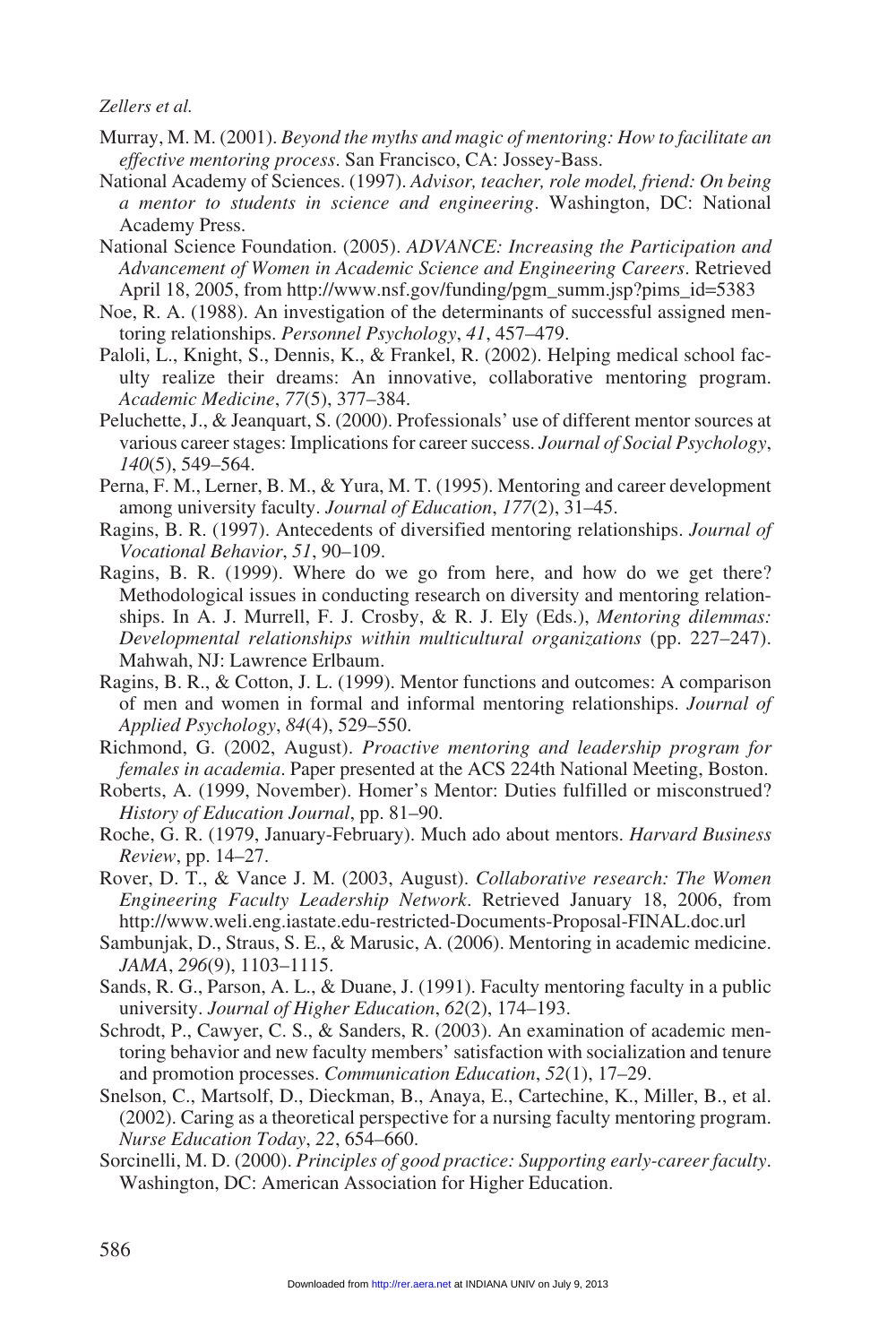- Steneck, N. H. (2004). *Introduction to the responsible conduct of research*. Washington, DC: U.S. Government Printing Office.
- Sylwester, E. (2005, February 9). Professor honored for work with women. *Oregon Daily Emerald*. Retrieved April 3, 2005, from http://www.dailyemerald.com/ vnews/display.v/ART/2005/02/09/4209d8511df6e
- Tenner, E. (2004). The pitfalls of academic mentorships. *Chronicle of Higher Education*, *50*(49), 7.
- Thomas, D. A. (2001, April). The truth about mentoring minorities: Race matters. *Harvard Business Review*, *79*, 99–107.
- Tillman, L. C. (2001). Mentoring African American faculty in predominantly White institutions. *Research in Higher Education*, *42*(3), 295–325.
- Tillman, L. C. (2005). Culturally sensitive research and evaluation: Advancing an agenda for Black education. In J. E. King (Ed.), *Black education: A transformative research and action agenda for the new century* (pp. 313–321). Mahwah, NJ: Lawrence Erlbaum.
- Touchton, J. G. (2003, February 25). Women's ways of mentoring. *NASPA NetResults*. Retrieved March 4, 2005, from http://www.naspa.org/netresults/PrinterFriendly .cfm?ID=965
- Turban, D. B., & Dougherty, T. W. (1994). Role of protégé personality in receipt of mentoring and career success. *Academy of Management Journal*, *37*(3), 688–702.
- U.S. Department of Labor. (1991). *A report on the glass ceiling initiative*. Washington, DC: U.S. Government Printing Office.
- Watson, J. (1988). *Nursing: Human science and human care*. New York: National League for Nursing.
- Weiss, R. (2005, December 30). Stem cell advance is fully refuted. *The Washington Post*, p. A(01).
- West, M. S., & Curtis, J. W. (2006). *AAUP faculty gender equity indicators 2006*. Washington, DC: American Association of University Professors.
- Wilson, P. P., Valentine, D., & Pereira, A. (2002). Perceptions of new social work faculty about mentoring experiences. *Journal of Social Work Education*, *38*(2), 317–333.
- Wingard, D., Garman, K., & Reznik, V. (2004). Facilitating faculty success: Outcomes and cost benefit of the UCSD National Center of Leadership in Academic Medicine. *Academic Medicine*, *79*(10), 9–11.
- Wunsch, M. A. (Ed.). (1994). Mentoring revisited: Making an impact on individuals and institutions. *New Directions for Teaching and Learning*, Vol. 57. San Francisco, CA: Jossey-Bass.
- Zellers, D. F., Howard, V. M., & Barcic, M. A. (2005). *New professional development paradigms in practice: A benchmarking study on faculty mentoring programs in higher education*. Unpublished manuscript, University of Pittsburgh.

## **Authors**

- DARLENE F. ZELLERS is director of the Office of Academic Career Development, Health Sciences, at the University of Pittsburgh, M252A Scaife Hall, Pittsburgh, PA 15261; e-mail: *zellersd@pitt.edu.* She has over 20 years of experience as a practitioner in adult and continuing higher education and is a doctoral candidate in higher education administration at the University of Pittsburgh. Her research and applied interests are academic cultures, professional development, and program development.
- VALERIE M. HOWARD has over 10 years experience in higher education and is currently employed by Robert Morris University in Moon Township, Pennsylvania, as department